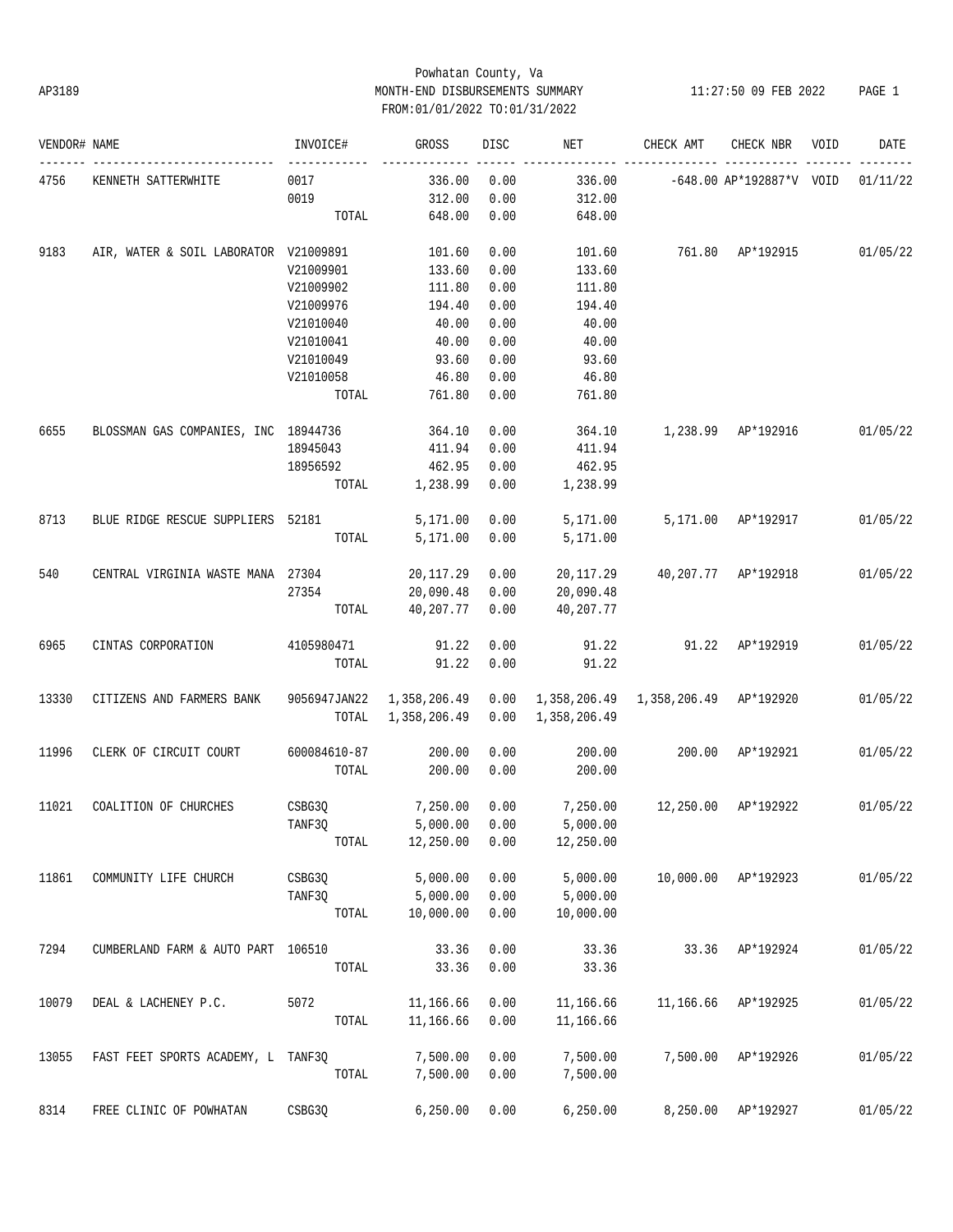# Powhatan County, Va AP3189 MONTH-END DISBURSEMENTS SUMMARY 11:27:50 09 FEB 2022 PAGE 2 FROM:01/01/2022 TO:01/31/2022

| VENDOR# NAME |                                          | INVOICE#     | GROSS      | <b>DISC</b> | NET        | CHECK AMT            | CHECK NBR          | VOID | DATE     |
|--------------|------------------------------------------|--------------|------------|-------------|------------|----------------------|--------------------|------|----------|
|              |                                          | CSBG3QPANTRY | 2,000.00   | 0.00        | 2,000.00   |                      |                    |      |          |
|              |                                          | TOTAL        | 8,250.00   | 0.00        | 8,250.00   |                      |                    |      |          |
| 12905        | GALLS, LLC                               | 019941201    | 178.58     | 0.00        | 178.58     | 1,851.57 AP*192928   |                    |      | 01/05/22 |
|              |                                          | 019941219    | 137.53     | 0.00        | 137.53     |                      |                    |      |          |
|              |                                          | 019961071    | 137.53     | 0.00        | 137.53     |                      |                    |      |          |
|              |                                          | 019984511    | 499.41     | 0.00        | 499.41     |                      |                    |      |          |
|              |                                          | 019998666    | 1,124.76   | 0.00        | 1,124.76   |                      |                    |      |          |
|              |                                          |              |            |             |            |                      |                    |      |          |
|              |                                          | 19769223     | $-226.24$  | 0.00        | $-226.24$  |                      |                    |      |          |
|              |                                          | TOTAL        | 1,851.57   | 0.00        | 1,851.57   |                      |                    |      |          |
| 10966        | HABITAT FOR HUMANITY-POWHAT CSBG3Q       |              | 25,000.00  | 0.00        | 25,000.00  | 25,000.00 AP*192929  |                    |      | 01/05/22 |
|              |                                          | TOTAL        | 25,000.00  | 0.00        | 25,000.00  |                      |                    |      |          |
| 10405        | HERCULES FENCE CO. INC.                  | 105762       | 7,200.00   | 0.00        | 7,200.00   | 7,200.00 AP*192930   |                    |      | 01/05/22 |
|              |                                          | TOTAL        | 7,200.00   | 0.00        | 7,200.00   |                      |                    |      |          |
| 13527        | L3HARRIS TECHNOLOGIES, INC. POW121702101 |              | 131,120.94 | 0.00        | 131,120.94 | 131,120.94 AP*192931 |                    |      | 01/05/22 |
|              |                                          | TOTAL        | 131,120.94 | 0.00        | 131,120.94 |                      |                    |      |          |
|              |                                          |              |            |             |            |                      |                    |      |          |
| 9164         | LIBRARY IDEAS, LLC                       | 84947        | 247.17     | 0.00        | 247.17     | 290.12               | AP*192932          |      | 01/05/22 |
|              |                                          | 85297        | 42.95      | 0.00        | 42.95      |                      |                    |      |          |
|              |                                          | TOTAL        | 290.12     | 0.00        | 290.12     |                      |                    |      |          |
| 9543         | NATIONAL SECURITY & DOOR                 | 116519       | 5,966.10   | 0.00        | 5,966.10   |                      | 5,966.10 AP*192933 |      | 01/05/22 |
|              |                                          | TOTAL        | 5,966.10   | 0.00        | 5,966.10   |                      |                    |      |          |
| 8294         | POWHATAN COUNTY PUBLIC SCHO 10556        |              | 571.94     | 0.00        | 571.94     |                      | 601.44 AP*192934   |      | 01/05/22 |
|              |                                          | 10603        | 29.50      | 0.00        | 29.50      |                      |                    |      |          |
|              |                                          | TOTAL        | 601.44     | 0.00        | 601.44     |                      |                    |      |          |
| 12955        | POWHATAN COUNTY PUBLIC SCHO 154          |              | 36.11      | 0.00        | 36.11      | 36.11 AP*192935      |                    |      | 01/05/22 |
|              |                                          | TOTAL        | 36.11      | 0.00        | 36.11      |                      |                    |      |          |
|              |                                          |              |            |             |            |                      |                    |      |          |
| 11020        | POWHATAN SHERIFF'S DEPT-POW CSBG3Q       |              | 3,500.00   | 0.00        | 3,500.00   | 3,500.00 AP*192936   |                    |      | 01/05/22 |
|              |                                          | TOTAL        | 3,500.00   | 0.00        | 3,500.00   |                      |                    |      |          |
| 10938        | POWHATAN YMCA                            | TANF3Q       | 5,000.00   | 0.00        | 5,000.00   |                      | 5,000.00 AP*192937 |      | 01/05/22 |
|              |                                          | TOTAL        | 5,000.00   | 0.00        | 5,000.00   |                      |                    |      |          |
| 6921         | SEA-CLEAR AQUARIUM RENTALS, 7802         |              | 80.00      | 0.00        | 80.00      |                      | 80.00 AP*192938    |      | 01/05/22 |
|              |                                          | TOTAL        | 80.00      | 0.00        | 80.00      |                      |                    |      |          |
|              |                                          |              |            |             |            |                      |                    |      |          |
| 13375        | SIGN CRAFTERS, INC                       | 2138083      | 463.84     | 0.00        | 463.84     |                      | 463.84 AP*192939   |      | 01/05/22 |
|              |                                          | TOTAL        | 463.84     | 0.00        | 463.84     |                      |                    |      |          |
| 12283        | SMARTSITES                               | 143631       | 1,125.00   | 0.00        | 1,125.00   |                      | 1,125.00 AP*192940 |      | 01/05/22 |
|              |                                          | TOTAL        | 1,125.00   | 0.00        | 1,125.00   |                      |                    |      |          |
| 13682        | STAPLES BUSINESS CREDIT                  | 7340972065-0 | 26.00      | 0.00        | 26.00      |                      | 619.51 AP*192941   |      | 01/05/22 |
|              |                                          | 7340972065-0 | 108.07     | 0.00        | 108.07     |                      |                    |      |          |
|              |                                          | 7343000041-0 | 31.58      | 0.00        | 31.58      |                      |                    |      |          |
|              |                                          |              |            |             |            |                      |                    |      |          |
|              |                                          | 7343731487-0 | 63.99      | 0.00        | 63.99      |                      |                    |      |          |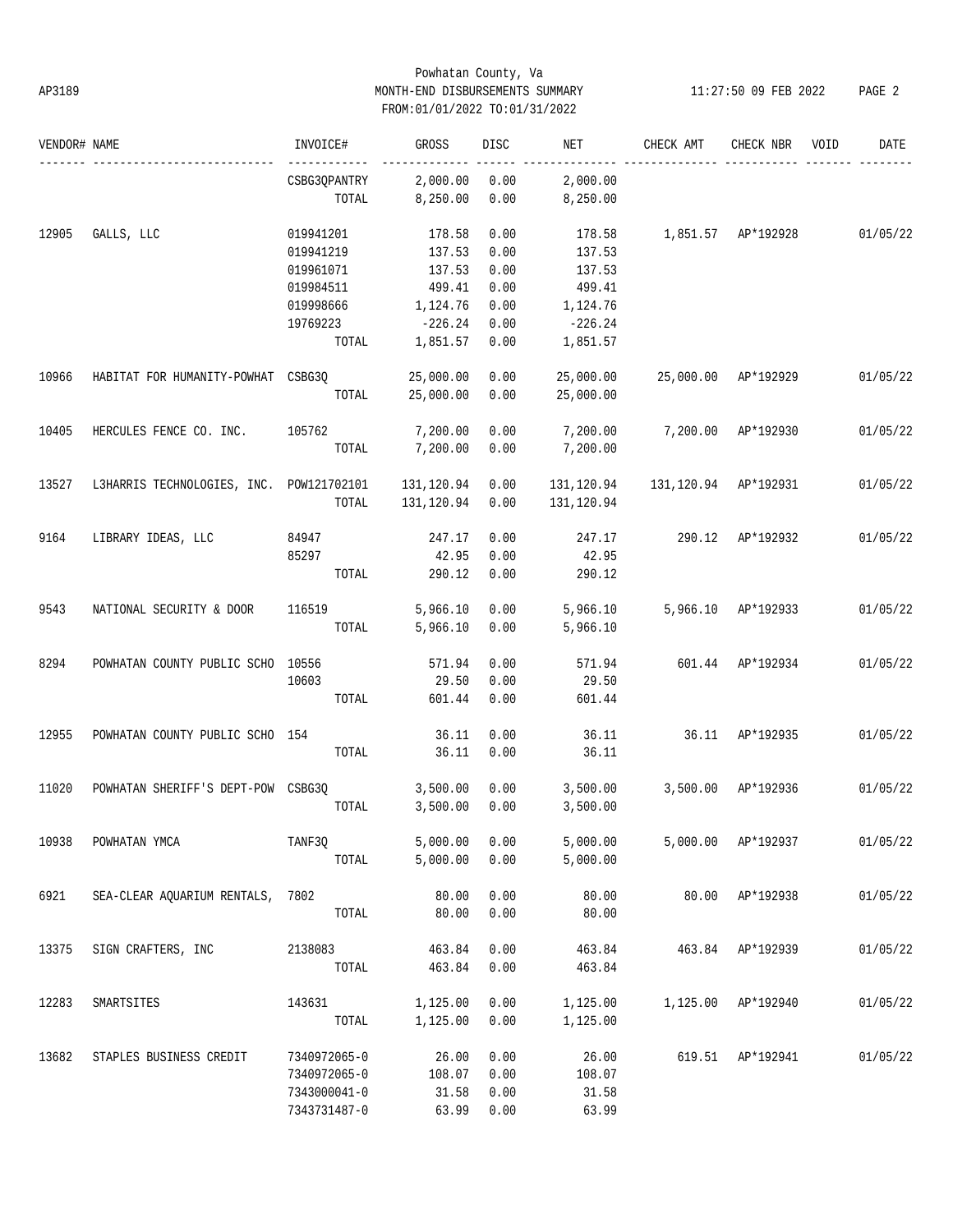# Powhatan County, Va AP3189 MONTH-END DISBURSEMENTS SUMMARY 11:27:50 09 FEB 2022 PAGE 3 FROM:01/01/2022 TO:01/31/2022

| VENDOR# NAME |                                                    | INVOICE#     | GROSS     | DISC | NET       | CHECK AMT           | CHECK NBR          | VOID | DATE     |
|--------------|----------------------------------------------------|--------------|-----------|------|-----------|---------------------|--------------------|------|----------|
|              |                                                    | 7343733753-0 | 34.99     | 0.00 | 34.99     |                     |                    |      |          |
|              |                                                    | 7344205401-0 | 19.99     | 0.00 | 19.99     |                     |                    |      |          |
|              |                                                    | 7344205401-0 | 309.00    | 0.00 | 309.00    |                     |                    |      |          |
|              |                                                    | 7344205401-0 | 25.89     | 0.00 | 25.89     |                     |                    |      |          |
|              |                                                    | TOTAL        | 619.51    | 0.00 | 619.51    |                     |                    |      |          |
| 11988        | SUMMIT MEDIA LLC                                   | 531332-11    | 99.00     | 0.00 | 99.00     |                     | 99.00 AP*192942    |      | 01/05/22 |
|              |                                                    | TOTAL        | 99.00     | 0.00 | 99.00     |                     |                    |      |          |
| 7543         | SYDNOR, LEON                                       | 0039         | 108.00    | 0.00 | 108.00    |                     | 108.00 AP*192943   |      | 01/05/22 |
|              |                                                    | TOTAL        | 108.00    | 0.00 | 108.00    |                     |                    |      |          |
| 11188        | TECH FIRE & SAFETY                                 | 1883         | 631.00    | 0.00 | 631.00    | 631.00 AP*192944    |                    |      | 01/05/22 |
|              |                                                    | TOTAL        | 631.00    | 0.00 | 631.00    |                     |                    |      |          |
| 4760         | TRAVIS BROOKS                                      | 5952         | 78.42     | 0.00 | 78.42     |                     | 78.42 AP*192945    |      | 01/05/22 |
|              |                                                    | TOTAL        | 78.42     | 0.00 | 78.42     |                     |                    |      |          |
| 13379        | TREASURER, CHESTERFIELD COU 2015393-12-2 37,167.10 |              |           | 0.00 | 37,167.10 | 37,167.10 AP*192946 |                    |      | 01/05/22 |
|              |                                                    | TOTAL        | 37,167.10 | 0.00 | 37,167.10 |                     |                    |      |          |
| 13459        | VERIZON                                            | 9894072538   | 6,955.66  | 0.00 | 6,955.66  | 6,955.66 AP*192947  |                    |      | 01/05/22 |
|              |                                                    | TOTAL        | 6,955.66  | 0.00 | 6,955.66  |                     |                    |      |          |
| 12845        | WARD, MATTHEW CHANNING                             | 5951         | 78.42     | 0.00 | 78.42     |                     | 78.42 AP*192948    |      | 01/05/22 |
|              |                                                    | TOTAL        | 78.42     | 0.00 | 78.42     |                     |                    |      |          |
| 12458        | WIMMER, WILLIE                                     | 2174         | 200.00    | 0.00 | 200.00    |                     | 350.00 AP*192949   |      | 01/05/22 |
|              |                                                    | 2175         | 150.00    | 0.00 | 150.00    |                     |                    |      |          |
|              |                                                    | TOTAL        | 350.00    | 0.00 | 350.00    |                     |                    |      |          |
| 7755         | WITMER PUBLIC SAFETY                               | E2136256     | 2,040.00  | 0.00 | 2,040.00  |                     | 2,040.00 AP*192950 |      | 01/05/22 |
|              |                                                    | TOTAL        | 2,040.00  | 0.00 | 2,040.00  |                     |                    |      |          |
| 6005         | WORK ENVIRONMENT                                   | ESCROW-12/20 | 495.00    | 0.00 | 495.00    | 495.00 AP*192951    |                    |      | 01/05/22 |
|              |                                                    | TOTAL        | 495.00    | 0.00 | 495.00    |                     |                    |      |          |
| 20           | ALEXANDER, NANCY N.                                | 202112       | 108.00    | 0.00 | 108.00    |                     | 108.00 AP*192952   |      | 01/05/22 |
|              |                                                    | TOTAL        | 108.00    | 0.00 | 108.00    |                     |                    |      |          |
| 45           | BLANKENSHIP, SUSAN M.                              | 202112       | 104.00    | 0.00 | 104.00    |                     | 104.00 AP*192953   |      | 01/05/22 |
|              |                                                    | TOTAL        | 104.00    | 0.00 | 104.00    |                     |                    |      |          |
| 7838         | BROUGHTON, THOMAS B. JR.                           | 202112       | 92.00     | 0.00 | 92.00     |                     | 92.00 AP*192954    |      | 01/05/22 |
|              |                                                    | TOTAL        | 92.00     | 0.00 | 92.00     |                     |                    |      |          |
| 1380         | FORD, SUSAN P.                                     | 202112       | 104.00    | 0.00 | 104.00    |                     | 104.00 AP*192955   |      | 01/05/22 |
|              |                                                    | TOTAL        | 104.00    | 0.00 | 104.00    |                     |                    |      |          |
| 13529        | CARY OR CHRISTOPHER MARTIN                         | 202112       | 714.00    | 0.00 | 714.00    | 714.00              | AP*192956          |      | 01/05/22 |
|              |                                                    | TOTAL        | 714.00    | 0.00 | 714.00    |                     |                    |      |          |
| 9638         | POE, INEZ L                                        | 202112       | 120.00    | 0.00 | 120.00    |                     | 120.00 AP*192957   |      | 01/05/22 |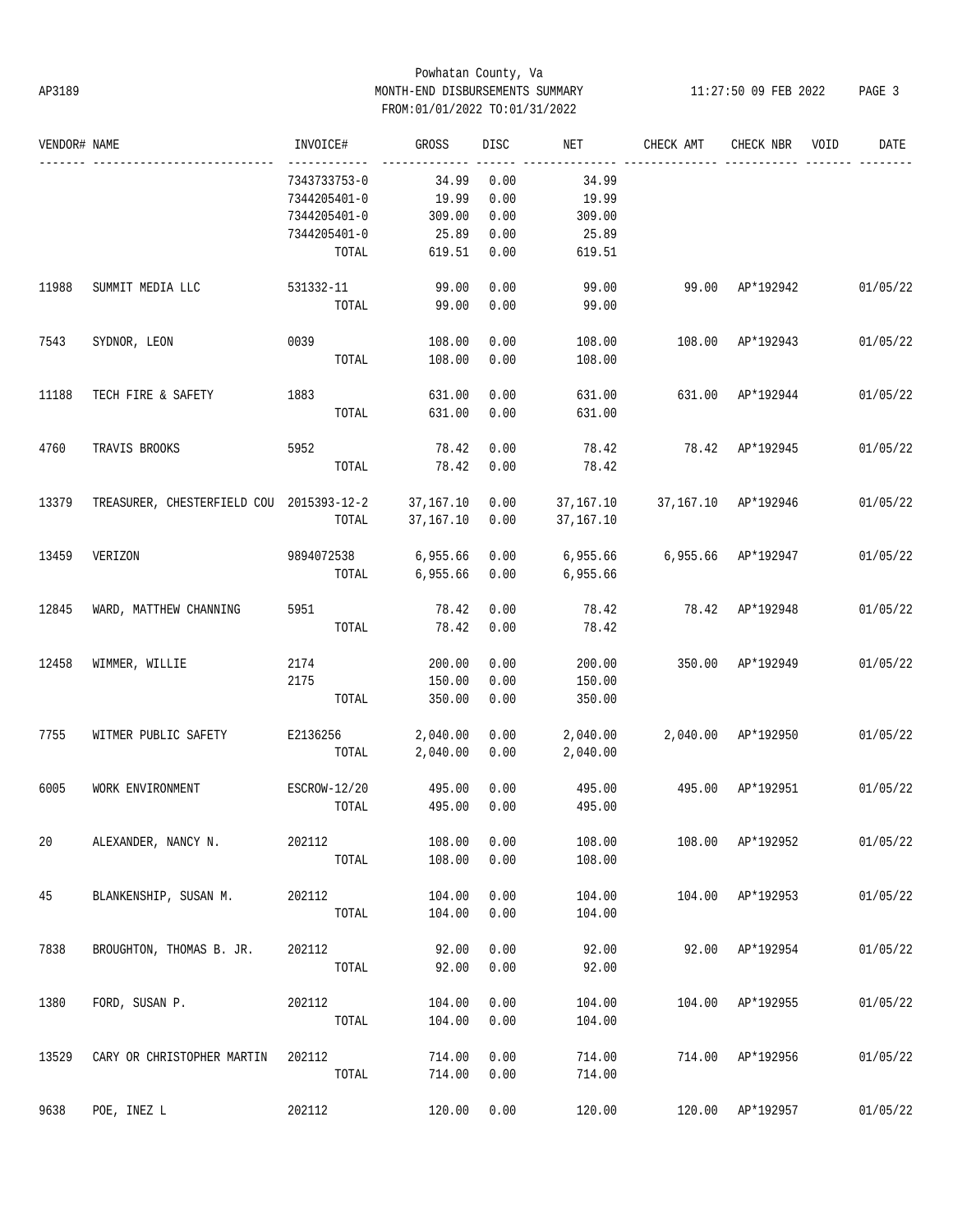# Powhatan County, Va AP3189 MONTH-END DISBURSEMENTS SUMMARY 11:27:50 09 FEB 2022 PAGE 4 FROM:01/01/2022 TO:01/31/2022

| VENDOR# NAME |                                          | INVOICE#     | GROSS      | <b>DISC</b> | NET       | CHECK AMT                       | CHECK NBR           | VOID | DATE     |
|--------------|------------------------------------------|--------------|------------|-------------|-----------|---------------------------------|---------------------|------|----------|
|              |                                          | TOTAL        | 120.00     | 0.00        | 120.00    |                                 |                     |      |          |
| 1980         | POORE, FRANCES                           | 202112       | 88.00      | 0.00        |           | 88.00 88.00 AP*192958           |                     |      | 01/05/22 |
|              |                                          | TOTAL        | 88.00      | 0.00        | 88.00     |                                 |                     |      |          |
| 6043         | POWERS, KATHRYN C.                       | 202112       | 120.00     | 0.00        | 120.00    | 120.00                          | AP*192959           |      | 01/05/22 |
|              |                                          | TOTAL        | 120.00     | 0.00        | 120.00    |                                 |                     |      |          |
| 8294         | POWHATAN COUNTY PUBLIC SCHO 202112       |              | 718.00     | 0.00        | 718.00    |                                 | 31,017.79 AP*192960 |      | 01/05/22 |
|              |                                          | EXT-NOV21    | 135.05     | 0.00        | 135.05    |                                 |                     |      |          |
|              |                                          | F&R-NOV21    | 23,150.17  | 0.00        | 23,150.17 |                                 |                     |      |          |
|              |                                          | $NOV-21$     | 6,264.29   | 0.00        | 6,264.29  |                                 |                     |      |          |
|              |                                          | PLAN-NOV21   | 750.28     | 0.00        | 750.28    |                                 |                     |      |          |
|              |                                          | TOTAL        | 31,017.79  | 0.00        | 31,017.79 |                                 |                     |      |          |
| 12955        | POWHATAN COUNTY PUBLIC SCHO 154-NOV21    |              | 21, 129.34 | 0.00        |           | 21, 129.34 21, 129.34 AP*192961 |                     |      | 01/05/22 |
|              |                                          | TOTAL        | 21,129.34  | 0.00        | 21,129.34 |                                 |                     |      |          |
| 6569         | STICKELS, RANDAL LEE                     | 202112       | 72.00      | 0.00        | 72.00     | 72.00 AP*192962                 |                     |      | 01/05/22 |
|              |                                          | TOTAL        | 72.00      | 0.00        | 72.00     |                                 |                     |      |          |
| 7115         | STOKES, GARLAND KENNETH                  | 202112       | 68.00      | 0.00        | 68.00     |                                 | 68.00 AP*192963     |      | 01/05/22 |
|              |                                          | TOTAL        | 68.00      | 0.00        | 68.00     |                                 |                     |      |          |
| 2080         | WOODCOCK, LYNN T.                        | 202112       | 108.00     | 0.00        | 108.00    |                                 | 108.00 AP*192964    |      | 01/05/22 |
|              |                                          | TOTAL        | 108.00     | 0.00        | 108.00    |                                 |                     |      |          |
| 9183         | AIR, WATER & SOIL LABORATOR V21010150    |              | 40.00      | 0.00        | 40.00     | 640.30 AP*192965                |                     |      | 01/12/22 |
|              |                                          | V21010151    | 40.00      | 0.00        | 40.00     |                                 |                     |      |          |
|              |                                          | V21010152    | 40.00      | 0.00        | 40.00     |                                 |                     |      |          |
|              |                                          | V21010178    | 111.80     | 0.00        | 111.80    |                                 |                     |      |          |
|              |                                          | V21010179    | 133.60     | 0.00        | 133.60    |                                 |                     |      |          |
|              |                                          | V21010216    | 254.10     | 0.00        | 254.10    |                                 |                     |      |          |
|              |                                          | V22000027    | 20.80      | 0.00        | 20.80     |                                 |                     |      |          |
|              |                                          | TOTAL        | 640.30     | 0.00        | 640.30    |                                 |                     |      |          |
| 13861        | ALLEN, JR., ED E.                        | VOLUNTEERINC | 518.52     | 0.00        | 518.52    |                                 | 518.52 AP*192966    |      | 01/12/22 |
|              |                                          | TOTAL        | 518.52     | 0.00        | 518.52    |                                 |                     |      |          |
| 12849        | AQUA VIRGINIA                            | AQUAVA.1.7.2 | 60.33      | 0.00        | 60.33     |                                 | 60.33 AP*192967     |      | 01/12/22 |
|              |                                          | TOTAL        | 60.33      | 0.00        | 60.33     |                                 |                     |      |          |
| 4671         | ASHMORE, RANDY T.                        | VOLUNTEERINC | 518.52     | 0.00        | 518.52    | 518.52                          | AP*192968           |      | 01/12/22 |
|              |                                          | TOTAL        | 518.52     | 0.00        | 518.52    |                                 |                     |      |          |
| 13851        | BALES, MATTHEW                           | VOLUNTEERINC | 518.52     | 0.00        | 518.52    | 518.52                          | AP*192969           |      | 01/12/22 |
|              |                                          | TOTAL        | 518.52     | 0.00        | 518.52    |                                 |                     |      |          |
| 4774         | BATTLE, JAMES JR.                        | VOLUNTEERINC | 518.52     | 0.00        | 518.52    | 518.52                          | AP*192970           |      | 01/12/22 |
|              |                                          | TOTAL        | 518.52     | 0.00        | 518.52    |                                 |                     |      |          |
| 9953         | TRUIST GOVERNMENTAL FINANCE 994600169100 |              | 38,765.08  | 0.00        | 38,765.08 |                                 | 38,765.08 AP*192971 |      | 01/12/22 |
|              |                                          | TOTAL        | 38,765.08  | 0.00        | 38,765.08 |                                 |                     |      |          |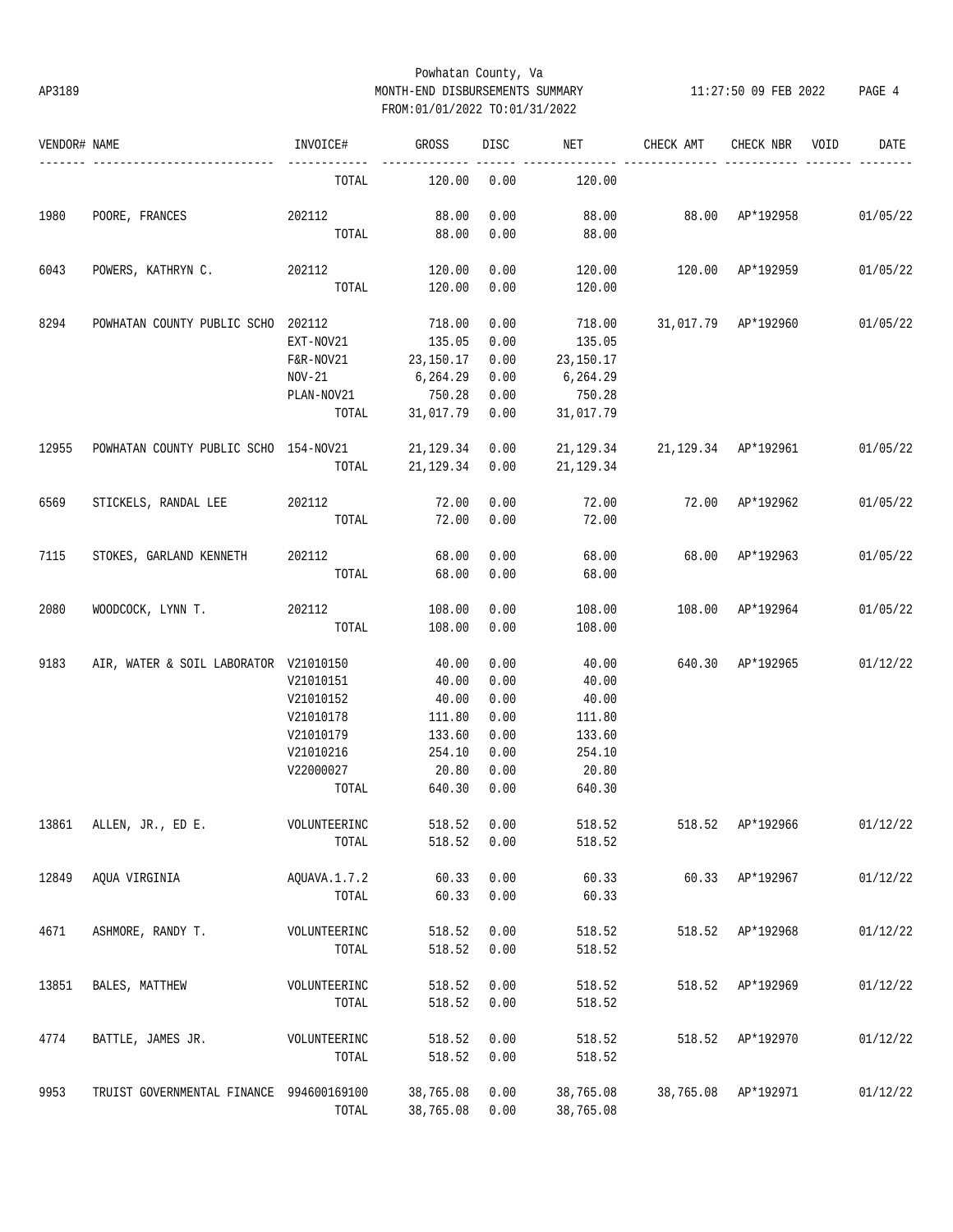# Powhatan County, Va AP3189 MONTH-END DISBURSEMENTS SUMMARY 11:27:50 09 FEB 2022 PAGE 5 FROM:01/01/2022 TO:01/31/2022

| VENDOR# NAME |                                      | INVOICE#     | GROSS         | DISC | NET       | CHECK AMT        | CHECK NBR           | DATE<br>VOID |
|--------------|--------------------------------------|--------------|---------------|------|-----------|------------------|---------------------|--------------|
| 11063        | BEAGLE, ANDREW D.                    | VOLUNTEERINC | 518.52        | 0.00 | 518.52    |                  | 518.52 AP*192972    | 01/12/22     |
|              |                                      | TOTAL        | 518.52        | 0.00 | 518.52    |                  |                     |              |
| 13891        | BELANGER, TREY                       | VOLUNTEERINC | 518.52        | 0.00 | 518.52    | 518.52 AP*192973 |                     | 01/12/22     |
|              |                                      | TOTAL        | 518.52        | 0.00 | 518.52    |                  |                     |              |
| 5025         | BENJ. FRANKLIN PRINTING CO. 43807    |              | 137.65        | 0.00 | 137.65    |                  | 137.65 AP*192974    | 01/12/22     |
|              |                                      | TOTAL        | 137.65        | 0.00 | 137.65    |                  |                     |              |
| 12806        | BERRY, THOMAS ERNEST VOLUNTEERINC    |              | 518.52        | 0.00 | 518.52    |                  | 518.52 AP*192975    | 01/12/22     |
|              |                                      | TOTAL        | 518.52        | 0.00 | 518.52    |                  |                     |              |
| 12807        | BLAIR, TROY EDWARD VOLUNTEERINC      |              | 518.52        | 0.00 | 518.52    | 518.52 AP*192976 |                     | 01/12/22     |
|              |                                      | TOTAL        | 518.52        | 0.00 | 518.52    |                  |                     |              |
| 6655         | BLOSSMAN GAS COMPANIES, INC 18897824 |              | 373.65        | 0.00 | 373.65    | 373.65 AP*192977 |                     | 01/12/22     |
|              |                                      | TOTAL        | 373.65        | 0.00 | 373.65    |                  |                     |              |
| 12808        | BRADBURY, DAMON M.                   | BRADBURY2021 | 518.52        | 0.00 | 518.52    | 518.52 AP*192978 |                     | 01/12/22     |
|              |                                      | TOTAL        | 518.52        | 0.00 | 518.52    |                  |                     |              |
| 13819        | BRANTLEY, THOMAS                     | VOLUNTEERINC | 1,037.04 0.00 |      |           |                  |                     | 01/12/22     |
|              |                                      | TOTAL        | 1,037.04 0.00 |      | 1,037.04  |                  |                     |              |
| 12809        | BREON, BRENDA LEE                    | VOLUNTEERINC | 518.52        | 0.00 | 518.52    | 518.52 AP*192980 |                     | 01/12/22     |
|              |                                      | TOTAL        | 518.52        | 0.00 | 518.52    |                  |                     |              |
| 13363        | BRESCHEL, ROBERT CODY                | VOLUNTEERINC | 518.52        | 0.00 | 518.52    |                  | 518.52 AP*192981    | 01/12/22     |
|              |                                      | TOTAL        | 518.52        | 0.00 | 518.52    |                  |                     |              |
| 11168        | BURKE, RYAN                          | VOLUNTEERINC | 518.52        | 0.00 | 518.52    | 518.52 AP*192982 |                     | 01/12/22     |
|              |                                      | TOTAL        | 518.52        | 0.00 | 518.52    |                  |                     |              |
| 12810        | BURTON, DAVID ROBERT                 | VOLUNTEERINC | 518.52        | 0.00 | 518.52    | 518.52 AP*192983 |                     | 01/12/22     |
|              |                                      | TOTAL        | 518.52        | 0.00 | 518.52    |                  |                     |              |
| 12794        | CABLE, ROBERT DEAN                   | VOLUNTEERINC | 518.52        | 0.00 | 518.52    |                  | 518.52 AP*192984    | 01/12/22     |
|              |                                      | TOTAL        | 518.52        | 0.00 | 518.52    |                  |                     |              |
| 6965         | CINTAS CORPORATION                   | 4106773685   | 91.22         | 0.00 | 91.22     |                  | 91.22 AP*192985     | 01/12/22     |
|              |                                      | TOTAL        | 91.22         | 0.00 | 91.22     |                  |                     |              |
| 10764        | CIVICPLUS                            | 220770       | 10,811.20     | 0.00 | 10,811.20 |                  | 10,811.20 AP*192986 | 01/12/22     |
|              |                                      | TOTAL        | 10,811.20     | 0.00 | 10,811.20 |                  |                     |              |
| 4769         | CLARKE MICHAEL                       | VOLUNTEERINC | 518.52        | 0.00 | 518.52    |                  | 518.52 AP*192987    | 01/12/22     |
|              |                                      | TOTAL        | 518.52        | 0.00 | 518.52    |                  |                     |              |
| 13842        | COCHRAN, TYLER                       | VOLUNTEERINC | 518.52        | 0.00 | 518.52    |                  | 518.52 AP*192988    | 01/12/22     |
|              |                                      | TOTAL        | 518.52        | 0.00 | 518.52    |                  |                     |              |
| 4761         | COLLIER, C ALEXANDRIA                | VOLUNTEERINC | 518.52        | 0.00 | 518.52    |                  | 518.52 AP*192989    | 01/12/22     |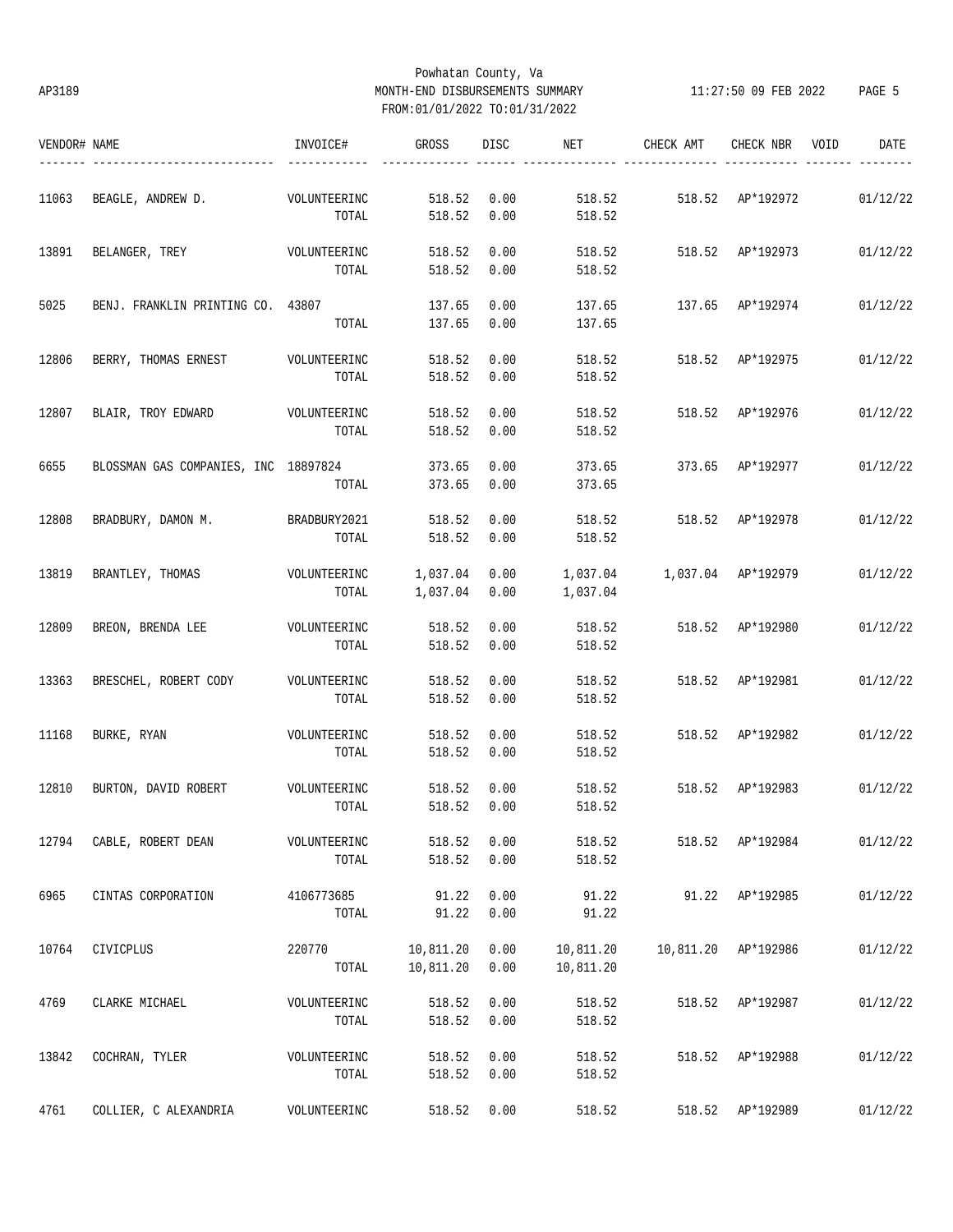# Powhatan County, Va AP3189 MONTH-END DISBURSEMENTS SUMMARY 11:27:50 09 FEB 2022 PAGE 6 FROM:01/01/2022 TO:01/31/2022

| VENDOR# NAME |                                         | INVOICE#            | GROSS       | <b>DISC</b> | NET      | CHECK AMT                          | CHECK NBR        | VOID | DATE     |
|--------------|-----------------------------------------|---------------------|-------------|-------------|----------|------------------------------------|------------------|------|----------|
|              |                                         | TOTAL               | 518.52      | 0.00        | 518.52   |                                    |                  |      |          |
| 12812        | COLLIER, JESSTON                        | <b>1VOLUNTEERIN</b> | 518.52      | 0.00        | 518.52   | 518.52 AP*192990                   |                  |      | 01/12/22 |
|              |                                         | TOTAL               | 518.52      | 0.00        | 518.52   |                                    |                  |      |          |
| 12756        | COMCAST                                 | 0089859-12-2        | 20.97       | 0.00        | 20.97    |                                    | 120.97 AP*192991 |      | 01/12/22 |
|              |                                         | 829960012009        | 100.00      | 0.00        | 100.00   |                                    |                  |      |          |
|              |                                         | TOTAL               | 120.97      | 0.00        | 120.97   |                                    |                  |      |          |
| 13858        | COOK, MICHAEL B.                        | VOLUNTEERINC        | 518.52      | 0.00        | 518.52   | 518.52                             | AP*192992        |      | 01/12/22 |
|              |                                         | TOTAL               | 518.52      | 0.00        | 518.52   |                                    |                  |      |          |
| 12813        | CORCORAN, JAMES C.                      | VOLUNTEERINC        | 518.52      | 0.00        | 518.52   | 518.52                             | AP*192993        |      | 01/12/22 |
|              |                                         | TOTAL               | 518.52      | 0.00        | 518.52   |                                    |                  |      |          |
| 13888        | CROCKER, JENNIFER                       | VOLUNTEERINC        | 518.52      | 0.00        | 518.52   | 518.52                             | AP*192994        |      | 01/12/22 |
|              |                                         | TOTAL               | 518.52      | 0.00        | 518.52   |                                    |                  |      |          |
| 13849        | CROWDER, THOMAS W.                      | VOLUNTEERINC        | 518.52      | 0.00        | 518.52   | 518.52                             | AP*192995        |      | 01/12/22 |
|              |                                         | TOTAL               | 518.52      | 0.00        | 518.52   |                                    |                  |      |          |
| 13467        | DATTALO, PATRICK                        | VOLUNTEERINC        | 518.52      | 0.00        | 518.52   | 518.52                             | AP*192996        |      | 01/12/22 |
|              |                                         | TOTAL               | 518.52      | 0.00        | 518.52   |                                    |                  |      |          |
| 4775         | DAVIS, PATRICK                          | VOLUNTEERINC        | 259.26      | 0.00        | 259.26   | 259.26                             | AP*192997        |      | 01/12/22 |
|              |                                         | TOTAL               | 259.26      | 0.00        | 259.26   |                                    |                  |      |          |
| 12815        | DEHART, DANIEL JOEL                     | VOLUNTEERINC        | 518.52      | 0.00        | 518.52   |                                    | 518.52 AP*192998 |      | 01/12/22 |
|              |                                         | TOTAL               | 518.52      | 0.00        | 518.52   |                                    |                  |      |          |
| 6240         | DIAMOND SPRINGS WATER, INC              | 011342-12-21        | 23.37       | 0.00        | 23.37    |                                    | 23.37 AP*192999  |      | 01/12/22 |
|              |                                         | TOTAL               | 23.37       | 0.00        | 23.37    |                                    |                  |      |          |
| 8787         | DMV RECEIPTING CENTER                   | 202133401042        | 125.00      | 0.00        | 125.00   | 125.00                             | AP*193000        |      | 01/12/22 |
|              |                                         | TOTAL               | 125.00      | 0.00        | 125.00   |                                    |                  |      |          |
| 860          | DOMINION ENERGY VIRGINIA 01032022       |                     | 178.96 0.00 |             |          | 178.96 8,223.66 AP*193001 01/12/22 |                  |      |          |
|              |                                         | 1223507334-1        | 117.79      | 0.00        | 117.79   |                                    |                  |      |          |
|              |                                         | 1875198911-1        | 11.48       | 0.00        | 11.48    |                                    |                  |      |          |
|              |                                         | 2613832712JA        | 144.94      | 0.00        | 144.94   |                                    |                  |      |          |
|              |                                         | 3085476897-1        | 210.93      | 0.00        | 210.93   |                                    |                  |      |          |
|              |                                         | 6506528048          | 4,962.48    | 0.00        | 4,962.48 |                                    |                  |      |          |
|              |                                         | 6656300552-1        | 328.20      | 0.00        | 328.20   |                                    |                  |      |          |
|              |                                         | 7897055856-1        | 2,134.18    | 0.00        | 2,134.18 |                                    |                  |      |          |
|              |                                         | 8971069334-1        | 13.44       | 0.00        | 13.44    |                                    |                  |      |          |
|              |                                         | 9052426195-1        | 121.26      | 0.00        | 121.26   |                                    |                  |      |          |
|              |                                         | TOTAL               | 8,223.66    | 0.00        | 8,223.66 |                                    |                  |      |          |
| 12796        | DONATI, JR., WILLIAM A.                 | VOLUNTEERINC        | 518.52      | 0.00        | 518.52   | 518.52                             | AP*193002        |      | 01/12/22 |
|              |                                         | TOTAL               | 518.52      | 0.00        | 518.52   |                                    |                  |      |          |
| 7147         | DRAPER ADEN ASSOCIATES, INC 20211110586 |                     | 1,300.00    | 0.00        | 1,300.00 | 1,300.00                           | AP*193003        |      | 01/12/22 |
|              |                                         | TOTAL               | 1,300.00    | 0.00        | 1,300.00 |                                    |                  |      |          |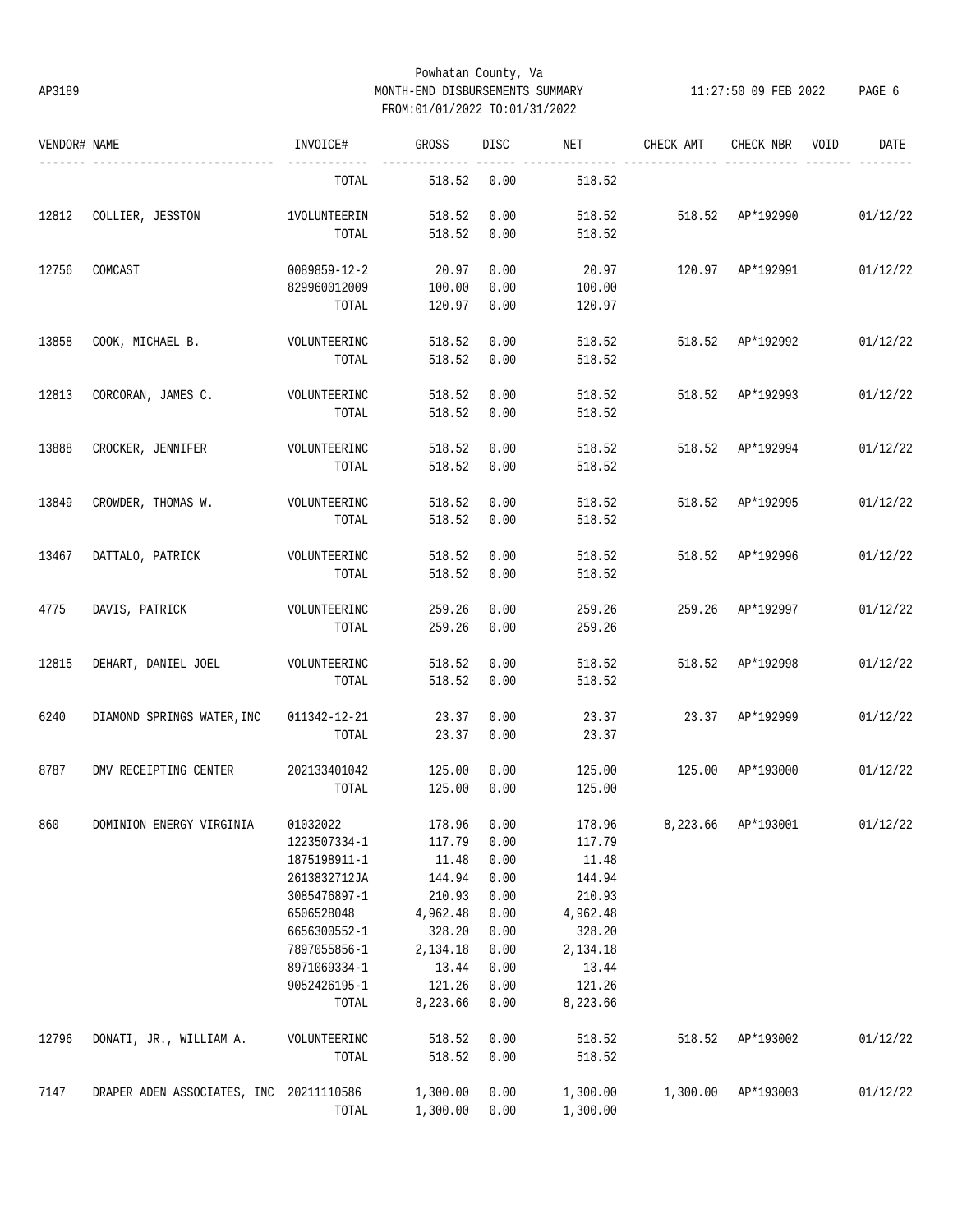# Powhatan County, Va AP3189 MONTH-END DISBURSEMENTS SUMMARY 11:27:50 09 FEB 2022 PAGE 7 FROM:01/01/2022 TO:01/31/2022

| VENDOR# NAME |                         | INVOICE#     | GROSS       | DISC <sub>2</sub> | <b>NET</b> | CHECK AMT               | CHECK NBR VOID | DATE     |
|--------------|-------------------------|--------------|-------------|-------------------|------------|-------------------------|----------------|----------|
| 4771         | DREWRY, GABRIELLE       | VOLUNTEERINC | 388.84      | 0.00              |            | 388.84 388.84 AP*193004 |                | 01/12/22 |
|              |                         | TOTAL        | 388.84      | 0.00              | 388.84     |                         |                |          |
| 4762         | EDWARDS, ERIK           | VOLUNTEERINC | 518.52      | 0.00              |            | 518.52 518.52 AP*193005 |                | 01/12/22 |
|              |                         | TOTAL        | 518.52 0.00 |                   | 518.52     |                         |                |          |
| 4763         | ELLISON, TAYLOR         | VOLUNTEERINC | 518.52      | 0.00              | 518.52     | 518.52 AP*193006        |                | 01/12/22 |
|              |                         | TOTAL        | 518.52 0.00 |                   | 518.52     |                         |                |          |
| 12818        | FLETCHER, COREY         | VOLUNTEERINC | 518.52      | 0.00              | 518.52     | 518.52 AP*193007        |                | 01/12/22 |
|              |                         | TOTAL        | 518.52 0.00 |                   | 518.52     |                         |                |          |
| 12819        | FOLTYN, DAVID WILLIAM   | VOLUNTEERINC | 518.52      | 0.00              | 518.52     | 518.52 AP*193008        |                | 01/12/22 |
|              |                         | TOTAL        | 518.52 0.00 |                   | 518.52     |                         |                |          |
| 12905        | GALLS, LLC              | 020031769    | 215.11      | 0.00              | 215.11     | 761.35 AP*193009        |                | 01/12/22 |
|              |                         | 020033596    | 51.55       | 0.00              | 51.55      |                         |                |          |
|              |                         | 020046474    | 178.58      | 0.00              | 178.58     |                         |                |          |
|              |                         | 020046480    | 316.11      | 0.00              | 316.11     |                         |                |          |
|              |                         | TOTAL        | 761.35 0.00 |                   | 761.35     |                         |                |          |
| 13910        | GARRETT ALBERT          | ALBERT2022IN | 518.52 0.00 |                   | 518.52     | 518.52 AP*193010        |                | 01/12/22 |
|              |                         | TOTAL        | 518.52      | 0.00              | 518.52     |                         |                |          |
| 13366        | GLOVER, THOMAS          | VOLUNTEERINC | 518.52      | 0.00              | 518.52     | 518.52 AP*193011        |                | 01/12/22 |
|              |                         | TOTAL        | 518.52      | 0.00              | 518.52     |                         |                |          |
| 13860        | GRANT, SARAH            | VOLUNTEERINC | 518.52      | 0.00              | 518.52     | 518.52 AP*193012        |                | 01/12/22 |
|              |                         | TOTAL        | 518.52      | 0.00              | 518.52     |                         |                |          |
| 13886        | GRANT, KEVAUGHN DERRICK | VOLUNTEERINC | 518.52      | 0.00              | 518.52     | 518.52 AP*193013        |                | 01/12/22 |
|              |                         | TOTAL        | 518.52 0.00 |                   | 518.52     |                         |                |          |
| 13466        | GREEN, JESSICA ASHLEY   | VOLUNTEERINC | 518.52      | 0.00              | 518.52     | 518.52 AP*193014        |                | 01/12/22 |
|              |                         | TOTAL        |             | 518.52 0.00       | 518.52     |                         |                |          |
| 5075         | GREENE, FLOYD, JR.      | VOLUNTEERINC | 518.52      | 0.00              | 518.52     | 518.52                  | AP*193015      | 01/12/22 |
|              |                         | TOTAL        | 518.52      | 0.00              | 518.52     |                         |                |          |
| 13882        | GUPPENBERGER, DOMINICK  | VOLUNTEERINC | 518.52      | 0.00              | 518.52     | 518.52                  | AP*193016      | 01/12/22 |
|              |                         | TOTAL        | 518.52      | 0.00              | 518.52     |                         |                |          |
| 13347        | GUZMAN, ALEJANDRO       | VOLUNTEERINC | 518.52      | 0.00              | 518.52     | 518.52                  | AP*193017      | 01/12/22 |
|              |                         | TOTAL        | 518.52      | 0.00              | 518.52     |                         |                |          |
| 13542        | GWYNN, WILLIAM E.S.     | VOLUNTEERINC | 518.52      | 0.00              | 518.52     | 518.52                  | AP*193018      | 01/12/22 |
|              |                         | TOTAL        | 518.52      | 0.00              | 518.52     |                         |                |          |
| 11391        | HALEY FORD              | 44433472     | 12,788.72   | 0.00              | 12,788.72  | 38,366.16               | AP*193019      | 01/12/22 |
|              |                         | 44433473     | 12,788.72   | 0.00              | 12,788.72  |                         |                |          |
|              |                         | 44433474-2   | 12,788.72   | 0.00              | 12,788.72  |                         |                |          |
|              |                         | TOTAL        | 38, 366. 16 | 0.00              | 38,366.16  |                         |                |          |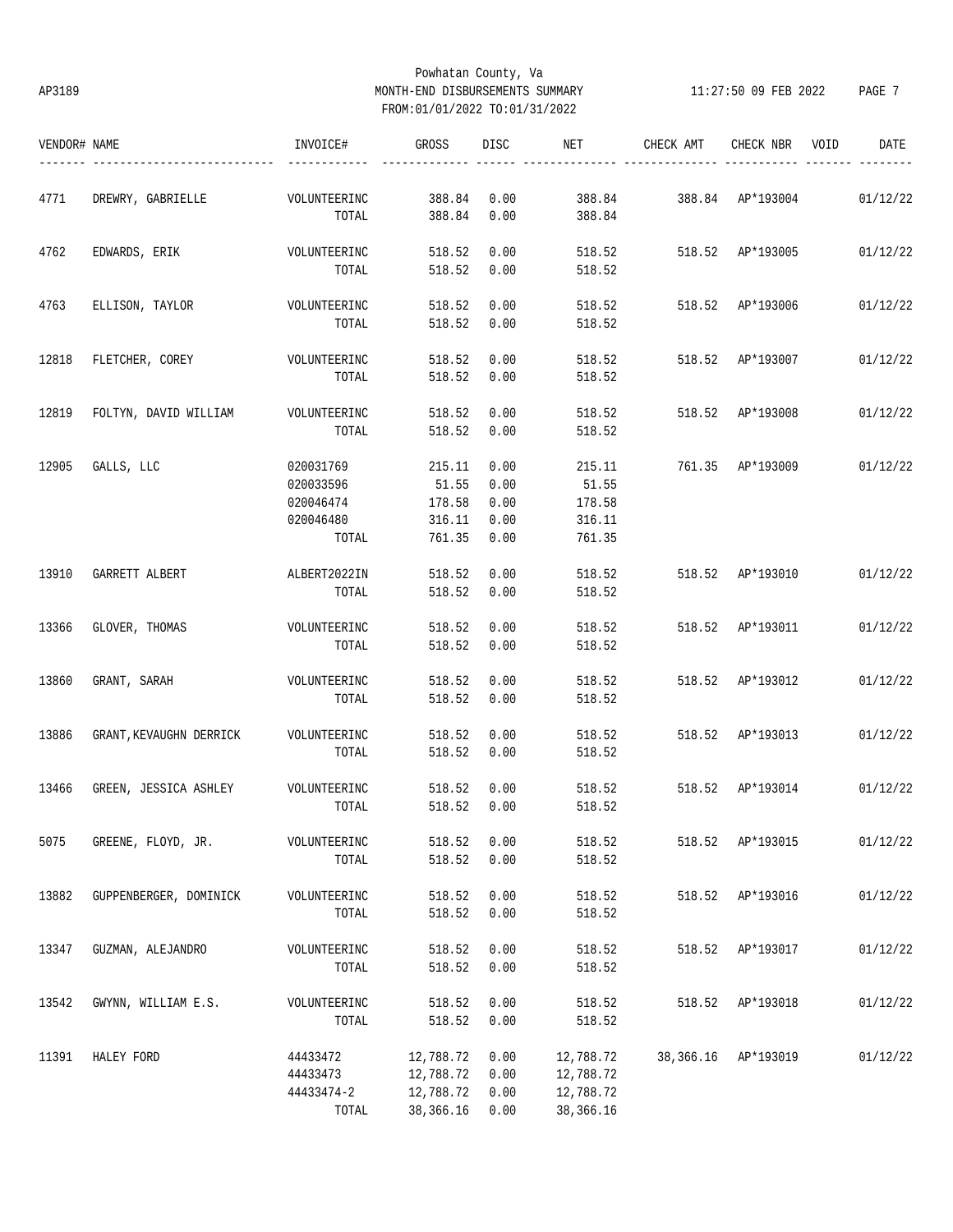# Powhatan County, Va AP3189 MONTH-END DISBURSEMENTS SUMMARY 11:27:50 09 FEB 2022 PAGE 8 FROM:01/01/2022 TO:01/31/2022

| VENDOR# NAME |                                              | INVOICE#     | GROSS     | DISC | NET       | CHECK AMT          | CHECK NBR           | VOID | DATE     |
|--------------|----------------------------------------------|--------------|-----------|------|-----------|--------------------|---------------------|------|----------|
| 13836        | HANCOCK, CHAD A.                             | VOLUNTEERINC | 518.52    | 0.00 | 518.52    | 518.52 AP*193020   |                     |      | 01/12/22 |
|              |                                              | TOTAL        | 518.52    | 0.00 | 518.52    |                    |                     |      |          |
| 13912        | HANNAH RENAE BLAIR                           | VOLUNTEERINC | 518.52    | 0.00 | 518.52    | 518.52 AP*193021   |                     |      | 01/12/22 |
|              |                                              | TOTAL        | 518.52    | 0.00 | 518.52    |                    |                     |      |          |
| 13365        | HENDEL, PAUL EUGENE                          | VOLUNTEERINC | 518.52    | 0.00 | 518.52    | 518.52 AP*193022   |                     |      | 01/12/22 |
|              |                                              | TOTAL        | 518.52    | 0.00 | 518.52    |                    |                     |      |          |
| 12823        | HENDEL, WILLIAM                              | VOLUNTEERINC | 518.52    | 0.00 | 518.52    | 518.52             | AP*193023           |      | 01/12/22 |
|              |                                              | TOTAL        | 518.52    | 0.00 | 518.52    |                    |                     |      |          |
| 13549        | HOSTED BACKBONE, LLC HB17-9629               |              | 2,175.00  | 0.00 | 2,175.00  | 2,175.00 AP*193024 |                     |      | 01/12/22 |
|              |                                              | TOTAL        | 2,175.00  | 0.00 | 2,175.00  |                    |                     |      |          |
| 120          | JAMES RIVER AIR CONDITIONIN C245967 6,580.77 |              |           | 0.00 | 6,580.77  | 7,486.24 AP*193025 |                     |      | 01/12/22 |
|              |                                              | S22618509302 | 425.47    | 0.00 | 425.47    |                    |                     |      |          |
|              |                                              | S22695309302 | 480.00    | 0.00 | 480.00    |                    |                     |      |          |
|              |                                              | TOTAL        | 7,486.24  | 0.00 | 7,486.24  |                    |                     |      |          |
| 12824        | JENNINGS, JENNIFER                           | VOLUNTEERINC | 518.52    | 0.00 | 518.52    | 518.52 AP*193026   |                     |      | 01/12/22 |
|              |                                              | TOTAL        | 518.52    | 0.00 | 518.52    |                    |                     |      |          |
| 6517         | JOHNSON, CARNELL R.                          | VOLUNTEERINC | 518.52    | 0.00 | 518.52    | 518.52 AP*193027   |                     |      | 01/12/22 |
|              |                                              | TOTAL        | 518.52    | 0.00 | 518.52    |                    |                     |      |          |
| 4764         | JOHNSON, JOSEPH                              | VOLUNTEERINC | 518.52    | 0.00 | 518.52    |                    | 518.52 AP*193028    |      | 01/12/22 |
|              |                                              | TOTAL        | 518.52    | 0.00 | 518.52    |                    |                     |      |          |
| 12826        | JONES, ADAM LEE                              | VOLUNTEERINC | 518.52    | 0.00 | 518.52    |                    | 518.52 AP*193029    |      | 01/12/22 |
|              |                                              | TOTAL        | 518.52    | 0.00 | 518.52    |                    |                     |      |          |
| 13383        | JONES, TRISTAN REED                          | VOLUNTEERINC | 518.52    | 0.00 | 518.52    | 518.52             | AP*193030           |      | 01/12/22 |
|              |                                              | TOTAL        | 518.52    | 0.00 | 518.52    |                    |                     |      |          |
| 12827        | JORDAN, LINDSEY ELIZABETH                    | VOLUNTEERINC | 518.52    | 0.00 | 518.52    | 518.52 AP*193031   |                     |      | 01/12/22 |
|              |                                              | TOTAL        | 518.52    | 0.00 | 518.52    |                    |                     |      |          |
| 13802        | KEYSTONE INFORMATION SYSTEM 208246           |              | 3,500.00  | 0.00 | 3,500.00  |                    | 51,433.90 AP*193032 |      | 01/12/22 |
|              |                                              | 208247       | 32,485.60 | 0.00 | 32,485.60 |                    |                     |      |          |
|              |                                              | 208248       | 8,750.00  | 0.00 | 8,750.00  |                    |                     |      |          |
|              |                                              | 208255       | 4,670.19  | 0.00 | 4,670.19  |                    |                     |      |          |
|              |                                              | 208256       | 297.89    | 0.00 | 297.89    |                    |                     |      |          |
|              |                                              | 208257       | 1,730.22  | 0.00 | 1,730.22  |                    |                     |      |          |
|              |                                              | TOTAL        | 51,433.90 | 0.00 | 51,433.90 |                    |                     |      |          |
| 13368        | KIERAN, JACKSON                              | VOLUNTEERINC | 518.52    | 0.00 | 518.52    | 518.52             | AP*193033           |      | 01/12/22 |
|              |                                              | TOTAL        | 518.52    | 0.00 | 518.52    |                    |                     |      |          |
| 12853        | LAWSON, TIMOTHY SHAWN                        | VOLUNTEERINC | 518.52    | 0.00 | 518.52    | 518.52             | AP*193034           |      | 01/12/22 |
|              |                                              | TOTAL        | 518.52    | 0.00 | 518.52    |                    |                     |      |          |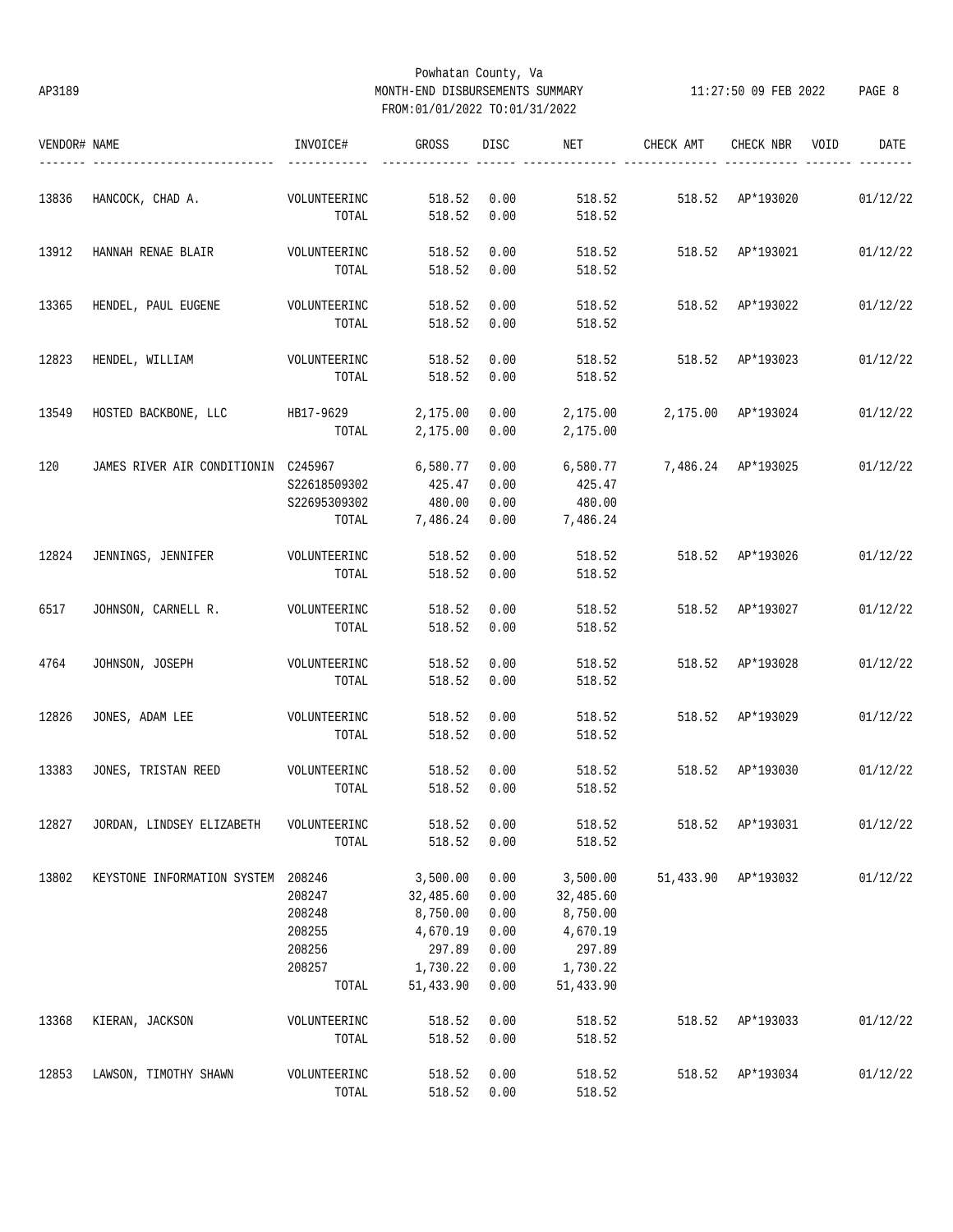# Powhatan County, Va AP3189 MONTH-END DISBURSEMENTS SUMMARY 11:27:50 09 FEB 2022 PAGE 9 FROM:01/01/2022 TO:01/31/2022

| VENDOR# NAME |                                         | INVOICE#     | <b>GROSS</b> | DISC | NET    | CHECK AMT        | CHECK NBR VOID   | DATE     |
|--------------|-----------------------------------------|--------------|--------------|------|--------|------------------|------------------|----------|
|              | 12831 LLEWELLYN, DENNIS K. VOLUNTEERINC |              | 518.52       | 0.00 | 518.52 | 518.52 AP*193035 |                  | 01/12/22 |
|              |                                         | TOTAL        | 518.52       | 0.00 | 518.52 |                  |                  |          |
| 13372        | LOEWY, ANDREA CAROLE                    | VOLUNTEERINC | 518.52       | 0.00 | 518.52 | 518.52 AP*193036 |                  | 01/12/22 |
|              |                                         | TOTAL        | 518.52       | 0.00 | 518.52 |                  |                  |          |
| 4766         | LYMAN, BRANDON                          | VOLUNTEERINC | 518.52       | 0.00 | 518.52 | 518.52 AP*193037 |                  | 01/12/22 |
|              |                                         | TOTAL        | 518.52       | 0.00 | 518.52 |                  |                  |          |
| 13868        | MARTIN, GABRIELLE VOLUNTEERINC          |              | 518.52       | 0.00 | 518.52 |                  | 518.52 AP*193038 | 01/12/22 |
|              |                                         | TOTAL        | 518.52       | 0.00 | 518.52 |                  |                  |          |
| 11354        | MATTHEW BENDER & CO, INC. 28221230      |              | 25.94        | 0.00 | 25.94  | 25.94 AP*193039  |                  | 01/12/22 |
|              |                                         | TOTAL        | 25.94        | 0.00 | 25.94  |                  |                  |          |
| 4776         | MCCARRAHER, GARY VOLUNTEERINC           |              | 518.52       | 0.00 | 518.52 |                  | 518.52 AP*193040 | 01/12/22 |
|              |                                         | TOTAL        | 518.52       | 0.00 | 518.52 |                  |                  |          |
| 10290        | MCINTOSH, A. CHRISTIAN VOLUNTEERINC     |              | 518.52       | 0.00 | 518.52 |                  | 518.52 AP*193041 | 01/12/22 |
|              |                                         | TOTAL        | 518.52       | 0.00 | 518.52 |                  |                  |          |
| 13176        | MIDWEST TAPE, LLC                       | 501476273    | 49.46        | 0.00 | 49.46  | 86.19 AP*193042  |                  | 01/12/22 |
|              |                                         | 501502592    | 36.73        | 0.00 | 36.73  |                  |                  |          |
|              |                                         | TOTAL        | 86.19        | 0.00 | 86.19  |                  |                  |          |
| 4770         | MILAZZO, DAVID                          | VOLUNTEERINC | 518.52       | 0.00 | 518.52 | 518.52 AP*193043 |                  | 01/12/22 |
|              |                                         | TOTAL        | 518.52       | 0.00 | 518.52 |                  |                  |          |
| 13853        | MILLETT, ANDREW SCOTT                   | VOLUNTEERINC | 518.52       | 0.00 | 518.52 |                  | 518.52 AP*193044 | 01/12/22 |
|              |                                         | TOTAL        | 518.52       | 0.00 | 518.52 |                  |                  |          |
| 12776        | MILLETT, SCOTT GREGORY                  | VOLUNTEERINC | 518.52       | 0.00 | 518.52 |                  | 518.52 AP*193045 | 01/12/22 |
|              |                                         | TOTAL        | 518.52       | 0.00 | 518.52 |                  |                  |          |
| 13369        | MODLIN, DYLAN                           | VOLUNTEERINC | 518.52       | 0.00 | 518.52 | 518.52           | AP*193046        | 01/12/22 |
|              |                                         | TOTAL        | 518.52       | 0.00 | 518.52 |                  |                  |          |
| 13850        | MOUNT, THOMAS                           | VOLUNTEERINC | 518.52       | 0.00 | 518.52 |                  | 518.52 AP*193047 | 01/12/22 |
|              |                                         | TOTAL        | 518.52       | 0.00 | 518.52 |                  |                  |          |
| 13386        | MUELLER, PATRICK KEITH                  | VOLUNTEERINC | 518.52       | 0.00 | 518.52 |                  | 518.52 AP*193048 | 01/12/22 |
|              |                                         | TOTAL        | 518.52       | 0.00 | 518.52 |                  |                  |          |
| 4765         | NORKUNAS, KEVIN                         | VOLUNTEERINC | 518.52       | 0.00 | 518.52 |                  | 518.52 AP*193049 | 01/12/22 |
|              |                                         | TOTAL        | 518.52       | 0.00 | 518.52 |                  |                  |          |
| 13914        | NOWACKI, BEN                            | VOLUNTEERINC | 518.52       | 0.00 | 518.52 |                  | 518.52 AP*193050 | 01/12/22 |
|              |                                         | TOTAL        | 518.52       | 0.00 | 518.52 |                  |                  |          |
| 13835        | OAKLEY, GLEN                            | VOLUNTEERINC | 518.52       | 0.00 | 518.52 |                  | 518.52 AP*193051 | 01/12/22 |
|              |                                         | TOTAL        | 518.52       | 0.00 | 518.52 |                  |                  |          |
| 9281         | OVERDRIVE, INC.                         | MR0136921478 | 3.00         | 0.00 | 3.00   |                  | 6.00 AP*193052   | 01/12/22 |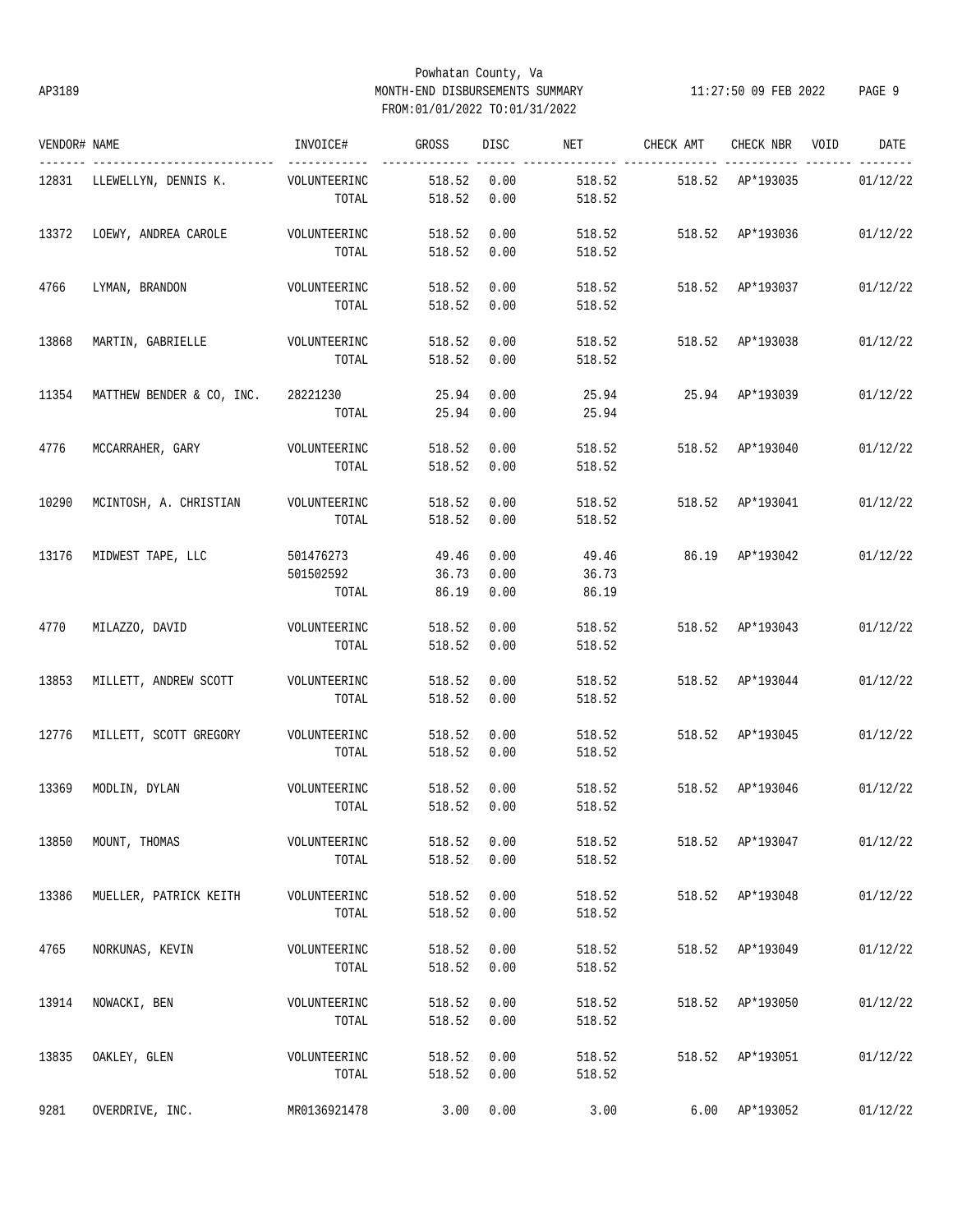# Powhatan County, Va AP3189 MONTH-END DISBURSEMENTS SUMMARY 11:27:50 09 FEB 2022 PAGE 10 FROM:01/01/2022 TO:01/31/2022

| VENDOR# NAME |                                    | INVOICE#       | <b>GROSS</b> | DISC | <b>NET</b> | CHECK AMT               | CHECK NBR        | VOID<br>DATE                                      |
|--------------|------------------------------------|----------------|--------------|------|------------|-------------------------|------------------|---------------------------------------------------|
|              |                                    | MR0136921512   | 3.00         | 0.00 | 3.00       |                         |                  |                                                   |
|              |                                    | TOTAL          | 6.00         | 0.00 | 6.00       |                         |                  |                                                   |
| 13299        | POE, ANDREA                        | VOLUNTEERINC   | 518.52       | 0.00 |            |                         |                  | 518.52 518.52 AP*193053 01/12/22                  |
|              |                                    | TOTAL          | 518.52       | 0.00 | 518.52     |                         |                  |                                                   |
| 13470        | POE, PATRICK SR VOLUNTEERINC       |                | 518.52       | 0.00 |            | 518.52 518.52 AP*193054 |                  | 01/12/22                                          |
|              |                                    | TOTAL          | 518.52       | 0.00 | 518.52     |                         |                  |                                                   |
| 9518         | QUARLES PETROLEUM, INC. CT-1465313 |                | 257.84       | 0.00 |            | 257.84 257.84 AP*193055 |                  | 01/12/22                                          |
|              |                                    | TOTAL          | 257.84 0.00  |      | 257.84     |                         |                  |                                                   |
| 780          | QUILL CORPORATION                  | 21231636       | 230.92       | 0.00 | 230.92     | 261.23 AP*193056        |                  | 01/12/22                                          |
|              |                                    | 21320007       | 33.18        | 0.00 | 33.18      |                         |                  |                                                   |
|              |                                    | 21359141       | 42.96        | 0.00 | 42.96      |                         |                  |                                                   |
|              |                                    | 21375506       | 20.79        | 0.00 | 20.79      |                         |                  |                                                   |
|              |                                    | 21431172       | 59.99        | 0.00 | 59.99      |                         |                  |                                                   |
|              |                                    | 21446159       | 94.95        | 0.00 | 94.95      |                         |                  |                                                   |
|              |                                    | 21648433       | 31.58        | 0.00 | 31.58      |                         |                  |                                                   |
|              |                                    | 21770100       | 163.96       | 0.00 | 163.96     |                         |                  |                                                   |
|              |                                    |                |              |      |            |                         |                  |                                                   |
|              |                                    | 1584676        | $-417.10$    | 0.00 | $-417.10$  |                         |                  |                                                   |
|              |                                    | TOTAL          | 261.23       | 0.00 | 261.23     |                         |                  |                                                   |
| 13357        | QUINONES, ANTONIO                  | VOLUNTEERINC   | 518.52       | 0.00 | 518.52     | 518.52 AP*193057        |                  | 01/12/22                                          |
|              |                                    | TOTAL          | 518.52       | 0.00 | 518.52     |                         |                  |                                                   |
| 12835        | QUINONES, DYLAN                    | VOLUNTEERINC   | 518.52       | 0.00 | 518.52     | 518.52 AP*193058        |                  | 01/12/22                                          |
|              |                                    | TOTAL          | 518.52       | 0.00 | 518.52     |                         |                  |                                                   |
| 13541        | RAINEY, TAMMY LYN                  | VOLUNTEERINC   | 518.52       | 0.00 | 518.52     | 1,037.04 AP*193059      |                  | 01/12/22                                          |
|              |                                    | VOLUNTEERINC   | 518.52       | 0.00 | 518.52     |                         |                  |                                                   |
|              |                                    | TOTAL          | 1,037.04     | 0.00 | 1,037.04   |                         |                  |                                                   |
| 12509        | RICHMOND SUBURBAN NEWS             | 6001086 332.13 |              | 0.00 | 332.13     | 332.13 AP*193060        |                  | 01/12/22                                          |
|              |                                    | TOTAL          | 332.13       | 0.00 | 332.13     |                         |                  |                                                   |
|              | 13852 RITCHIE, MATTHEW             | VOLUNTEERINC   |              |      |            |                         |                  | 518.52  0.00  518.52  518.52  AP*193061  01/12/22 |
|              |                                    | TOTAL          | 518.52       | 0.00 | 518.52     |                         |                  |                                                   |
| 13351        | SAUNDERS, DIANE M VOLUNTEERINC     |                | 518.52       | 0.00 | 518.52     |                         | 518.52 AP*193062 | 01/12/22                                          |
|              |                                    | TOTAL          | 518.52       | 0.00 | 518.52     |                         |                  |                                                   |
| 13348        | SAUNDERS, MATTHEW RENDAL           | VOLUNTEERINC   | 518.52       | 0.00 | 518.52     |                         | 518.52 AP*193063 | 01/12/22                                          |
|              |                                    | TOTAL          | 518.52       | 0.00 | 518.52     |                         |                  |                                                   |
|              |                                    |                |              |      |            |                         |                  |                                                   |
| 11800        | SCHARDEIN, BRET                    | OCT-DEC2021    | 478.18       | 0.00 | 478.18     |                         | 478.18 AP*193064 | 01/12/22                                          |
|              |                                    | TOTAL          | 478.18       | 0.00 | 478.18     |                         |                  |                                                   |
| 13382        | SEARS, NICHOLAS                    | VOLUNTEERINC   | 518.52       | 0.00 | 518.52     |                         | 518.52 AP*193065 | 01/12/22                                          |
|              |                                    | TOTAL          | 518.52       | 0.00 | 518.52     |                         |                  |                                                   |
| 12797        | SHEPHERD, CURTIS F.                | VOLUNTEERINC   | 518.52       | 0.00 | 518.52     |                         | 518.52 AP*193066 | 01/12/22                                          |
|              |                                    | TOTAL          | 518.52       | 0.00 | 518.52     |                         |                  |                                                   |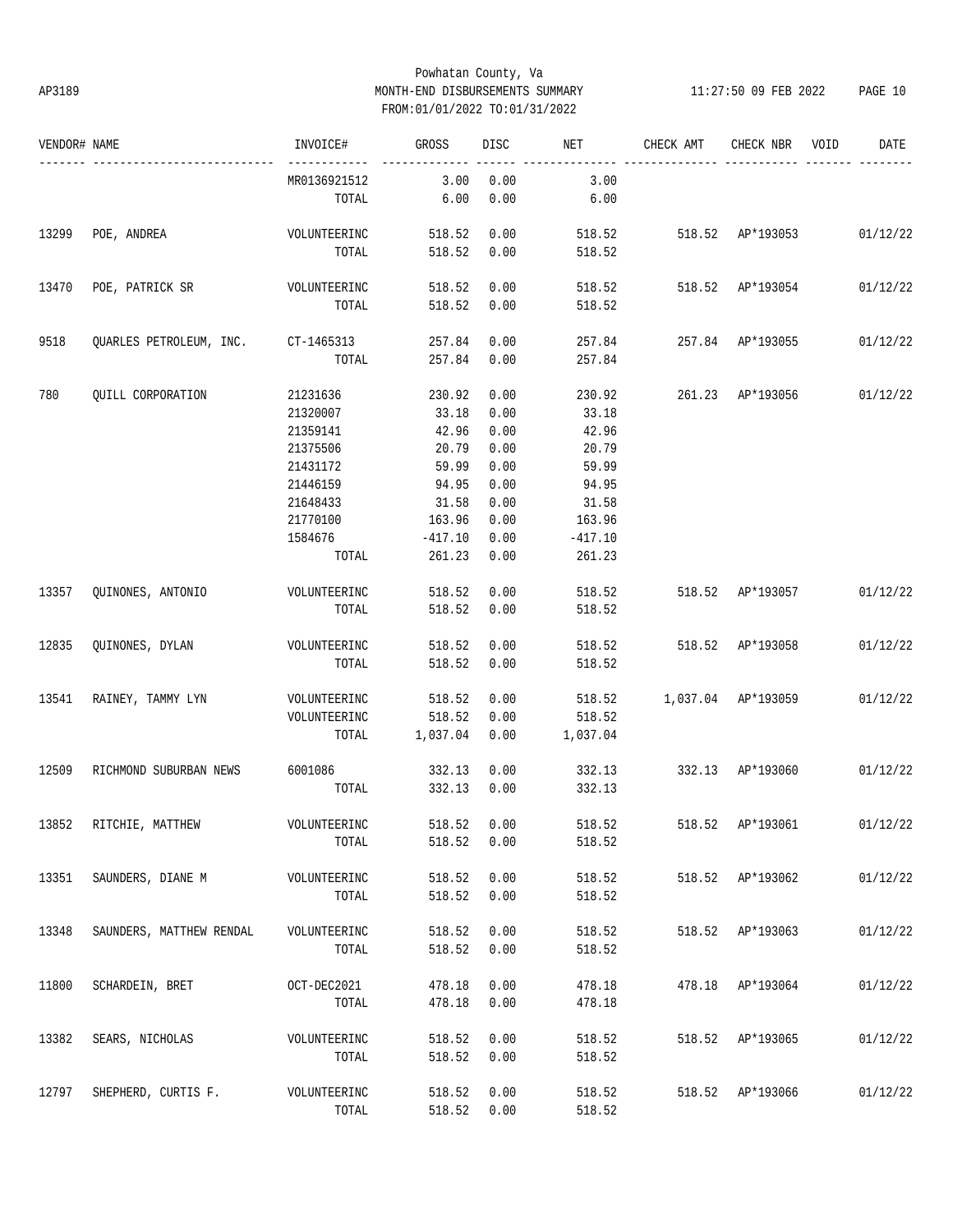# Powhatan County, Va AP3189 MONTH-END DISBURSEMENTS SUMMARY 11:27:50 09 FEB 2022 PAGE 11 FROM:01/01/2022 TO:01/31/2022

| VENDOR# NAME |                                          | INVOICE#     | GROSS    | <b>DISC</b> | NET      | CHECK AMT | CHECK NBR          | VOID | DATE     |
|--------------|------------------------------------------|--------------|----------|-------------|----------|-----------|--------------------|------|----------|
|              |                                          |              |          |             |          |           |                    |      |          |
| 12837        | SHUPP, JOSEPH EDWARD                     | VOLUNTEERINC | 518.52   | 0.00        | 518.52   | 518.52    | AP*193067          |      | 01/12/22 |
|              |                                          | TOTAL        | 518.52   | 0.00        | 518.52   |           |                    |      |          |
| 13359        | SMITH III, ROBERT G                      | VOLUNTEERINC | 518.52   | 0.00        | 518.52   | 518.52    | AP*193068          |      | 01/12/22 |
|              |                                          | TOTAL        | 518.52   | 0.00        | 518.52   |           |                    |      |          |
| 12775        | SMITH, CARROLL                           | VOLUNTEERINC | 518.52   | 0.00        | 518.52   | 518.52    | AP*193069          |      | 01/12/22 |
|              |                                          | TOTAL        | 518.52   | 0.00        | 518.52   |           |                    |      |          |
| 13857        | SOCHA, RYAN SCOTT TUCKER                 | VOLUNTEERINC | 518.52   | 0.00        | 518.52   | 518.52    | AP*193070          |      | 01/12/22 |
|              |                                          | TOTAL        | 518.52   | 0.00        | 518.52   |           |                    |      |          |
| 12838        | SPICER, MYRON NEIL                       | VOLUNTEERINC | 518.52   | 0.00        | 518.52   | 518.52    | AP*193071          |      | 01/12/22 |
|              |                                          | TOTAL        | 518.52   | 0.00        | 518.52   |           |                    |      |          |
| 12840        | SULLIVAN, JAMES DANIEL                   | VOLUNTEERINC | 518.52   | 0.00        | 518.52   | 518.52    | AP*193072          |      | 01/12/22 |
|              |                                          | TOTAL        | 518.52   | 0.00        | 518.52   |           |                    |      |          |
| 4767         | TAYLOR, RYANN                            | VOLUNTEERINC | 388.84   | 0.00        | 388.84   | 388.84    | AP*193073          |      | 01/12/22 |
|              |                                          | TOTAL        | 388.84   | 0.00        | 388.84   |           |                    |      |          |
| 4768         | TAYLOR, SYDNEY                           | VOLUNTEERINC | 388.84   | 0.00        | 388.84   |           | 388.84 AP*193074   |      | 01/12/22 |
|              |                                          | TOTAL        | 388.84   | 0.00        | 388.84   |           |                    |      |          |
| 7450         | THOMSON REUTERS - WEST PAYM 845628494    |              | 138.68   | 0.00        | 138.68   | 138.68    | AP*193075          |      | 01/12/22 |
|              |                                          | TOTAL        | 138.68   | 0.00        | 138.68   |           |                    |      |          |
| 13848        | TIMBERLAKE, JAMES B III "TR VOLUNTEERINC |              | 518.52   | 0.00        | 518.52   | 518.52    | AP*193076          |      | 01/12/22 |
|              |                                          | TOTAL        | 518.52   | 0.00        | 518.52   |           |                    |      |          |
| 13468        | TOPOLINSKI, CALEB                        | VOLUNTEERINC | 518.52   | 0.00        | 518.52   | 518.52    | AP*193077          |      | 01/12/22 |
|              |                                          | TOTAL        | 518.52   | 0.00        | 518.52   |           |                    |      |          |
| 9771         | TREASURER OF VIRGINIA                    | B100886      | 352.00   | 0.00        | 352.00   | 352.00    | AP*193078          |      | 01/12/22 |
|              |                                          | TOTAL        | 352.00   | 0.00        | 352.00   |           |                    |      |          |
| 13863        | TRENT, MIKE                              | VOLUNTEERINC | 518.52   | 0.00        | 518.52   | 518.52    | AP*193079          |      | 01/12/22 |
|              |                                          | TOTAL        | 518.52   | 0.00        | 518.52   |           |                    |      |          |
| 8125         | U.S. BANK                                | 6371940      | 605.00   | 0.00        | 605.00   |           | 1,375.00 AP*193080 |      | 01/12/22 |
|              |                                          | 6372810      | 770.00   | 0.00        | 770.00   |           |                    |      |          |
|              |                                          | TOTAL        | 1,375.00 | 0.00        | 1,375.00 |           |                    |      |          |
| 9574         | UNIQUE MANAGEMENT SERVICES               | 608977       | 50.00    | 0.00        | 50.00    | 50.00     | AP*193081          |      | 01/12/22 |
|              |                                          | TOTAL        | 50.00    | 0.00        | 50.00    |           |                    |      |          |
| 13952        | VAN BUSKIRK, WILLIAM CADE                | VOLUNTEERINC | 518.52   | 0.00        | 518.52   | 518.52    | AP*193082          |      | 01/12/22 |
|              |                                          | TOTAL        | 518.52   | 0.00        | 518.52   |           |                    |      |          |
| 11193        | VERIZON                                  | 151973795000 | 1,758.30 | 0.00        | 1,758.30 |           | 1,758.30 AP*193083 |      | 01/12/22 |
|              |                                          | TOTAL        | 1,758.30 | 0.00        | 1,758.30 |           |                    |      |          |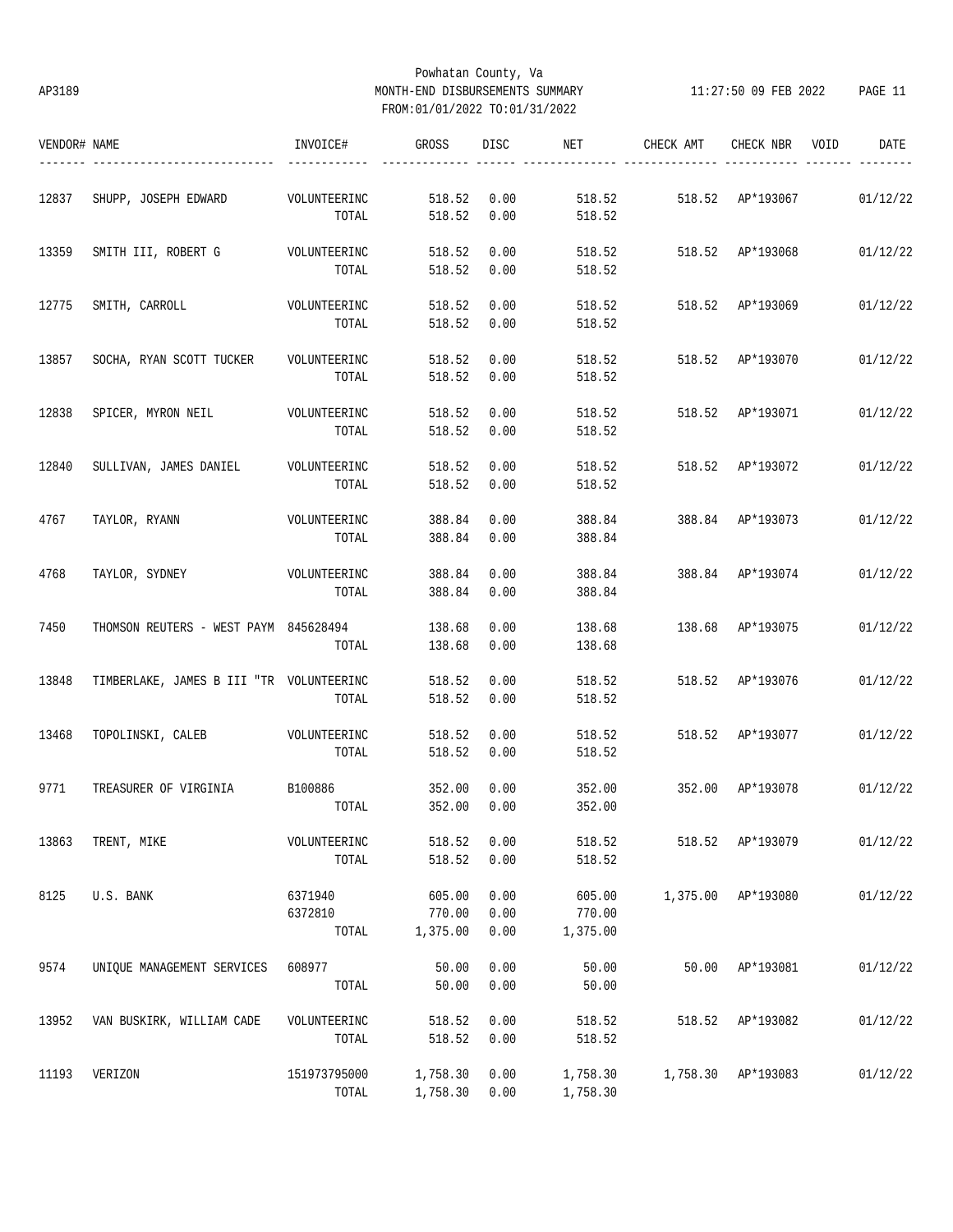# Powhatan County, Va AP3189 MONTH-END DISBURSEMENTS SUMMARY 11:27:50 09 FEB 2022 PAGE 12 FROM:01/01/2022 TO:01/31/2022

| VENDOR# NAME |                                       | INVOICE#                            | GROSS                          | DISC                 | NET                                           | CHECK AMT                                  | CHECK NBR VOID     | DATE     |
|--------------|---------------------------------------|-------------------------------------|--------------------------------|----------------------|-----------------------------------------------|--------------------------------------------|--------------------|----------|
| 13390        | VERIZON                               | ------------<br>9895787160<br>TOTAL | 2,176.21 0.00<br>2,176.21 0.00 |                      | 2,176.21    2,176.21    AP*193084<br>2,176.21 |                                            | ----- -------      | 01/12/22 |
| 11187        | VERIZON BUSINESS                      | 62754828<br>TOTAL                   | 50.68<br>50.68                 | 0.00<br>0.00         | 50.68<br>50.68                                |                                            | 50.68 AP*193085    | 01/12/22 |
| 6302         | VITA - VIRGINIA INFORMATION T445819   | TOTAL                               | 173.24<br>173.24               | 0.00<br>0.00         | 173.24<br>173.24                              |                                            | 173.24 AP*193086   | 01/12/22 |
| 13362        | WALKER, GRAYSON                       | VOLUNTEERINC                        | 518.52                         | 0.00                 | 518.52                                        | 518.52 AP*193087                           |                    | 01/12/22 |
|              |                                       | TOTAL                               | 518.52                         | 0.00                 | 518.52                                        |                                            |                    |          |
| 10504        | WALTERS, ALLISON                      | 2021TRAVEL-A<br>TOTAL               | 28.00<br>28.00                 | 0.00<br>0.00         | 28.00<br>28.00                                | 28.00                                      | AP*193088          | 01/12/22 |
| 13480        | WARD, MADISON KENDALL                 | VOLUNTEERINC<br>TOTAL               | 518.52<br>518.52               | 0.00<br>0.00         | 518.52<br>518.52                              | 518.52                                     | AP*193089          | 01/12/22 |
| 13887        | WARREN, REECE MATTHEW                 | VOLUNTEERINC<br>TOTAL               | 518.52<br>518.52               | 0.00<br>0.00         | 518.52<br>518.52                              | 518.52                                     | AP*193090          | 01/12/22 |
| 11181        | WELLS FARGO FINANCIAL                 | 5018165352<br>TOTAL                 | 2,593.90<br>2,593.90           | 0.00<br>0.00         | 2,593.90                                      |                                            |                    | 01/12/22 |
| 13349        | WHITE, STEPHANIE L                    | VOLUNTEERINC<br>TOTAL               | 518.52<br>518.52               | 0.00<br>0.00         | 518.52<br>518.52                              |                                            | 518.52 AP*193092   | 01/12/22 |
| 12800        | WHITEHEAD, KARL O.                    | VOLUNTEERINC<br>TOTAL               | 518.52<br>518.52               | 0.00<br>0.00         | 518.52<br>518.52                              |                                            | 518.52 AP*193093   | 01/12/22 |
| 13361        | WILLS RANDOLPH K                      | VOLUNTEERINC                        | 518.52                         | 0.00                 | 518.52                                        |                                            | 518.52 AP*193094   | 01/12/22 |
|              |                                       | TOTAL                               | 518.52                         | 0.00                 | 518.52                                        |                                            |                    |          |
| 12063        | WINDSTREAM                            | 012272474DEC<br>TOTAL               | 736.32<br>736.32 0.00          | 0.00                 | 736.32<br>736.32                              | 736.32 AP*193095                           |                    | 01/12/22 |
| 7755         | WITMER PUBLIC SAFETY                  | E2136256.001 1,360.00 0.00<br>TOTAL | 1,360.00                       | 0.00                 | 1,360.00                                      | 1,360.00   1,360.00   AP*193096   01/12/22 |                    |          |
| 13862        | WORTHINGTON, ELIZABETH R.             | VOLUNTEERINC<br>TOTAL               | 518.52<br>518.52               | 0.00<br>0.00         | 518.52<br>518.52                              |                                            | 518.52 AP*193097   | 01/12/22 |
| 12856        | ACTION ALLIANCE VA                    | WSMCCLELLAN<br>TOTAL                | 50.00<br>50.00                 | 0.00<br>0.00         | 50.00<br>50.00                                |                                            | 50.00 AP*193098    | 01/19/22 |
| 6175         | ADAMS OIL COMPANY, INC.               | 505001231202<br>50508,51346         | 570.30<br>719.25               | 0.00<br>0.00         | 570.30<br>719.25                              |                                            | 1,289.55 AP*193099 | 01/19/22 |
|              |                                       | TOTAL                               | 1,289.55                       | 0.00                 | 1,289.55                                      |                                            |                    |          |
| 9183         | AIR, WATER & SOIL LABORATOR V22000080 | V22000097<br>V22000109              | 40.00<br>40.00<br>111.80       | 0.00<br>0.00<br>0.00 | 40.00<br>40.00<br>111.80                      | 442.80                                     | AP*193100          | 01/19/22 |
|              |                                       | V22000117                           | 40.00                          | 0.00                 | 40.00                                         |                                            |                    |          |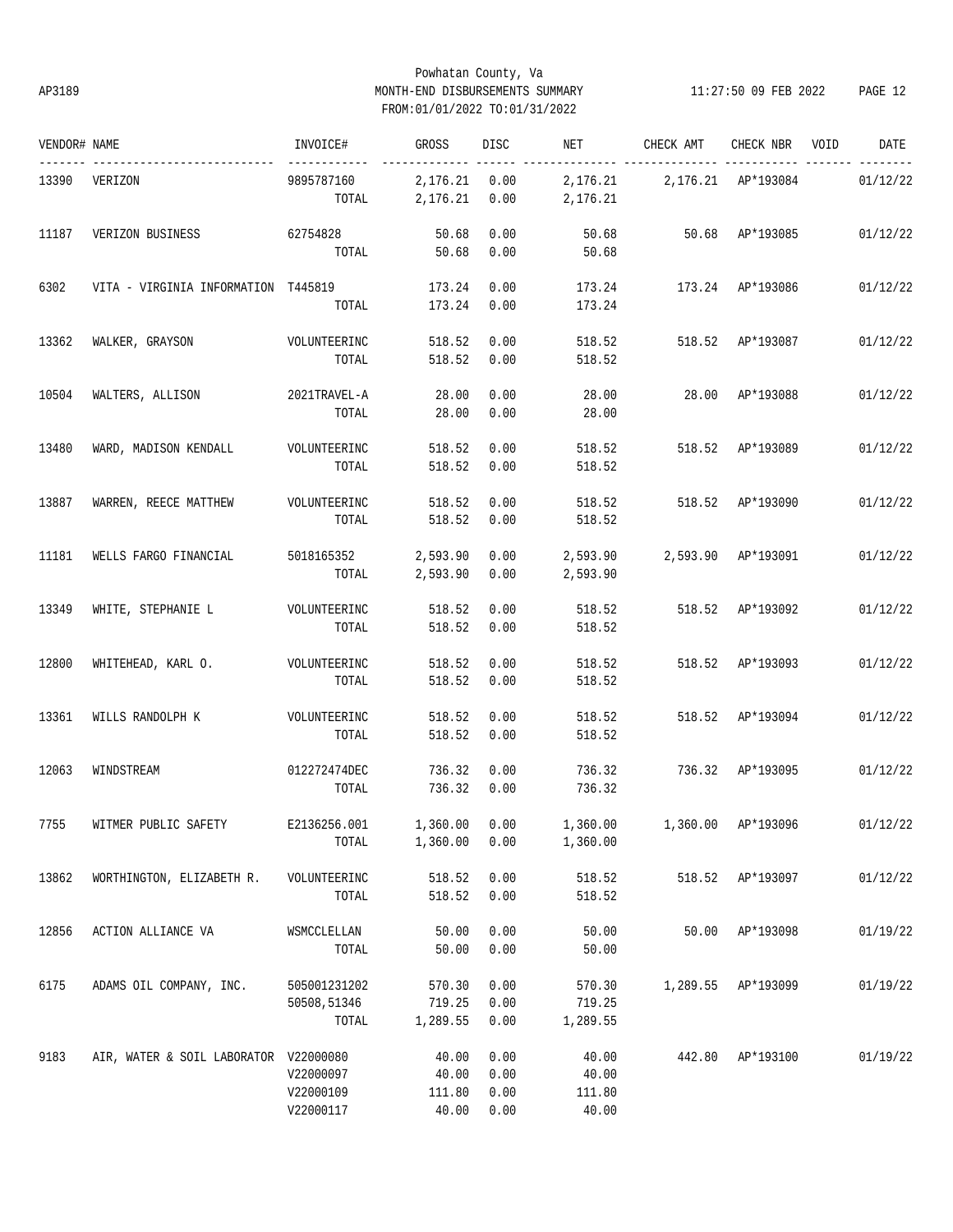# Powhatan County, Va AP3189 MONTH-END DISBURSEMENTS SUMMARY 11:27:50 09 FEB 2022 PAGE 13 FROM:01/01/2022 TO:01/31/2022

| VENDOR# NAME |                                       | INVOICE#           | GROSS          | DISC | NET                                          | CHECK AMT                          | CHECK NBR VOID      | DATE     |
|--------------|---------------------------------------|--------------------|----------------|------|----------------------------------------------|------------------------------------|---------------------|----------|
|              |                                       | V22000125          | 77.40          | 0.00 | 77.40                                        |                                    |                     |          |
|              |                                       | V22000145          | 133.60         | 0.00 | 133.60                                       |                                    |                     |          |
|              |                                       | TOTAL              | 442.80         | 0.00 | 442.80                                       |                                    |                     |          |
| 10780        | ALL GOOD AUTOMOTIVE LLC               | 16242              | 47.31          | 0.00 | 47.31                                        | 141.92 AP*193101 01/19/22          |                     |          |
|              |                                       | 16254              | 94.61          | 0.00 | 94.61                                        |                                    |                     |          |
|              |                                       |                    | TOTAL 141.92   | 0.00 | 141.92                                       |                                    |                     |          |
| 11931        | ALTAIRIS TECHNOLOGY PARTNER 56-POW    |                    | 1,455.00       | 0.00 | $1,455.00$ $1,455.00$ $AP*193102$ $01/19/22$ |                                    |                     |          |
|              |                                       |                    | TOTAL 1,455.00 | 0.00 | 1,455.00                                     |                                    |                     |          |
| 4795         | ANTHEM BLUE CROSS AND BLUE 21-1270539 |                    | 401.20         | 0.00 |                                              | 401.20 904.92 AP*193103 01/19/22   |                     |          |
|              |                                       | 21-1339989         | 503.72         | 0.00 | 503.72                                       |                                    |                     |          |
|              |                                       | TOTAL              | 904.92         | 0.00 | 904.92                                       |                                    |                     |          |
| 6940         | APCO INTERNATIONAL, INC. 59229122021  |                    | 3,500.00       |      | $0.00$ 3,500.00 3,500.00 AP*193104 01/19/22  |                                    |                     |          |
|              |                                       | TOTAL              | 3,500.00       |      | $0.00$ 3,500.00                              |                                    |                     |          |
| 12849        | AQUA VIRGINIA                         | 000865687057 74.74 |                | 0.00 |                                              | 74.74 1,293.53 AP*193105 01/19/22  |                     |          |
|              |                                       | 0559913-1-22       | 26.15          | 0.00 | 26.15                                        |                                    |                     |          |
|              |                                       | 0559914-1-22       | 29.39          | 0.00 | 29.39                                        |                                    |                     |          |
|              |                                       | 0574622-1-22       | 55.96          | 0.00 | 55.96                                        |                                    |                     |          |
|              |                                       | 0575072-1-22       | 205.10         | 0.00 | 205.10                                       |                                    |                     |          |
|              |                                       | 0620830-1-22       | 186.82         | 0.00 | 186.82                                       |                                    |                     |          |
|              |                                       | 0621132-1-22       | 263.56         | 0.00 | 263.56                                       |                                    |                     |          |
|              |                                       | 0621730-1-22       | 184.33         | 0.00 | 184.33                                       |                                    |                     |          |
|              |                                       | 0621781-1-22       | 21.43          | 0.00 | 21.43                                        |                                    |                     |          |
|              |                                       | 0621784-1-22       | 41.61          | 0.00 | 41.61                                        |                                    |                     |          |
|              |                                       | 0621880-1-22       | 18.31          | 0.00 | 18.31                                        |                                    |                     |          |
|              |                                       | 1100657-1-22       | 148.57         | 0.00 | 148.57                                       |                                    |                     |          |
|              |                                       | 1188328-1-22       | 18.93          | 0.00 | 18.93                                        |                                    |                     |          |
|              |                                       | 1401897-1-22       | 18.63          | 0.00 | 18.63                                        |                                    |                     |          |
|              |                                       | TOTAL              | 1,293.53       | 0.00 | 1,293.53                                     |                                    |                     |          |
| 7941         | BAKER & TAYLOR                        | B&T.75024793       | 116.55 0.00    |      |                                              | 116.55 2,005.89 AP*193106 01/19/22 |                     |          |
|              |                                       | B&T.L2114913       | 1,889.34 0.00  |      | 1,889.34                                     |                                    |                     |          |
|              |                                       | TOTAL              | 2,005.89 0.00  |      | 2,005.89                                     |                                    |                     |          |
| 8668         | BANK OF AMERICA                       | 1382-DEC21         | 26.22          | 0.00 | 26.22                                        |                                    | 32,983.53 AP*193107 | 01/19/22 |
|              |                                       | 2154-DEC21         | 111.54         | 0.00 | 111.54                                       |                                    |                     |          |
|              |                                       | 2542-DEC21         | 5,285.03       | 0.00 | 5,285.03                                     |                                    |                     |          |
|              |                                       | 2973-DEC21         | 30.40          | 0.00 | 30.40                                        |                                    |                     |          |
|              |                                       | 3118-DEC21         | 1,967.40       | 0.00 | 1,967.40                                     |                                    |                     |          |
|              |                                       | 3212-DEC21         | 1,058.40       | 0.00 | 1,058.40                                     |                                    |                     |          |
|              |                                       | 3577-DEC21         | 379.67         | 0.00 | 379.67                                       |                                    |                     |          |
|              |                                       | 4596-DEC21         | 2,079.00       | 0.00 | 2,079.00                                     |                                    |                     |          |
|              |                                       | 4821-DEC21         | 1,046.00       | 0.00 | 1,046.00                                     |                                    |                     |          |
|              |                                       | 4863-DEC21         | 4,003.35       | 0.00 | 4,003.35                                     |                                    |                     |          |
|              |                                       | 5680-DEC21         | 1,216.42       | 0.00 | 1,216.42                                     |                                    |                     |          |
|              |                                       | 7130-DEC21         | 535.00         | 0.00 | 535.00                                       |                                    |                     |          |
|              |                                       | 7170-DEC21         | 46.45          | 0.00 | 46.45                                        |                                    |                     |          |
|              |                                       | 7374-DEC21         | 6,691.61       | 0.00 | 6,691.61                                     |                                    |                     |          |
|              |                                       | 7593-12/21         | 1,816.88       | 0.00 | 1,816.88                                     |                                    |                     |          |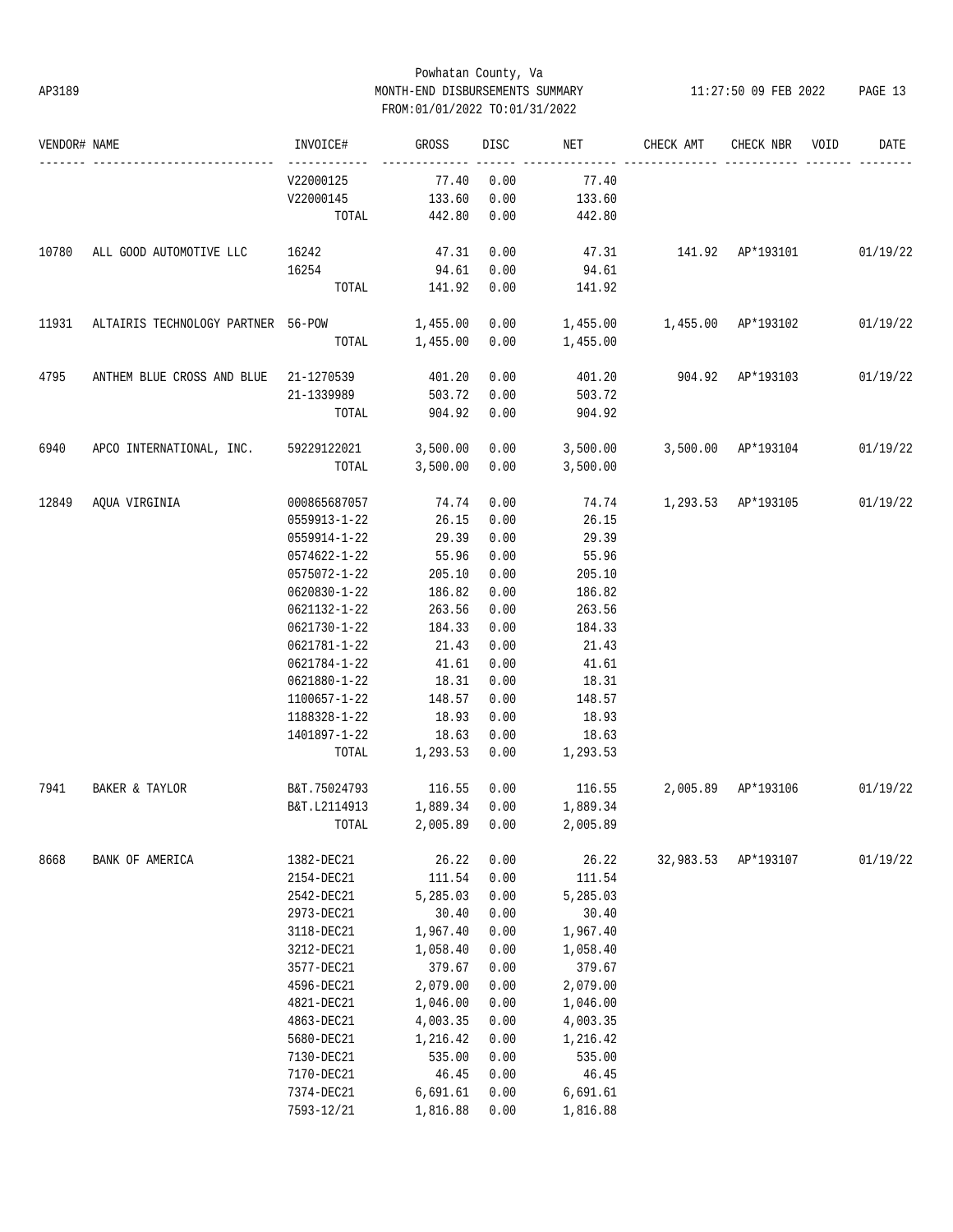# Powhatan County, Va AP3189 MONTH-END DISBURSEMENTS SUMMARY 11:27:50 09 FEB 2022 PAGE 14 FROM:01/01/2022 TO:01/31/2022

| VENDOR# NAME |                                      | INVOICE#          | GROSS           | <b>DISC</b> | NET       | CHECK AMT          | CHECK NBR          | VOID | DATE     |
|--------------|--------------------------------------|-------------------|-----------------|-------------|-----------|--------------------|--------------------|------|----------|
|              |                                      | 7593-DEC21        | 3,879.83        | 0.00        | 3,879.83  |                    |                    |      |          |
|              |                                      | 8775-DEC21        | 368.62          | 0.00        | 368.62    |                    |                    |      |          |
|              |                                      | 8811-DEC21        | 60.94           | 0.00        | 60.94     |                    |                    |      |          |
|              |                                      | 9051-DEC21        | 523.96          | 0.00        | 523.96    |                    |                    |      |          |
|              |                                      | 9163-DEC21        | 1,199.10        | 0.00        | 1,199.10  |                    |                    |      |          |
|              |                                      | 9212-DEC21        | 554.62          | 0.00        | 554.62    |                    |                    |      |          |
|              |                                      | 9596-DEC21        | 83.65           | 0.00        | 83.65     |                    |                    |      |          |
|              |                                      | 9856-DEC21        | 19.44           | 0.00        | 19.44     |                    |                    |      |          |
|              |                                      |                   | TOTAL 32,983.53 | 0.00        | 32,983.53 |                    |                    |      |          |
| 4790         | BEERS & WHITE INC                    | 1000-2021         | 750.00          | 0.00        | 750.00    | 750.00             | AP*193108          |      | 01/19/22 |
|              |                                      | TOTAL             | 750.00          | 0.00        | 750.00    |                    |                    |      |          |
| 9944         | BELTON, SR., AVERY SHABAR 544020     |                   | 600.00          | 0.00        | 600.00    |                    | 600.00 AP*193109   |      | 01/19/22 |
|              |                                      | TOTAL             | 600.00          | 0.00        | 600.00    |                    |                    |      |          |
| 6655         | BLOSSMAN GAS COMPANIES, INC 19073775 |                   | 287.26          | 0.00        | 287.26    |                    | 898.12 AP*193110   |      | 01/19/22 |
|              |                                      | 19076300          | 610.86          | 0.00        | 610.86    |                    |                    |      |          |
|              |                                      | TOTAL             | 898.12          | 0.00        | 898.12    |                    |                    |      |          |
| 4780         | BLOUNT, KELLY                        | VOLUNTEERINC      | 388.84          | 0.00        | 388.84    | 388.84 AP*193111   |                    |      | 01/19/22 |
|              |                                      | TOTAL             | 388.84          | 0.00        | 388.84    |                    |                    |      |          |
| 8713         | BLUE RIDGE RESCUE SUPPLIERS 52202    |                   | 283.14          | 0.00        | 283.14    |                    | 283.14 AP*193112   |      | 01/19/22 |
|              |                                      | TOTAL             | 283.14          | 0.00        | 283.14    |                    |                    |      |          |
| 9991         | BMS DIRECT                           | 154009            | 92.31           | 0.00        | 92.31     |                    | 92.31 AP*193113    |      | 01/19/22 |
|              |                                      | TOTAL             | 92.31           | 0.00        | 92.31     |                    |                    |      |          |
| 4793         | BONAFE, WESLEY                       | 21-112397         | 70.00           | 0.00        | 70.00     |                    | 70.00 AP*193114    |      | 01/19/22 |
|              |                                      | TOTAL             | 70.00           | 0.00        | 70.00     |                    |                    |      |          |
| 7296         | BOUND TREE MEDICAL, LLC 48.96        |                   | 48.96           | 0.00        | 48.96     | 2,157.62 AP*193115 |                    |      | 01/19/22 |
|              |                                      | 84227426 714.00   |                 | 0.00        | 714.00    |                    |                    |      |          |
|              |                                      | 84350576 1,394.66 |                 | 0.00        | 1,394.66  |                    |                    |      |          |
|              |                                      | TOTAL             | 2,157.62        | 0.00        | 2,157.62  |                    |                    |      |          |
| 11439        | BUSINESS CARD                        | 0168-DEC21        | 453.21          | 0.00        | 453.21    |                    | 453.21 AP*193116   |      | 01/19/22 |
|              |                                      | TOTAL             | 453.21          | 0.00        | 453.21    |                    |                    |      |          |
| 11610        | BUSINESS CARD                        | 5719-DEC21        | 5,215.95        | 0.00        | 5,215.95  |                    | 5,215.95 AP*193117 |      | 01/19/22 |
|              |                                      | TOTAL             | 5,215.95        | 0.00        | 5,215.95  |                    |                    |      |          |
| 11611        | BUSINESS CARD                        | 3423-DEC21        | 2,306.10        | 0.00        | 2,306.10  |                    | 2,306.10 AP*193118 |      | 01/19/22 |
|              |                                      | TOTAL             | 2,306.10        | 0.00        | 2,306.10  |                    |                    |      |          |
| 12919        | BUSINESS CARD                        | 6145-DEC21        | 205.94          | 0.00        | 205.94    |                    | 205.94 AP*193119   |      | 01/19/22 |
|              |                                      | TOTAL             | 205.94          | 0.00        | 205.94    |                    |                    |      |          |
| 4752         | BUSINESS CARD                        | 9796-DEC21        | 77.25           | 0.00        | 77.25     |                    | 77.25 AP*193120    |      | 01/19/22 |
|              |                                      | TOTAL             | 77.25           | 0.00        | 77.25     |                    |                    |      |          |
| 8686         | C.W. WILLIAMS & CO., INC.            | 81582             | 184.36 0.00     |             | 184.36    |                    | 184.36 AP*193121   |      | 01/19/22 |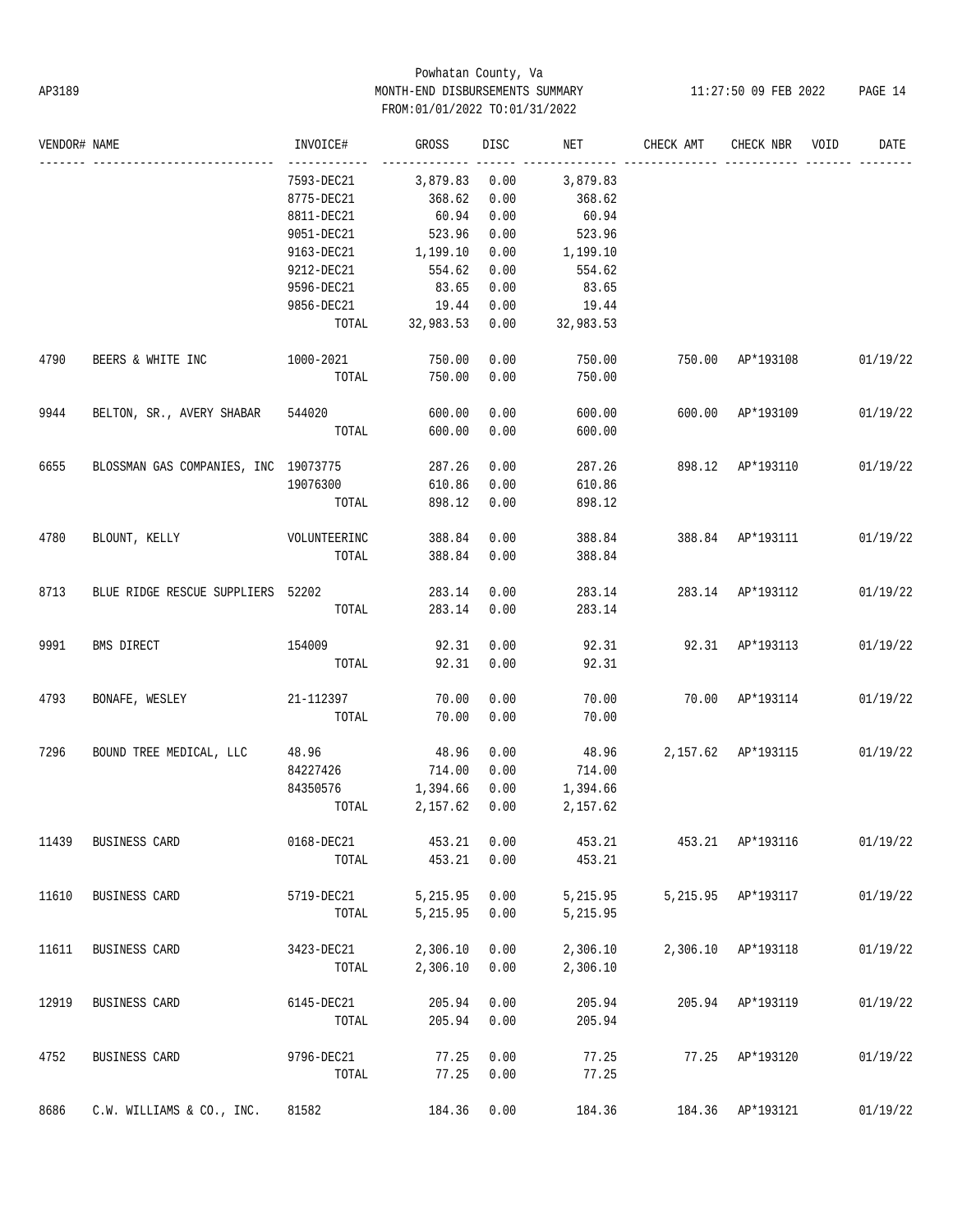# Powhatan County, Va AP3189 MONTH-END DISBURSEMENTS SUMMARY 11:27:50 09 FEB 2022 PAGE 15 FROM:01/01/2022 TO:01/31/2022

| VENDOR# NAME |                                      | INVOICE#                                                                                                                                                                                                                                     | GROSS                                                                                                                                                   | DISC                                                                                                                 | NET                                                                                                                                                     | CHECK AMT           | CHECK NBR           | VOID<br>DATE |
|--------------|--------------------------------------|----------------------------------------------------------------------------------------------------------------------------------------------------------------------------------------------------------------------------------------------|---------------------------------------------------------------------------------------------------------------------------------------------------------|----------------------------------------------------------------------------------------------------------------------|---------------------------------------------------------------------------------------------------------------------------------------------------------|---------------------|---------------------|--------------|
|              |                                      | TOTAL                                                                                                                                                                                                                                        | 184.36                                                                                                                                                  | 0.00                                                                                                                 | 184.36                                                                                                                                                  |                     |                     |              |
| 4773         | CARTER MACHINERY COMPANY, I 00266031 | TOTAL                                                                                                                                                                                                                                        | 2,036.00<br>2,036.00                                                                                                                                    | 0.00<br>0.00                                                                                                         | 2,036.00<br>2,036.00                                                                                                                                    |                     | 2,036.00 AP*193122  | 01/19/22     |
| 13343        | CELLEBRITE, INC.                     | Q-221548-1<br>TOTAL                                                                                                                                                                                                                          | 4,300.00<br>4,300.00                                                                                                                                    | 0.00<br>0.00                                                                                                         | 4,300.00<br>4,300.00                                                                                                                                    |                     | 4,300.00 AP*193123  | 01/19/22     |
| 540          | CENTRAL VIRGINIA WASTE MANA 27370    | TOTAL                                                                                                                                                                                                                                        | 198.64<br>198.64                                                                                                                                        | 0.00<br>0.00                                                                                                         | 198.64<br>198.64                                                                                                                                        |                     | 198.64 AP*193124    | 01/19/22     |
| 11861        | COMMUNITY LIFE CHURCH                | JAN2022<br>TOTAL                                                                                                                                                                                                                             | 10,000.00<br>10,000.00                                                                                                                                  | 0.00<br>0.00                                                                                                         | 10,000.00<br>10,000.00                                                                                                                                  | 10,000.00 AP*193125 |                     | 01/19/22     |
| 4788         | CROWLEY, KELLY                       | VOLUNTEERINC<br>TOTAL                                                                                                                                                                                                                        | 518.52<br>518.52                                                                                                                                        | 0.00<br>0.00                                                                                                         | 518.52<br>518.52                                                                                                                                        | 518.52              | AP*193126           | 01/19/22     |
| 13674        | CROWN ATLANTIC COMPANY LLC           | 370236500222<br>TOTAL                                                                                                                                                                                                                        | 2,183.60<br>2,183.60                                                                                                                                    | 0.00<br>0.00                                                                                                         | 2,183.60<br>2,183.60                                                                                                                                    |                     | 2,183.60 AP*193127  | 01/19/22     |
| 13047        | DANNY BOLEY                          | 4330<br>TOTAL                                                                                                                                                                                                                                | 650.00<br>650.00                                                                                                                                        | 0.00<br>0.00                                                                                                         | 650.00<br>650.00                                                                                                                                        | 650.00              | AP*193128           | 01/19/22     |
| 7392         | DEEP CREEK VOLUNTEER FIRE C 3-2022   | TOTAL                                                                                                                                                                                                                                        | 2,758.35<br>2,758.35                                                                                                                                    | 0.00<br>0.00                                                                                                         | 2,758.35<br>2,758.35                                                                                                                                    |                     | 2,758.35 AP*193129  | 01/19/22     |
| 4781         | DENOON, CHRISTOPHER                  | VOLUNTEERINC<br>TOTAL                                                                                                                                                                                                                        | 518.52<br>518.52                                                                                                                                        | 0.00<br>0.00                                                                                                         | 518.52<br>518.52                                                                                                                                        | 518.52              | AP*193130           | 01/19/22     |
| 6240         | DIAMOND SPRINGS WATER, INC           | 0002119523<br>0002126076<br>TOTAL                                                                                                                                                                                                            | 20.97<br>11.95<br>32.92                                                                                                                                 | 0.00<br>0.00<br>0.00                                                                                                 | 20.97<br>11.95<br>32.92                                                                                                                                 | 32.92               | AP*193131           | 01/19/22     |
| 8787         | DMV RECEIPTING CENTER                | 202136500447<br>TOTAL                                                                                                                                                                                                                        | 100.00<br>100.00                                                                                                                                        | 0.00<br>0.00                                                                                                         | 100.00<br>100.00                                                                                                                                        | 100.00              | AP*193132           | 01/19/22     |
| 860          | DOMINION ENERGY VIRGINIA             | 0962041034-1<br>1552444950-1<br>2312285006-1<br>2346327501-1<br>235220009-1-<br>2442170003-1<br>246067034-1-<br>2462222502-1<br>2532167505-1<br>2932352368-1<br>2972120006-1<br>325444024501<br>3496131156-1<br>3853612319-1<br>416568092901 | 1,306.62<br>84.91<br>199.04<br>3,450.01<br>275.41<br>1,758.07<br>634.31<br>3,464.65<br>912.74<br>18.61<br>1,335.30<br>204.23<br>7.89<br>45.72<br>115.57 | 0.00<br>0.00<br>0.00<br>0.00<br>0.00<br>0.00<br>0.00<br>0.00<br>0.00<br>0.00<br>0.00<br>0.00<br>0.00<br>0.00<br>0.00 | 1,306.62<br>84.91<br>199.04<br>3,450.01<br>275.41<br>1,758.07<br>634.31<br>3,464.65<br>912.74<br>18.61<br>1,335.30<br>204.23<br>7.89<br>45.72<br>115.57 |                     | 17,846.94 AP*193133 | 01/19/22     |
|              |                                      | 4472351701-1<br>4691491015-1                                                                                                                                                                                                                 | 37.93<br>5.99                                                                                                                                           | 0.00<br>0.00                                                                                                         | 37.93<br>5.99                                                                                                                                           |                     |                     |              |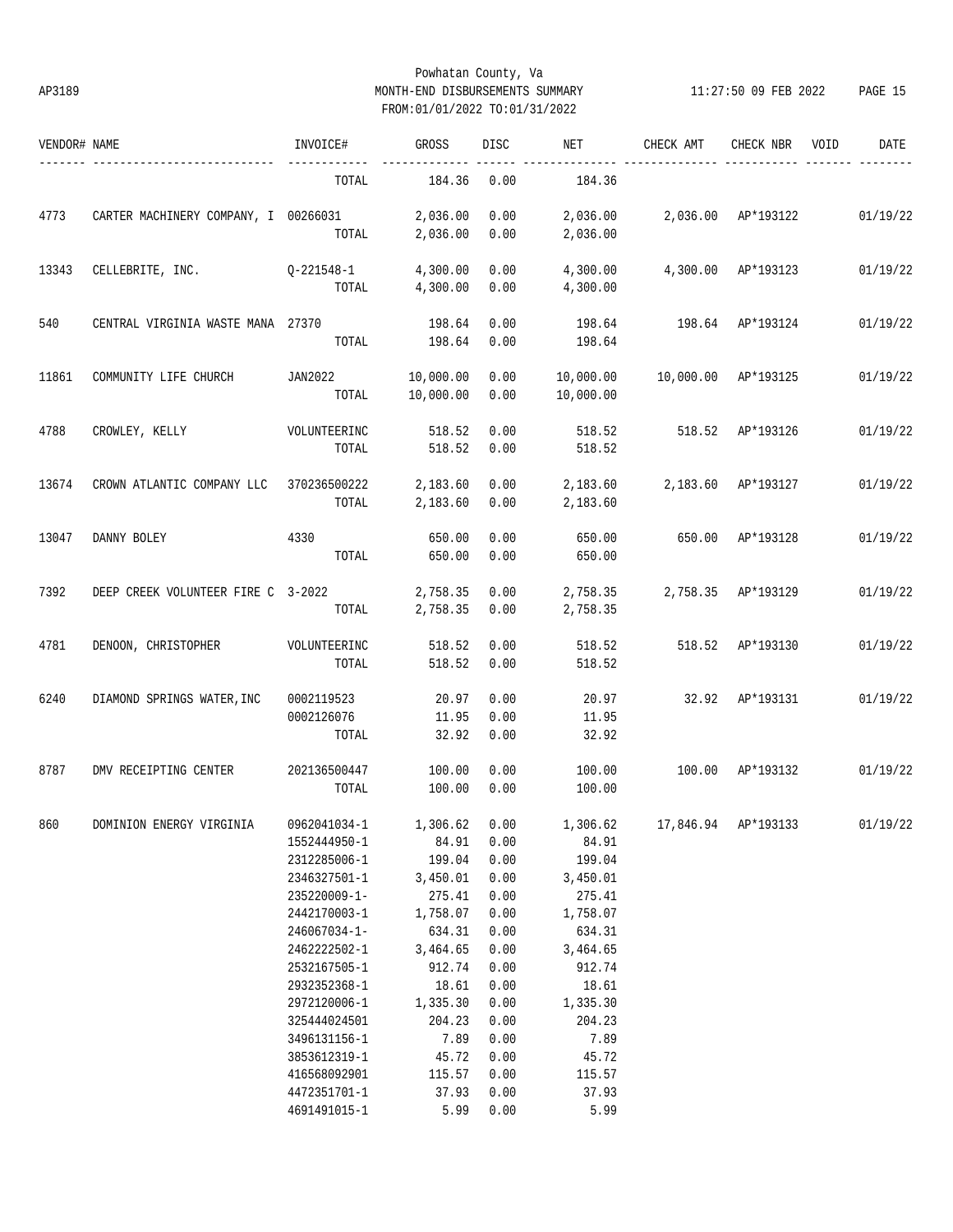# Powhatan County, Va AP3189 MONTH-END DISBURSEMENTS SUMMARY 11:27:50 09 FEB 2022 PAGE 16 FROM:01/01/2022 TO:01/31/2022

| VENDOR# NAME |                                    | INVOICE#              | GROSS               | DISC | NET                             | CHECK AMT           | CHECK NBR          | VOID | DATE     |
|--------------|------------------------------------|-----------------------|---------------------|------|---------------------------------|---------------------|--------------------|------|----------|
|              |                                    | 508065449301          | 203.86              | 0.00 | 203.86                          |                     |                    |      |          |
|              |                                    | 5420366014-1          | 14.80               | 0.00 | 14.80                           |                     |                    |      |          |
|              |                                    | 6024003557-1          | 20.94               | 0.00 | 20.94                           |                     |                    |      |          |
|              |                                    | 7765134072-1          | 1,283.10            | 0.00 | 1,283.10                        |                     |                    |      |          |
|              |                                    | 800937057101          | 38.24               | 0.00 | 38.24                           |                     |                    |      |          |
|              |                                    | 920322775412          | 221.00              | 0.00 | 221.00                          |                     |                    |      |          |
|              |                                    | 9750120975-1 2,208.00 |                     | 0.00 | 2,208.00                        |                     |                    |      |          |
|              |                                    | TOTAL                 | 17,846.94           | 0.00 | 17,846.94                       |                     |                    |      |          |
| 6510         | EMERGENCY SERVICES SOLUTION 546    |                       | 51, 319.28          | 0.00 | 51,319.28                       | 51,319.28 AP*193134 |                    |      | 01/19/22 |
|              |                                    | TOTAL                 | 51, 319.28          | 0.00 | 51,319.28                       |                     |                    |      |          |
| 9639         | EMS MANAGEMENT & CONSULTANT 045005 |                       | 1,872.44            | 0.00 | 1,872.44   1,872.44   AP*193135 |                     |                    |      | 01/19/22 |
|              |                                    |                       | TOTAL 1,872.44 0.00 |      | 1,872.44                        |                     |                    |      |          |
| 9093         | FARMVILLE WHOLESALE                | 730074                | 112.76              | 0.00 | 112.76                          | 112.76 AP*193136    |                    |      | 01/19/22 |
|              |                                    | TOTAL                 | 112.76              | 0.00 | 112.76                          |                     |                    |      |          |
| 6666         | FINE CREEK FIRE DEPT               | $3 - 2022$            | 3,278.00            | 0.00 | 3,278.00                        |                     | 3,278.00 AP*193137 |      | 01/19/22 |
|              |                                    | TOTAL                 | 3,278.00            | 0.00 | 3,278.00                        |                     |                    |      |          |
| 338          | FIRE PROTECTION EQUIP. CO          | 00077286              | 112.25              | 0.00 | 112.25                          | 406.90 AP*193138    |                    |      | 01/19/22 |
|              |                                    | 00078192              | 95.90               | 0.00 | 95.90                           |                     |                    |      |          |
|              |                                    | 00078613              | 198.75              | 0.00 | 198.75                          |                     |                    |      |          |
|              |                                    | TOTAL                 | 406.90              | 0.00 | 406.90                          |                     |                    |      |          |
| 13190        | FP MAILING SOLUTIONS               | RI105168707           | 86.85               | 0.00 | 86.85                           | 86.85 AP*193139     |                    |      | 01/19/22 |
|              |                                    | TOTAL                 | 86.85               | 0.00 | 86.85                           |                     |                    |      |          |
| 13072        | FRAISER AUTO REPAIR LLC            | 000328                | 58.05               | 0.00 | 58.05                           |                     | 58.05 AP*193140    |      | 01/19/22 |
|              |                                    | TOTAL                 | 58.05               | 0.00 | 58.05                           |                     |                    |      |          |
| 12905        | GALLS, LLC                         | 020079778             | 84.38               | 0.00 | 84.38                           | 84.38 AP*193141     |                    |      | 01/19/22 |
|              |                                    | TOTAL                 | 84.38               | 0.00 | 84.38                           |                     |                    |      |          |
| 13007        | GANNETT FLEMING INC                | 032021123171 1,321.65 |                     | 0.00 |                                 |                     |                    |      | 01/19/22 |
|              |                                    |                       |                     |      | TOTAL 1,321.65 0.00 1,321.65    |                     |                    |      |          |
| 13290        | GLOBAL SIGNAL ACQUISITIONS         | 369790800220          | 1,060.90            | 0.00 | 1,060.90                        |                     | 1,060.90 AP*193143 |      | 01/19/22 |
|              |                                    | TOTAL                 | 1,060.90            | 0.00 | 1,060.90                        |                     |                    |      |          |
| 10294        | GOOCHLAND-POWHATAN CSB             | 13                    | 825.00              | 0.00 | 825.00                          |                     | 825.00 AP*193144   |      | 01/19/22 |
|              |                                    | TOTAL                 | 825.00              | 0.00 | 825.00                          |                     |                    |      |          |
| 12508        | HEALTH EOUITY INC                  | 9DX031C               | 324.45              | 0.00 | 324.45                          |                     | 324.45 AP*193145   |      | 01/19/22 |
|              |                                    | TOTAL                 | 324.45              | 0.00 | 324.45                          |                     |                    |      |          |
| 11149        | HERTLESS BROTHERS ROOFING,         | 16130                 | 275.00              | 0.00 | 275.00                          |                     | 275.00 AP*193146   |      | 01/19/22 |
|              |                                    | TOTAL                 | 275.00              | 0.00 | 275.00                          |                     |                    |      |          |
| 9627         | IMAGETREND, INC                    | 132540                | 2,562.00            | 0.00 | 2,562.00                        |                     | 2,562.00 AP*193147 |      | 01/19/22 |
|              |                                    | TOTAL                 | 2,562.00            | 0.00 | 2,562.00                        |                     |                    |      |          |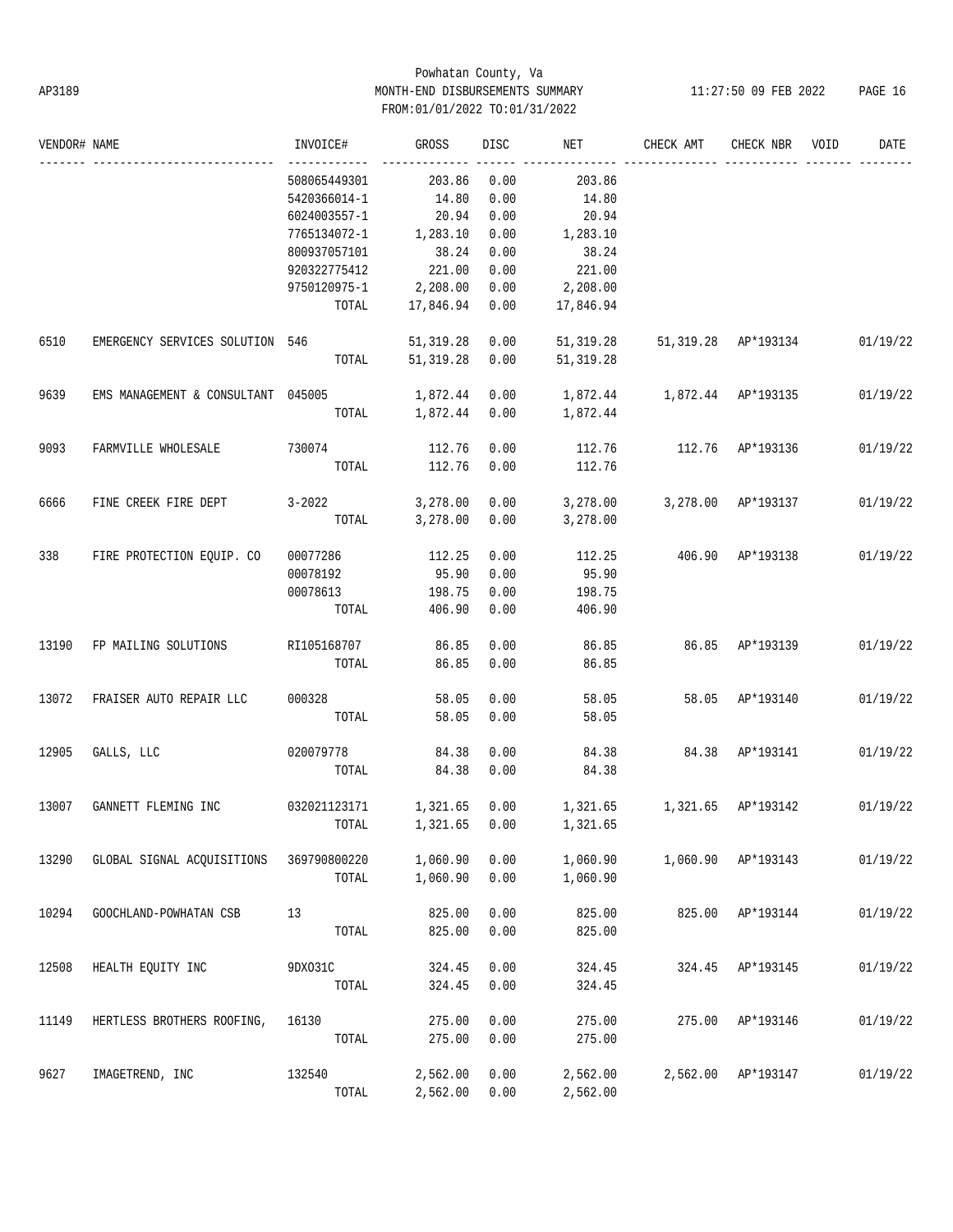# Powhatan County, Va AP3189 MONTH-END DISBURSEMENTS SUMMARY 11:27:50 09 FEB 2022 PAGE 17 FROM:01/01/2022 TO:01/31/2022

| VENDOR# NAME |                                          | INVOICE#                              | GROSS                  | DISC               | NET                    | CHECK AMT                   | CHECK NBR           | VOID | DATE     |
|--------------|------------------------------------------|---------------------------------------|------------------------|--------------------|------------------------|-----------------------------|---------------------|------|----------|
| 13295        | J.D.POWER                                | ------------<br>112732<br>ORDUS113621 | 75.00<br>350.00        | 0.00<br>0.00       | 75.00<br>350.00        | 915.00                      | AP*193148           |      | 01/19/22 |
|              |                                          | ORDUS118343<br>TOTAL                  | 490.00<br>915.00       | 0.00<br>0.00       | 490.00<br>915.00       |                             |                     |      |          |
| 120          | JAMES RIVER AIR CONDITIONIN C245904      | C245905                               | 7,217.00<br>1,125.00   | 0.00<br>0.00       | 7,217.00<br>1,125.00   | 8,342.00 AP*193149 01/19/22 |                     |      |          |
|              |                                          | TOTAL                                 | 8,342.00               | 0.00               | 8,342.00               |                             |                     |      |          |
| 10811        | LAND AND COATES, INC                     | 3653922<br>TOTAL                      | 493.55<br>493.55       | 0.00<br>0.00       | 493.55<br>493.55       |                             | 493.55 AP*193150    |      | 01/19/22 |
| 7981         | LANGUAGE LINE SERVICES                   | 1024370<br>TOTAL                      | 14.40<br>14.40         | 0.00<br>0.00       | 14.40<br>14.40         | 14.40                       | AP*193151           |      | 01/19/22 |
| 6672         | MACON FIRE DEPARTMENT                    | $3 - 2022$<br>TOTAL                   | 2,492.00<br>2,492.00   | 0.00<br>0.00       | 2,492.00<br>2,492.00   | 2,492.00 AP*193152          |                     |      | 01/19/22 |
| 4784         | MANTHE, PATRICIA                         | REIM-10/27/2<br>TOTAL                 | 28.95<br>28.95         | 0.00<br>0.00       | 28.95<br>28.95         |                             | 28.95 AP*193153     |      | 01/19/22 |
| 4789         | MATTHEWS, LUKE                           | VOLUNTEERINC<br>TOTAL                 | 388.84<br>388.84       | 0.00<br>0.00       | 388.84<br>388.84       |                             | 388.84 AP*193154    |      | 01/19/22 |
| 4779         | MATTHYS, BRENT                           | VOLUNTEERINC<br>TOTAL                 | 388.84<br>388.84       | 0.00<br>0.00       | 388.84<br>388.84       |                             | 388.84 AP*193155    |      | 01/19/22 |
| 11840        | MCI COMM SERVICE                         | 2DG98147DEC<br>TOTAL                  | 34.36<br>34.36         | 0.00<br>0.00       | 34.36<br>34.36         |                             | 34.36 AP*193156     |      | 01/19/22 |
| 9955         | MCNEIL & COMPANY, INC                    | 37881129<br>TOTAL                     | 77.01<br>77.01         | 0.00<br>0.00       | 77.01<br>77.01         |                             | 77.01 AP*193157     |      | 01/19/22 |
| 4782         | MIDDLETON, CALEB                         | VOLUNTEERINC<br>TOTAL                 | 518.52<br>518.52       | 0.00<br>0.00       | 518.52<br>518.52       |                             | 518.52 AP*193158    |      | 01/19/22 |
|              | 13176 MIDWEST TAPE, LLC                  | 501536080<br>TOTAL                    | 26.24                  | 26.24 0.00<br>0.00 | 26.24<br>26.24         | 26.24 AP*193159 01/19/22    |                     |      |          |
| 13062        | MOUNTAIN VALLEY TOWER SERVI 443412012021 | TOTAL                                 | 1,882.00<br>1,882.00   | 0.00<br>0.00       | 1,882.00<br>1,882.00   |                             | 1,882.00 AP*193160  |      | 01/19/22 |
| 11987        | NEWCOMBS RENOVATIONS LLC                 | 1662<br>TOTAL                         | 4,975.00<br>4,975.00   | 0.00<br>0.00       | 4,975.00<br>4,975.00   |                             | 4,975.00 AP*193161  |      | 01/19/22 |
| 375          | PIEDMONT REGIONAL JAIL                   | 3797<br>TOTAL                         | 41,164.00<br>41,164.00 | 0.00<br>0.00       | 41,164.00<br>41,164.00 |                             | 41,164.00 AP*193162 |      | 01/19/22 |
| 9153         | PITNEY BOWES GLOBAL                      | 3314707337<br>TOTAL                   | 150.00<br>150.00       | 0.00<br>0.00       | 150.00<br>150.00       | 150.00                      | AP*193163           |      | 01/19/22 |
| 1250         | POWHATAN AUTO & TRACTOR PAR 666297,66674 | 667797                                | 1,138.64<br>286.29     | 0.00<br>0.00       | 1,138.64<br>286.29     |                             | 1,449.26 AP*193164  |      | 01/19/22 |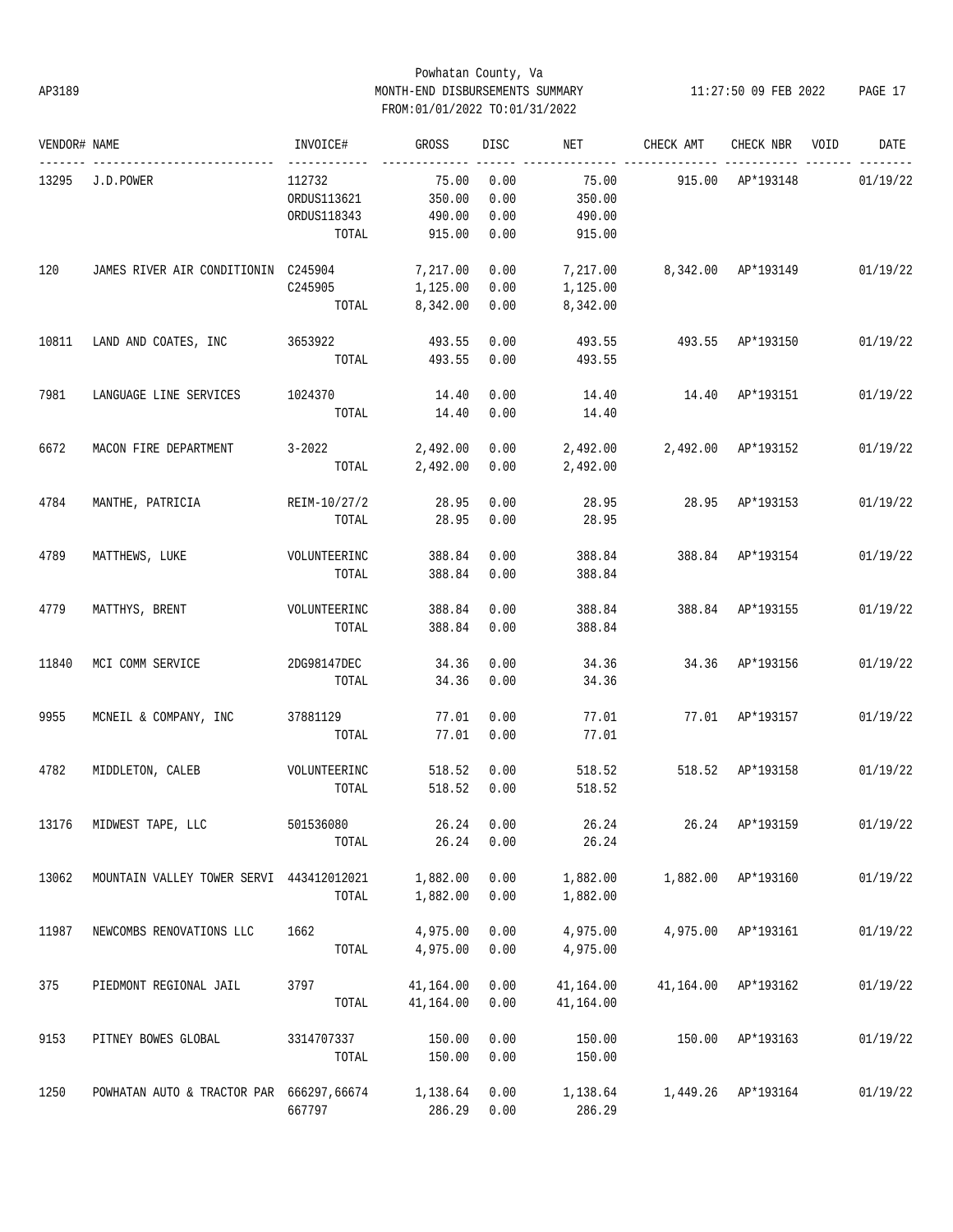# Powhatan County, Va AP3189 MONTH-END DISBURSEMENTS SUMMARY 11:27:50 09 FEB 2022 PAGE 18 FROM:01/01/2022 TO:01/31/2022

| VENDOR# NAME |                                            | INVOICE#     | GROSS          | DISC | NET                                        | CHECK AMT                     | CHECK NBR        | VOID | DATE     |
|--------------|--------------------------------------------|--------------|----------------|------|--------------------------------------------|-------------------------------|------------------|------|----------|
|              |                                            | 669702       | 3.69           | 0.00 | 3.69                                       |                               |                  |      |          |
|              |                                            | 669706       | 3.59           | 0.00 | 3.59                                       |                               |                  |      |          |
|              |                                            | 68632        | 17.05          | 0.00 | 17.05                                      |                               |                  |      |          |
|              |                                            |              | TOTAL 1,449.26 | 0.00 | 1,449.26                                   |                               |                  |      |          |
| 10456        | POWHATAN CHAMBER OF COMMERC PCPL. PCOC. 20 |              | 75.00          | 0.00 | 75.00                                      |                               | 75.00 AP*193165  |      | 01/19/22 |
|              |                                            | TOTAL        | 75.00          | 0.00 | 75.00                                      |                               |                  |      |          |
| 6928         | POWHATAN COUNTY DEPT. OF SO GIFTCARDSJAN   |              | 200.00         | 0.00 | 200.00                                     | 200.00 AP*193166              |                  |      | 01/19/22 |
|              |                                            | TOTAL        | 200.00         | 0.00 | 200.00                                     |                               |                  |      |          |
| 6761         | POWHATAN VOLUNTEER FIRE DEP 3-2022         |              | 4,300.50       | 0.00 |                                            | 4,300.50  4,300.50  AP*193167 |                  |      | 01/19/22 |
|              |                                            | TOTAL        | 4,300.50       | 0.00 | 4,300.50                                   |                               |                  |      |          |
| 780          | QUILL CORPORATION                          | 22103236     | 11.29          | 0.00 | 11.29                                      | 11.29 AP*193168               |                  |      | 01/19/22 |
|              |                                            | TOTAL        | 11.29          | 0.00 | 11.29                                      |                               |                  |      |          |
| 620          | R.C. GOODWYN & SONS, INC                   | 0990493      | 51.72          | 0.00 | 51.72                                      |                               | 123.93 AP*193169 |      | 01/19/22 |
|              |                                            | 0990494      | 5.99           | 0.00 | 5.99                                       |                               |                  |      |          |
|              |                                            | 0990595      | 61.22          | 0.00 | 61.22                                      |                               |                  |      |          |
|              |                                            | 0990654      | 5.00           | 0.00 | 5.00                                       |                               |                  |      |          |
|              |                                            | TOTAL        | 123.93         | 0.00 | 123.93                                     |                               |                  |      |          |
|              | 13979 READ'S UNIFORMS, LLC                 | 104415-99    | 240.36         | 0.00 | 240.36                                     | 598.42 AP*193170              |                  |      | 01/19/22 |
|              |                                            | 104417-99    | 182.30         | 0.00 | 182.30                                     |                               |                  |      |          |
|              |                                            | 104420-99    | 175.76         | 0.00 | 175.76                                     |                               |                  |      |          |
|              |                                            | TOTAL        | 598.42         | 0.00 | 598.42                                     |                               |                  |      |          |
| 6579         | RICHMOND ALARM                             | 578456       | 382.20         | 0.00 | 382.20                                     |                               | 382.20 AP*193171 |      | 01/19/22 |
|              |                                            | TOTAL        | 382.20         | 0.00 | 382.20                                     |                               |                  |      |          |
| 7325         | RICHMOND OXYGEN CO.                        | 377248,37724 | 314.00         | 0.00 | 314.00                                     |                               | 634.50 AP*193172 |      | 01/19/22 |
|              |                                            | 380659       | 320.50         | 0.00 | 320.50                                     |                               |                  |      |          |
|              |                                            | TOTAL        | 634.50         | 0.00 | 634.50                                     |                               |                  |      |          |
| 12509        | RICHMOND SUBURBAN NEWS                     | 3272193DECEM | 1,449.75       | 0.00 | 1,449.75   1,449.75   AP*193173   01/19/22 |                               |                  |      |          |
|              |                                            |              |                |      | TOTAL 1,449.75 0.00 1,449.75               |                               |                  |      |          |
| 13700        | SAFE AIR SYSTEMS                           | INV-NC2081   | 645.00         | 0.00 | 645.00                                     |                               | 645.00 AP*193174 |      | 01/19/22 |
|              |                                            | TOTAL        | 645.00         | 0.00 | 645.00                                     |                               |                  |      |          |
| 13642        | SANTE J. PIRACCI PC                        | 9192574      | 120.00         | 0.00 | 120.00                                     |                               | 240.00 AP*193175 |      | 01/19/22 |
|              |                                            | 9192575      | 120.00         | 0.00 | 120.00                                     |                               |                  |      |          |
|              |                                            | TOTAL        | 240.00         | 0.00 | 240.00                                     |                               |                  |      |          |
| 4778         | SAUNDERS, SIERRA                           | VOLUNTEERINC | 259.26         | 0.00 | 259.26                                     |                               | 259.26 AP*193176 |      | 01/19/22 |
|              |                                            | TOTAL        | 259.26         | 0.00 | 259.26                                     |                               |                  |      |          |
| 4794         | SEAMONS, JOANNE                            | 21-1128218   | 50.00          | 0.00 | 50.00                                      |                               | 50.00 AP*193177  |      | 01/19/22 |
|              |                                            | TOTAL        | 50.00          | 0.00 | 50.00                                      |                               |                  |      |          |
| 13398        | SENTARA HEALTH PLAN, INC.                  | 21-1786443   | 242.06         | 0.00 | 242.06                                     |                               | 242.06 AP*193178 |      | 01/19/22 |
|              |                                            | TOTAL        | 242.06         | 0.00 | 242.06                                     |                               |                  |      |          |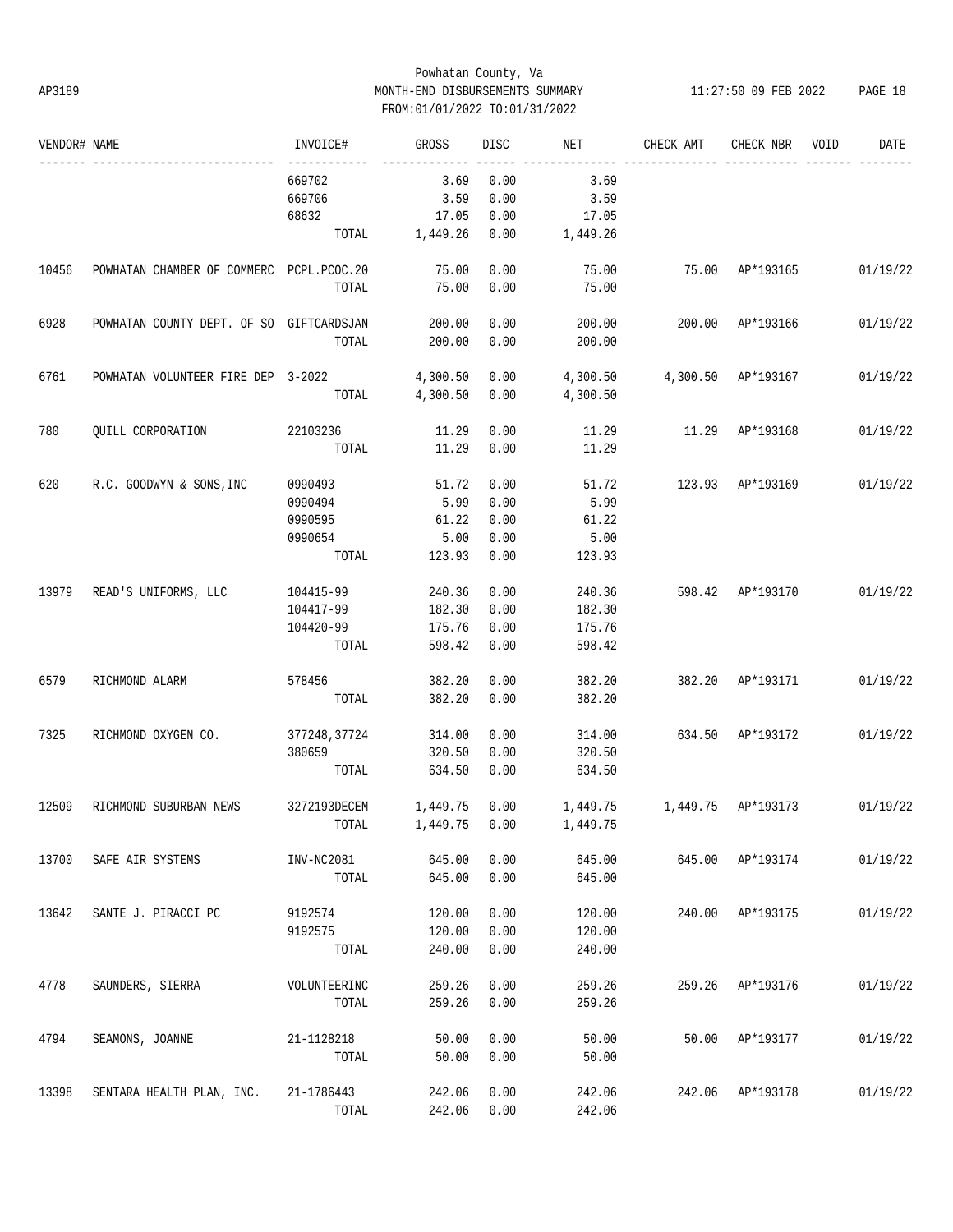# Powhatan County, Va AP3189 MONTH-END DISBURSEMENTS SUMMARY 11:27:50 09 FEB 2022 PAGE 19 FROM:01/01/2022 TO:01/31/2022

| VENDOR# NAME |                                             | INVOICE#     | GROSS           | DISC | NET       | CHECK AMT                   | CHECK NBR          | VOID | DATE     |
|--------------|---------------------------------------------|--------------|-----------------|------|-----------|-----------------------------|--------------------|------|----------|
| 12954        | SMART DESIGN CONTRACTING & 190403 24,986.00 |              |                 | 0.00 |           |                             |                    |      | 01/19/22 |
|              |                                             |              | TOTAL 24,986.00 | 0.00 | 24,986.00 |                             |                    |      |          |
| 7616         | SMITH, III, ROBERT G.                       | 383100       | 51.99           | 0.00 | 51.99     |                             | 51.99 AP*193180    |      | 01/19/22 |
|              |                                             | TOTAL        | 51.99           | 0.00 | 51.99     |                             |                    |      |          |
| 6594         | SOUTHSIDE ELECTRIC COOP                     | 01122022     | 325.90          | 0.00 | 325.90    |                             | 4,797.85 AP*193181 |      | 01/19/22 |
|              |                                             | 63504003-1-2 | 1,772.86        | 0.00 | 1,772.86  |                             |                    |      |          |
|              |                                             | 63504013-1-2 | 261.18          | 0.00 | 261.18    |                             |                    |      |          |
|              |                                             | SEO.JANUARY. | 2,437.91        | 0.00 | 2,437.91  |                             |                    |      |          |
|              |                                             | TOTAL        | 4,797.85        | 0.00 | 4,797.85  |                             |                    |      |          |
| 9450         | SPEC (SLUDGE PROCESS                        | 20212712-PCU | 2,422.50        | 0.00 | 2,422.50  |                             | 2,422.50 AP*193182 |      | 01/19/22 |
|              |                                             | TOTAL        | 2,422.50        | 0.00 | 2,422.50  |                             |                    |      |          |
| 12058        | SPOSA, JOSEPH                               | 2022-001     | 7,600.00        | 0.00 | 7,600.00  |                             | 7,600.00 AP*193183 |      | 01/19/22 |
|              |                                             | TOTAL        | 7,600.00        | 0.00 | 7,600.00  |                             |                    |      |          |
| 8346         | SYCOM TECHNOLOGIES                          | AT69552      | 2,950.00        | 0.00 | 2,950.00  | 2,950.00 AP*193184          |                    |      | 01/19/22 |
|              |                                             | TOTAL        | 2,950.00        | 0.00 | 2,950.00  |                             |                    |      |          |
| 13634        | THE LAW OFFICE OF SUSAN ALL 8209408         |              | 120.00          | 0.00 | 120.00    |                             | 120.00 AP*193185   |      | 01/19/22 |
|              |                                             | TOTAL        | 120.00          | 0.00 | 120.00    |                             |                    |      |          |
| 7450         | THOMSON REUTERS - WEST PAYM 845644978       |              | 326.18          | 0.00 | 326.18    |                             | 326.18 AP*193186   |      | 01/19/22 |
|              |                                             | TOTAL        | 326.18          | 0.00 | 326.18    |                             |                    |      |          |
| 6506         | THYSSENKRUPP ELEVATOR CORPO 3006331379      |              | 2,582.43        | 0.00 |           | 2,582.43 2,582.43 AP*193187 |                    |      | 01/19/22 |
|              |                                             | TOTAL        | 2,582.43        | 0.00 | 2,582.43  |                             |                    |      |          |
| 6267         | TIMBERLAKE, II, JAMES B. 122345 181.97      |              |                 | 0.00 | 181.97    | 181.97 AP*193188            |                    |      | 01/19/22 |
|              |                                             | TOTAL        | 181.97          | 0.00 | 181.97    |                             |                    |      |          |
| 4792         | TIMBERLAKE, PARKER 13-116709                |              | 25.00           | 0.00 | 25.00     |                             | 25.00 AP*193189    |      | 01/19/22 |
|              |                                             | TOTAL        | 25.00           | 0.00 | 25.00     |                             |                    |      |          |
| 11006        | TRACTOR SUPPLY CREDIT                       | 200999717    | 19.98           | 0.00 | 19.98     |                             | 19.98 AP*193190    |      | 01/19/22 |
|              |                                             | TOTAL        | 19.98           | 0.00 | 19.98     |                             |                    |      |          |
| 4791         | TRENT, LAUREN                               | VOLUNTEERINC | 518.52          | 0.00 | 518.52    |                             | 518.52 AP*193191   |      | 01/19/22 |
|              |                                             | TOTAL        | 518.52          | 0.00 | 518.52    |                             |                    |      |          |
| 12273        | VALECO                                      | NONE         | 25.00           | 0.00 | 25.00     |                             | 25.00 AP*193192    |      | 01/19/22 |
|              |                                             | TOTAL        | 25.00           | 0.00 | 25.00     |                             |                    |      |          |
| 13459        | VERIZON                                     | 9894072538A  | 40.01           | 0.00 | 40.01     |                             | 40.01 AP*193193    |      | 01/19/22 |
|              |                                             | TOTAL        | 40.01           | 0.00 | 40.01     |                             |                    |      |          |
| 13639        | VERIZON                                     | 63108448DEC  | 699.88          | 0.00 | 699.88    |                             | 1,476.09 AP*193194 |      | 01/19/22 |
|              |                                             | 63108448NOV  | 718.57          | 0.00 | 718.57    |                             |                    |      |          |
|              |                                             | 914891786DEC | 57.64           | 0.00 | 57.64     |                             |                    |      |          |
|              |                                             | TOTAL        | 1,476.09 0.00   |      | 1,476.09  |                             |                    |      |          |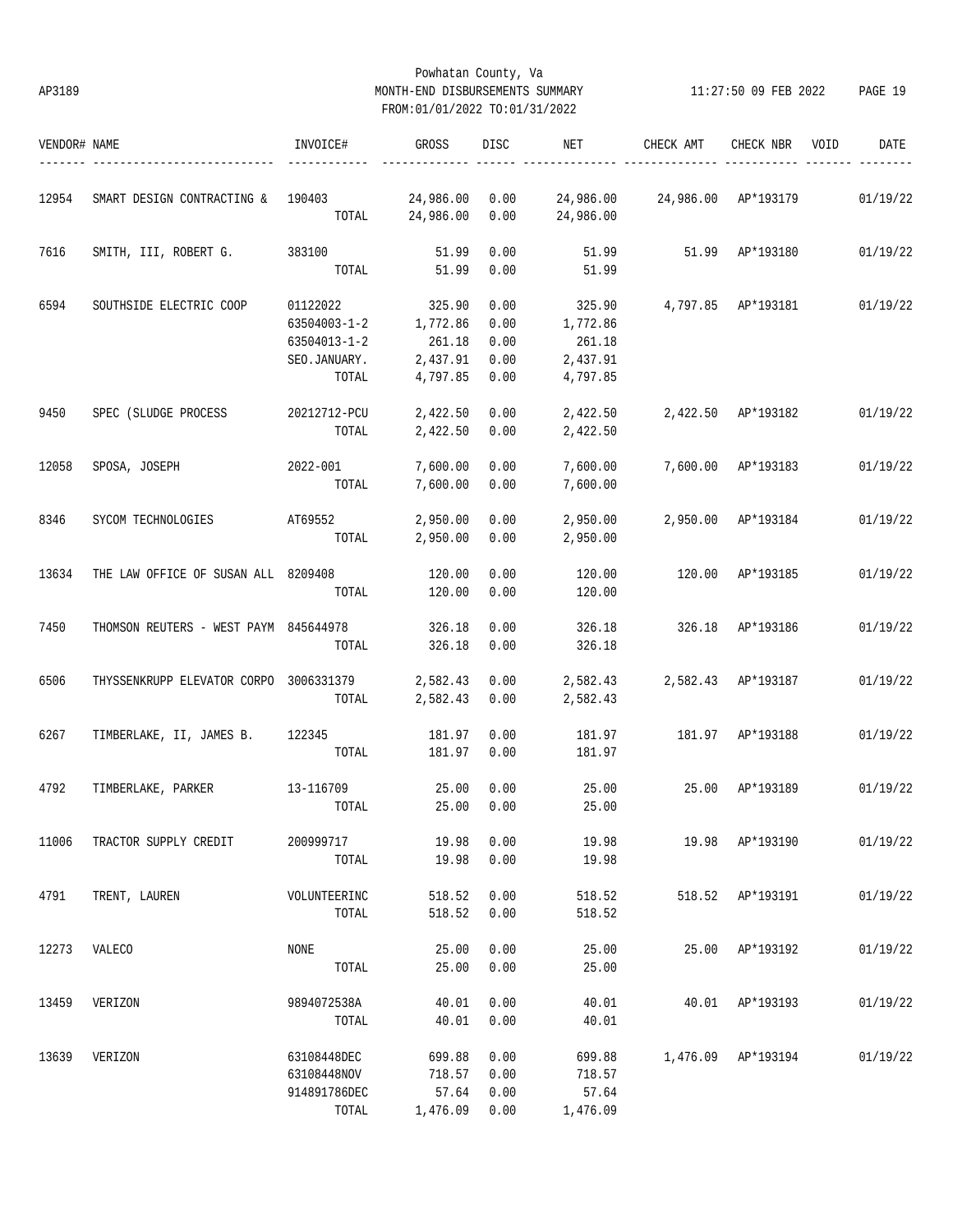# Powhatan County, Va AP3189 MONTH-END DISBURSEMENTS SUMMARY 11:27:50 09 FEB 2022 PAGE 20 FROM:01/01/2022 TO:01/31/2022

| VENDOR# NAME | ----------------------- ------------          | INVOICE#          | GROSS             |              | DISC NET                        | CHECK AMT                               | CHECK NBR VOID          | DATE     |
|--------------|-----------------------------------------------|-------------------|-------------------|--------------|---------------------------------|-----------------------------------------|-------------------------|----------|
| 11187        | VERIZON BUSINESS 62754828_1 2.01              |                   |                   | 0.00         | 2.01                            |                                         | 2.01 AP*193195 01/19/22 |          |
|              |                                               |                   | TOTAL 2.01 0.00   |              | 2.01                            |                                         |                         |          |
| 9304         | VIRGINIA BUSINESS SYSTEMS 3259411 225.41 0.00 |                   |                   |              |                                 | 225.41  225.41  AP*193196  01/19/22     |                         |          |
|              |                                               |                   | TOTAL 225.41 0.00 |              | 225.41                          |                                         |                         |          |
| 7415         | VIRGINIA UTILITY                              | 12210354          | 55.65             | 0.00         |                                 | 55.65 55.65 AP*193197                   |                         | 01/19/22 |
|              |                                               | TOTAL             |                   | 55.65 0.00   | 55.65                           |                                         |                         |          |
| 12102        | VIRGINIA VICTIM                               | 12182021 150.00   |                   | 0.00         | 150.00                          | 150.00 AP*193198                        |                         | 01/19/22 |
|              |                                               | TOTAL             | 150.00            | 0.00         | 150.00                          |                                         |                         |          |
| 4783         | WALKER, MIKE                                  | VOLUNTEERINC      | 518.52            | 0.00         |                                 | 518.52 518.52 AP*193199                 |                         | 01/19/22 |
|              |                                               | TOTAL             | 518.52            | 0.00         | 518.52                          |                                         |                         |          |
| 4785         | WATSON, ABIGAIL                               | VOLUNTEERINC      | 518.52            | 0.00         |                                 | 518.52 518.52 AP*193200                 |                         | 01/19/22 |
|              |                                               | TOTAL             | 518.52 0.00       |              | 518.52                          |                                         |                         |          |
| 12458        | WIMMER, WILLIE                                | 2187              | 1,461.00 0.00     |              | 1,461.00   1,461.00   AP*193201 |                                         |                         | 01/19/22 |
|              |                                               | TOTAL             | 1,461.00 0.00     |              | 1,461.00                        |                                         |                         |          |
| 7755         | WITMER PUBLIC SAFETY E2100396 14.00           |                   |                   | 0.00         | 14.00                           | 354.00 AP*193202                        |                         | 01/19/22 |
|              |                                               | E2146062 340.00   |                   | 0.00         | 340.00                          |                                         |                         |          |
|              |                                               | TOTAL             | 354.00            | 0.00         | 354.00                          |                                         |                         |          |
|              | 13724 A L SHILLING SPAY & NEUTER, 19007       |                   | 850.00            | 0.00         | 850.00                          | 850.00 AP*193203                        |                         | 01/25/22 |
|              |                                               | TOTAL             | 850.00            | 0.00         | 850.00                          |                                         |                         |          |
| 6175         | ADAMS OIL COMPANY, INC. 0044-5555             |                   | 18.00             | 0.00         | 18.00                           | 18.00 AP*193204                         |                         | 01/25/22 |
|              |                                               | TOTAL             | 18.00             | 0.00         | 18.00                           |                                         |                         |          |
| 9183         | AIR, WATER & SOIL LABORATOR CINV-079899 21.80 |                   |                   | 0.00         |                                 | 21.80   1,118.64   AP*193205   01/25/22 |                         |          |
|              |                                               | V22000240         | 133.60            | 0.00         | 133.60                          |                                         |                         |          |
|              |                                               | V22000252         | 306.40            | 0.00         | 306.40                          |                                         |                         |          |
|              |                                               | V22000304         | 40.00             | 0.00         | 40.00                           |                                         |                         |          |
|              |                                               | V22000382         | $153.20$ 0.00     |              | 153.20                          |                                         |                         |          |
|              |                                               | V22000389         | 362.40            | 0.00         | 362.40                          |                                         |                         |          |
|              |                                               | V22000486         | 42.64             | 0.00         | 42.64                           |                                         |                         |          |
|              |                                               | V22000488         | 43.00             | 0.00         | 43.00                           |                                         |                         |          |
|              |                                               | V2200329<br>TOTAL | 15.60<br>1,118.64 | 0.00<br>0.00 | 15.60<br>1,118.64               |                                         |                         |          |
|              |                                               |                   |                   |              |                                 |                                         |                         |          |
| 12098        | AMERICAN FAMILY CARE-MIDLOT                   | 2876              | 69.00             | 0.00         | 69.00                           |                                         | 941.00 AP*193206        | 01/25/22 |
|              |                                               | 3674              | 125.00            | 0.00         | 125.00                          |                                         |                         |          |
|              |                                               | 3826              | 203.00            | 0.00         | 203.00                          |                                         |                         |          |
|              |                                               | 3948              | 125.00            | 0.00         | 125.00                          |                                         |                         |          |
|              |                                               | 4164              | 169.00            | 0.00         | 169.00                          |                                         |                         |          |
|              |                                               | 4165              | 250.00            | 0.00         | 250.00                          |                                         |                         |          |
|              |                                               | TOTAL             | 941.00            | 0.00         | 941.00                          |                                         |                         |          |
| 13371        | AMERICAN PEST MANAGEMENT, I 6859977           |                   | 113.85            | 0.00         | 113.85                          |                                         | 113.85 AP*193207        | 01/25/22 |
|              |                                               | TOTAL             | 113.85            | 0.00         | 113.85                          |                                         |                         |          |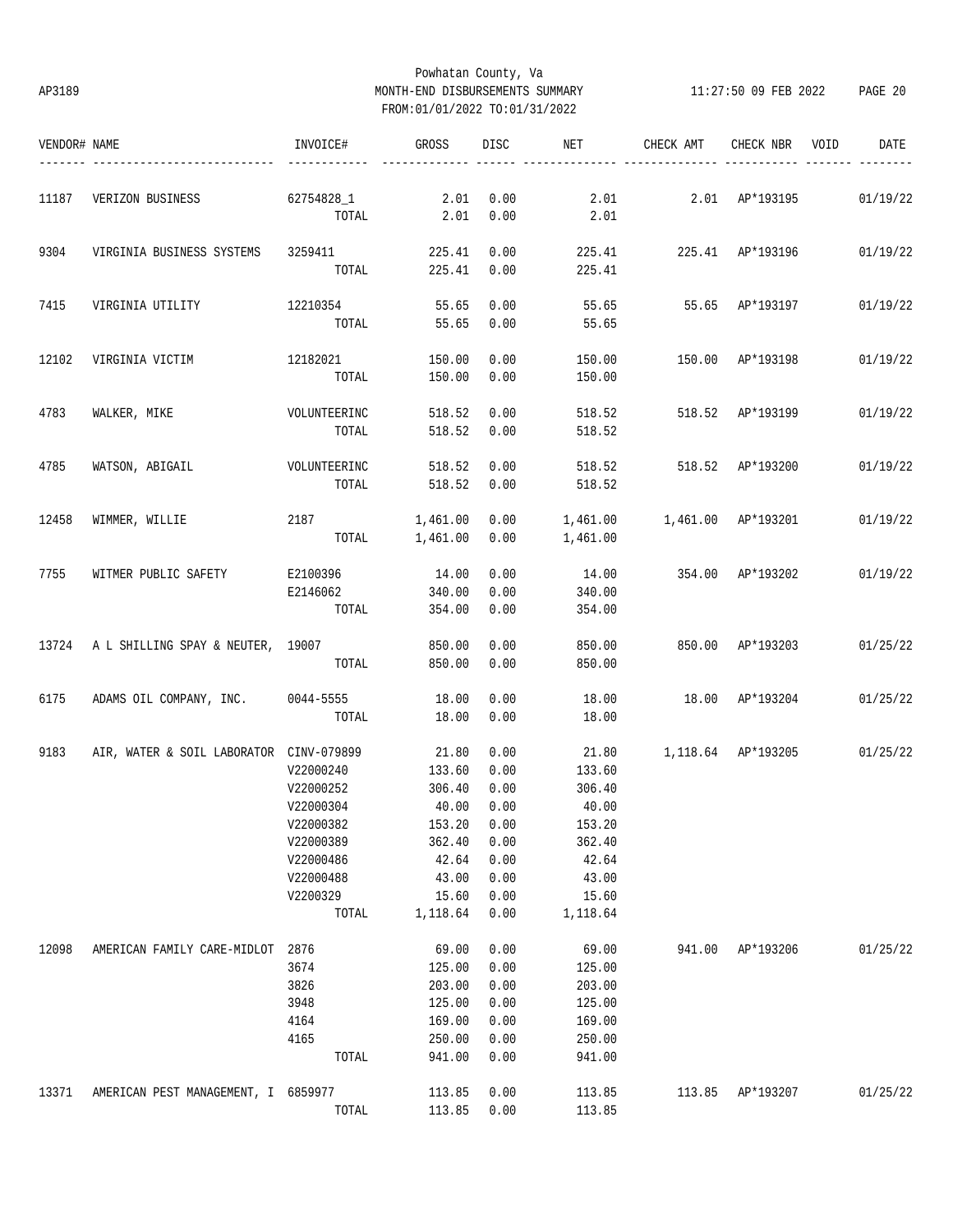# Powhatan County, Va AP3189 MONTH-END DISBURSEMENTS SUMMARY 11:27:50 09 FEB 2022 PAGE 21 FROM:01/01/2022 TO:01/31/2022

| VENDOR# NAME |                                             | INVOICE#     | GROSS      | DISC | NET                         | CHECK AMT                              | CHECK NBR           | VOID | DATE     |
|--------------|---------------------------------------------|--------------|------------|------|-----------------------------|----------------------------------------|---------------------|------|----------|
| 12849        | AQUA VIRGINIA                               | 1100656-1-22 | 137.25     | 0.00 | 137.25                      |                                        | 137.25 AP*193208    |      | 01/25/22 |
|              |                                             | TOTAL        | 137.25     | 0.00 | 137.25                      |                                        |                     |      |          |
| 6826         | AQUA-AEROBIC SYSTEMS, INC 1031370           |              | 693.79     | 0.00 | 693.79                      | 693.79 AP*193209                       |                     |      | 01/25/22 |
|              |                                             | TOTAL        | 693.79     | 0.00 | 693.79                      |                                        |                     |      |          |
| 12572        | AT&T MOBILITY                               | 287298841715 | 499.44     | 0.00 | 499.44                      | 499.44 AP*193210                       |                     |      | 01/25/22 |
|              |                                             | TOTAL        | 499.44     | 0.00 | 499.44                      |                                        |                     |      |          |
| 4800         | BARKER, DENA                                | VOLUNTEERINC | 259.26     | 0.00 | 259.26                      | 259.26                                 | AP*193211           |      | 01/25/22 |
|              |                                             | TOTAL        | 259.26     | 0.00 | 259.26                      |                                        |                     |      |          |
| 13420        | BEACON ATHLETICS LLC 0536482-IN             |              | 212.00     | 0.00 | 212.00                      | 212.00                                 | AP*193212           |      | 01/25/22 |
|              |                                             | TOTAL        | 212.00     | 0.00 | 212.00                      |                                        |                     |      |          |
| 6655         | BLOSSMAN GAS COMPANIES, INC 16708908        |              | 130.53     | 0.00 | 130.53                      |                                        | 2,963.04 AP*193213  |      | 01/25/22 |
|              |                                             | 18776936     | 1,539.36   | 0.00 | 1,539.36                    |                                        |                     |      |          |
|              |                                             | 19073683     | 328.83     | 0.00 | 328.83                      |                                        |                     |      |          |
|              |                                             | 19073755     | 964.32     | 0.00 | 964.32                      |                                        |                     |      |          |
|              |                                             | TOTAL        | 2,963.04   | 0.00 | 2,963.04                    |                                        |                     |      |          |
| 13896        | BURSAR'S OFFICE                             | 202202       | 20,910.78  | 0.00 | 20,910.78                   | 20,910.78 AP*193214                    |                     |      | 01/25/22 |
|              |                                             | TOTAL        | 20,910.78  | 0.00 | 20,910.78                   |                                        |                     |      |          |
| 540          | CENTRAL VIRGINIA WASTE MANA 27396           |              | 27,452.02  | 0.00 | 27,452.02                   | 48,739.54 AP*193215                    |                     |      | 01/25/22 |
|              |                                             | 27399        | 100.00     | 0.00 | 100.00                      |                                        |                     |      |          |
|              |                                             | 27414        | 21, 187.52 | 0.00 | 21,187.52                   |                                        |                     |      |          |
|              |                                             | TOTAL        | 48,739.54  | 0.00 | 48,739.54                   |                                        |                     |      |          |
| 6965         | CINTAS CORPORATION                          | 4107468301   | 91.22      | 0.00 | 91.22                       | 91.22 AP*193216                        |                     |      | 01/25/22 |
|              |                                             | TOTAL        | 91.22      | 0.00 | 91.22                       |                                        |                     |      |          |
| 7341         | CLAWS & PAWS ANIMAL CARE                    | 01012022     | 2,386.15   | 0.00 | 2,386.15 2,386.15 AP*193217 |                                        |                     |      | 01/25/22 |
|              |                                             | TOTAL        | 2,386.15   | 0.00 | 2,386.15                    |                                        |                     |      |          |
| 12805        | COMMONWEALTH SPECTRUM MANAG 11242021 125.00 |              |            | 0.00 |                             | 125.00   125.00   AP*193218   01/25/22 |                     |      |          |
|              |                                             | TOTAL        | 125.00     | 0.00 | 125.00                      |                                        |                     |      |          |
| 33130        | COUNTY OF HENRICO DEPT OF F 209980          |              | 22,680.22  | 0.00 | 22,680.22                   |                                        | 22,680.22 AP*193219 |      | 01/25/22 |
|              |                                             | TOTAL        | 22,680.22  | 0.00 | 22,680.22                   |                                        |                     |      |          |
| 4750         | CUMMINS INC.                                | L3-40712     | 80.07      | 0.00 | 80.07                       | 80.07                                  | AP*193220           |      | 01/25/22 |
|              |                                             | TOTAL        | 80.07      | 0.00 | 80.07                       |                                        |                     |      |          |
| 6240         | DIAMOND SPRINGS WATER, INC                  | 0002119521   | 6.50       | 0.00 | 6.50                        | 28.40                                  | AP*193221           |      | 01/25/22 |
|              |                                             | 0002127814   | 9.95       | 0.00 | 9.95                        |                                        |                     |      |          |
|              |                                             | 0002131093   | 11.95      | 0.00 | 11.95                       |                                        |                     |      |          |
|              |                                             | TOTAL        | 28.40      | 0.00 | 28.40                       |                                        |                     |      |          |
| 860          | DOMINION ENERGY VIRGINIA                    | 0998223150-1 | 198.09     | 0.00 | 198.09                      | 198.09                                 | AP*193222           |      | 01/25/22 |
|              |                                             | TOTAL        | 198.09     | 0.00 | 198.09                      |                                        |                     |      |          |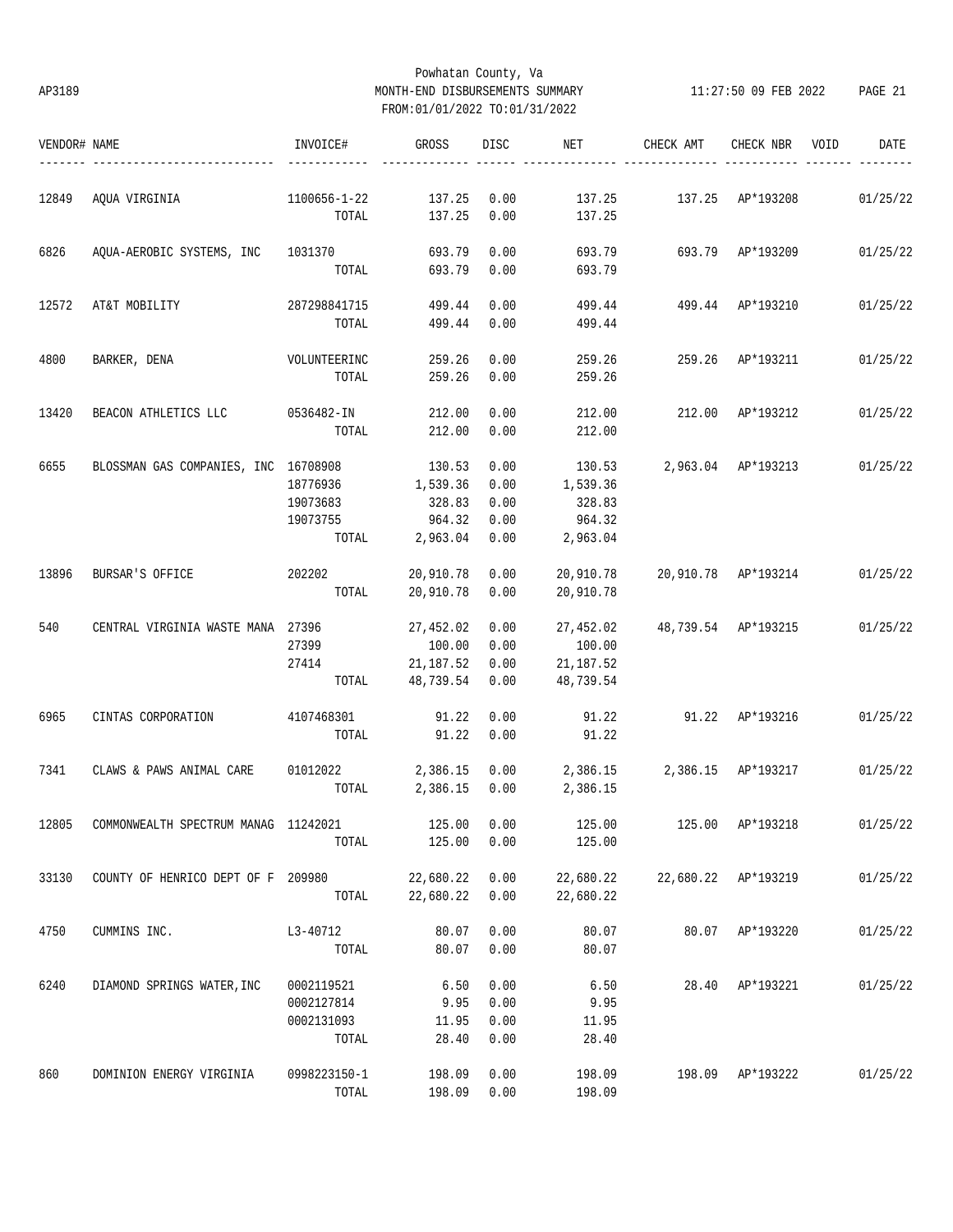# Powhatan County, Va AP3189 MONTH-END DISBURSEMENTS SUMMARY 11:27:50 09 FEB 2022 PAGE 22 FROM:01/01/2022 TO:01/31/2022

| VENDOR# NAME |                                                                                          | INVOICE#                       | GROSS                          | DISC | NET                                     | CHECK AMT                       | CHECK NBR VOID   | DATE     |
|--------------|------------------------------------------------------------------------------------------|--------------------------------|--------------------------------|------|-----------------------------------------|---------------------------------|------------------|----------|
| 1910         | DUNN GAS COMPANY                                                                         | ------------<br>75427<br>TOTAL | 2,354.74 0.00<br>2,354.74 0.00 |      | 2,354.74 2,354.74 AP*193223<br>2,354.74 |                                 |                  | 01/25/22 |
| 11224        | ELECTRONIC SYSTEMS, INC.                                                                 | IN2040468                      | 45.83                          | 0.00 |                                         | 45.83 45.83 AP*193224           |                  | 01/25/22 |
|              |                                                                                          |                                | TOTAL 45.83                    | 0.00 | 45.83                                   |                                 |                  |          |
| 4802         | ESPIGH, MADELINE                                                                         | 01182022                       | 434.50                         | 0.00 | 434.50                                  | 434.50 AP*193225                |                  | 01/25/22 |
|              |                                                                                          | TOTAL                          | 434.50                         | 0.00 | 434.50                                  |                                 |                  |          |
| 12905        | GALLS, LLC                                                                               | 020150362                      | 138.56                         | 0.00 | 138.56                                  | 777.74 AP*193226                |                  | 01/25/22 |
|              |                                                                                          | 020150373                      | 323.06                         | 0.00 | 323.06                                  |                                 |                  |          |
|              |                                                                                          | 020150374                      | 316.12                         | 0.00 | 316.12                                  |                                 |                  |          |
|              |                                                                                          | TOTAL                          | 777.74 0.00                    |      | 777.74                                  |                                 |                  |          |
| 4798         | GLOVER, KATELYN                                                                          | VOLUNTEERINC                   | 518.52                         | 0.00 | 518.52                                  | 518.52 AP*193227                |                  | 01/25/22 |
|              |                                                                                          | TOTAL                          | 518.52                         | 0.00 | 518.52                                  |                                 |                  |          |
| 570          | GOOCHLAND-POWHATAN COMMUNIT 3RDQTR22 74,657.50                                           |                                |                                | 0.00 |                                         | 74,657.50 74,657.50 AP*193228   |                  | 01/25/22 |
|              |                                                                                          | TOTAL                          | 74,657.50                      | 0.00 | 74,657.50                               |                                 |                  |          |
| 4806         | GOODMAN, MARGARET                                                                        | 21-1719913                     | 290.00                         | 0.00 | 290.00                                  |                                 | 290.00 AP*193229 | 01/25/22 |
|              |                                                                                          | TOTAL                          | 290.00                         | 0.00 | 290.00                                  |                                 |                  |          |
| 6013         | GRAINGER                                                                                 | 9163870497                     | 103.14                         | 0.00 | 103.14                                  | 103.14 AP*193230                |                  | 01/25/22 |
|              |                                                                                          | TOTAL                          | 103.14                         | 0.00 | 103.14                                  |                                 |                  |          |
| 6763         | GREENBERG AND ASSOCIATES, L 2798                                                         |                                | 450.00                         | 0.00 | 450.00                                  | 450.00 AP*193231                |                  | 01/25/22 |
|              |                                                                                          | TOTAL                          | 450.00                         | 0.00 | 450.00                                  |                                 |                  |          |
| 12508        | HEALTH EQUITY INC                                                                        | HSACONT                        | 850.00                         | 0.00 | 850.00                                  | 1,700.00 AP*193232              |                  | 01/25/22 |
|              |                                                                                          | JANHSA                         | 850.00                         | 0.00 | 850.00                                  |                                 |                  |          |
|              |                                                                                          |                                | 1,700.00                       | 0.00 |                                         |                                 |                  |          |
|              |                                                                                          | TOTAL                          |                                |      | 1,700.00                                |                                 |                  |          |
| 10755        | INNOVATIVE TURF                                                                          | 5291 722                       | 1,580.95 0.00                  |      |                                         | 1,580.95   1,580.95   AP*193233 |                  | 01/25/22 |
|              |                                                                                          | TOTAL                          | 1,580.95 0.00                  |      | 1,580.95                                |                                 |                  |          |
|              | 13802 KEYSTONE INFORMATION SYSTEM 208272 500.00 0.00 500.00 76,489.20 AP*193234 01/25/22 |                                |                                |      |                                         |                                 |                  |          |
|              |                                                                                          | 208273                         | 2,800.00                       | 0.00 | 2,800.00                                |                                 |                  |          |
|              |                                                                                          | 208274                         | 7,800.00                       | 0.00 | 7,800.00                                |                                 |                  |          |
|              |                                                                                          | 208275                         | 63,250.00                      | 0.00 | 63,250.00                               |                                 |                  |          |
|              |                                                                                          | 208281                         | 1,251.20                       | 0.00 | 1,251.20                                |                                 |                  |          |
|              |                                                                                          | 208282                         | 888.00                         | 0.00 | 888.00                                  |                                 |                  |          |
|              |                                                                                          | TOTAL                          | 76,489.20                      | 0.00 | 76,489.20                               |                                 |                  |          |
| 13527        | L3HARRIS TECHNOLOGIES, INC. S000010809                                                   |                                | 42,750.00                      | 0.00 | 42,750.00                               | 42,750.00                       | AP*193235        | 01/25/22 |
|              |                                                                                          | TOTAL                          | 42,750.00                      | 0.00 | 42,750.00                               |                                 |                  |          |
| 10811        | LAND AND COATES, INC                                                                     | 3655330                        | 28.50                          | 0.00 | 28.50                                   | 28.50                           | AP*193236        | 01/25/22 |
|              |                                                                                          | TOTAL                          | 28.50                          | 0.00 | 28.50                                   |                                 |                  |          |
| 166          | LUCK STONE CORP.                                                                         | 10101.12                       | 46.86                          | 0.00 | 46.86                                   | 46.86                           | AP*193237        | 01/25/22 |
|              |                                                                                          | TOTAL                          | 46.86                          | 0.00 | 46.86                                   |                                 |                  |          |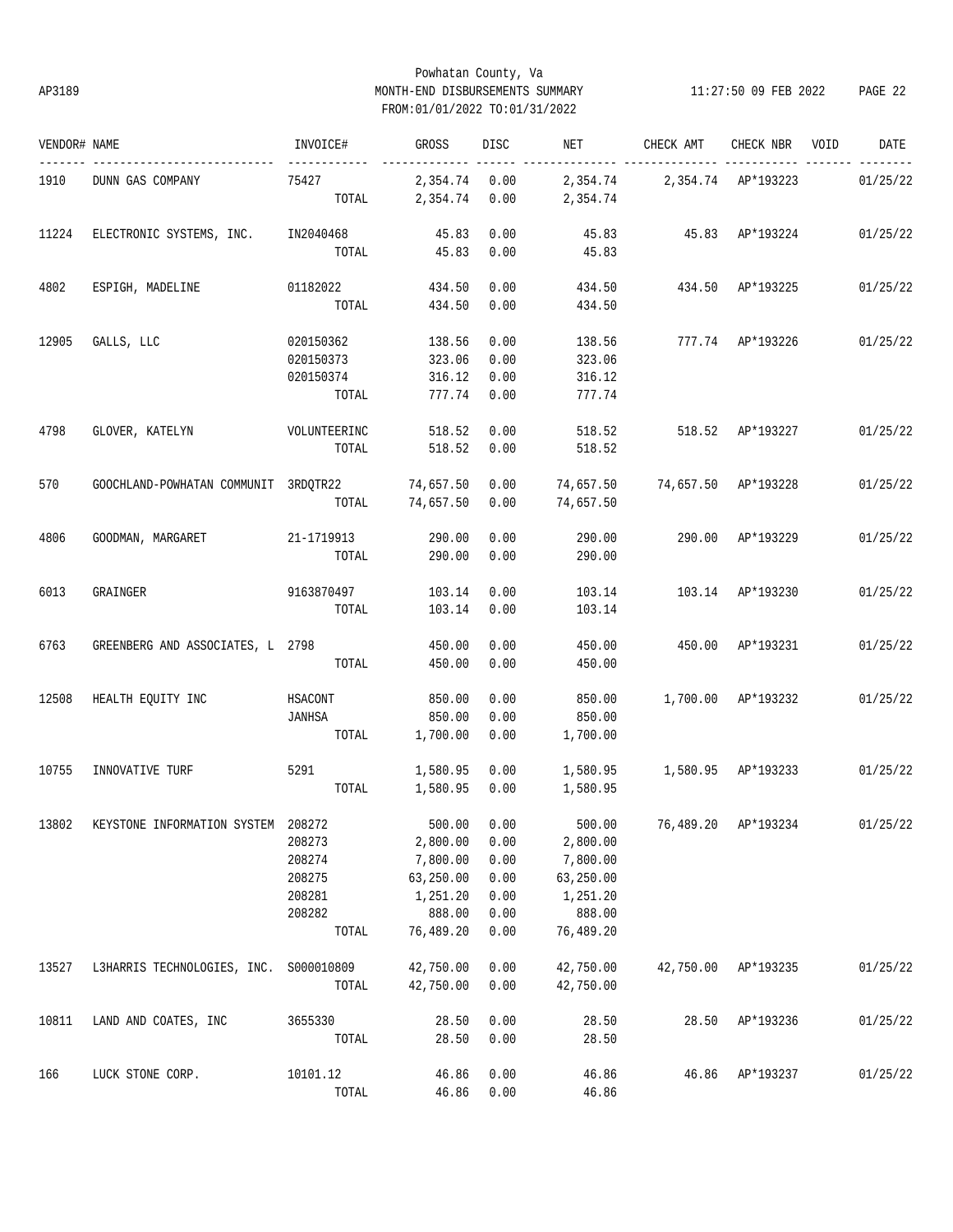# Powhatan County, Va AP3189 MONTH-END DISBURSEMENTS SUMMARY 11:27:50 09 FEB 2022 PAGE 23 FROM:01/01/2022 TO:01/31/2022

| VENDOR# NAME |                                           | INVOICE#                            | GROSS                                       | DISC                                 | NET FOR THE STATE OF THE STATE OF THE STATE OF THE STATE OF THE STATE OF THE STATE OF THE STATE OF THE STATE O | CHECK AMT        | CHECK NBR VOID     | DATE     |
|--------------|-------------------------------------------|-------------------------------------|---------------------------------------------|--------------------------------------|----------------------------------------------------------------------------------------------------------------|------------------|--------------------|----------|
|              | 13918 MAGNET FORENSICS USA                | SIN045098<br>TOTAL                  | 3,090.00 0.00<br>3,090.00                   | 0.00                                 | 3,090.00    3,090.00   AP*193238<br>3,090.00                                                                   |                  |                    | 01/25/22 |
| 11354        | MATTHEW BENDER & CO, INC. 27831604 383.68 |                                     | TOTAL 383.68                                | 0.00<br>0.00                         | 383.68<br>383.68                                                                                               | 383.68 AP*193239 |                    | 01/25/22 |
| 10924        | MITCHELL PEST                             | 156327<br>TOTAL                     | 70.00<br>70.00                              | 0.00<br>0.00                         | 70.00<br>70.00                                                                                                 | 70.00 AP*193240  |                    | 01/25/22 |
| 750          | MONACAN SOIL & WATER                      | DEC21QTR 11,000.00                  | TOTAL 11,000.00                             | 0.00<br>0.00                         | 11,000.00                                                                                                      |                  |                    | 01/25/22 |
| 4797         | MONTANA NELSON                            | VOLUNTEERINC<br>TOTAL               | 518.52<br>518.52 0.00                       | 0.00                                 | 518.52<br>518.52                                                                                               | 518.52 AP*193242 |                    | 01/25/22 |
| 6389         | NUNNALLY, REBECCA C                       | $\mathbf 0$<br>TOTAL                | 72.66<br>72.66                              | 0.00<br>0.00                         | 72.66<br>72.66                                                                                                 | 72.66 AP*193243  |                    | 01/25/22 |
| 4796         | 0'NEIL, VICTORIA VOLUNTEERINC             | TOTAL                               | 518.52<br>518.52                            | 0.00<br>0.00                         | 518.52<br>518.52                                                                                               | 518.52 AP*193244 |                    | 01/25/22 |
| 4805         | OLIVER, PAUL                              | 493-2021<br>TOTAL                   | 57.00<br>57.00                              | 0.00<br>0.00                         | 57.00<br>57.00                                                                                                 | 57.00 AP*193245  |                    | 01/25/22 |
| 1250         | POWHATAN AUTO & TRACTOR PAR 650000        | 650001<br>665176<br>667617<br>TOTAL | 78.15<br>13.86<br>348.34<br>93.35<br>533.70 | 0.00<br>0.00<br>0.00<br>0.00<br>0.00 | 78.15<br>13.86<br>348.34<br>93.35<br>533.70                                                                    | 533.70 AP*193246 |                    | 01/25/22 |
| 13453        | QUADIENT FINANCE USA, INC. 31220235DEC    | TOTAL                               | 529.39<br>529.39                            | 0.00<br>0.00                         | 529.39<br>529.39                                                                                               | 529.39 AP*193247 |                    | 01/25/22 |
| 780          | OUILL CORPORATION                         | 21291603<br>21465666-REP<br>TOTAL   | 29.08<br>417.10<br>446.18                   | 0.00<br>0.00<br>0.00                 | 29.08<br>417.10<br>446.18                                                                                      | 446.18 AP*193248 |                    | 01/25/22 |
| 620          | R.C. GOODWYN & SONS, INC                  | 0990571<br>0992099<br>TOTAL         | 10.99<br>50.00<br>60.99                     | 0.00<br>0.00<br>0.00                 | 10.99<br>50.00<br>60.99                                                                                        |                  | 60.99 AP*193249    | 01/25/22 |
| 12728        | RAY'S UPHOLSTERY & JOHN'S A 58822         | TOTAL                               | 600.00<br>600.00                            | 0.00<br>0.00                         | 600.00<br>600.00                                                                                               |                  | 600.00 AP*193250   | 01/25/22 |
| 8819         | ROSERUSH SERVICES, LLC                    | 2022-1-2339<br>TOTAL                | 295.00<br>295.00                            | 0.00<br>0.00                         | 295.00<br>295.00                                                                                               | 295.00           | AP*193251          | 01/25/22 |
| 13700        | SAFE AIR SYSTEMS                          | INV-NC10-151<br>TOTAL               | 415.00<br>415.00                            | 0.00<br>0.00                         | 415.00<br>415.00                                                                                               | 415.00           | AP*193252          | 01/25/22 |
| 7096         | SBA TOWERS, INC.                          | 305527550220<br>TOTAL               | 2,060.02<br>2,060.02 0.00                   | 0.00                                 | 2,060.02<br>2,060.02                                                                                           |                  | 2,060.02 AP*193253 | 01/25/22 |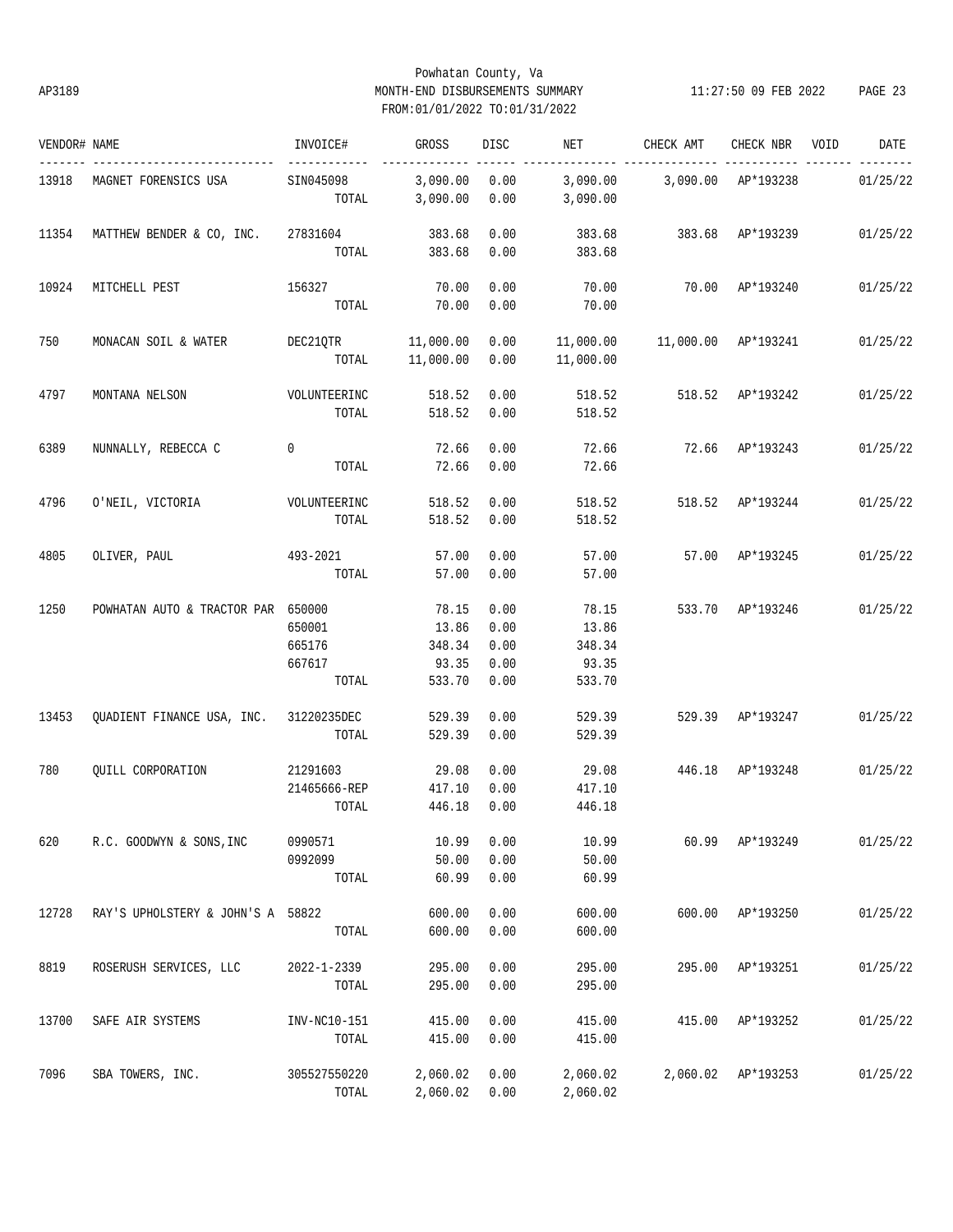# Powhatan County, Va AP3189 MONTH-END DISBURSEMENTS SUMMARY 11:27:50 09 FEB 2022 PAGE 24 FROM:01/01/2022 TO:01/31/2022

| VENDOR# NAME |                                        | INVOICE#     | GROSS          | DISC | NET      | CHECK AMT                 | CHECK NBR          | VOID | DATE     |
|--------------|----------------------------------------|--------------|----------------|------|----------|---------------------------|--------------------|------|----------|
|              | 13638 SEA CLEAR AQUARIUM RENTALS 7843  |              | 80.00          | 0.00 | 80.00    | 80.00 AP*193254           |                    |      | 01/25/22 |
|              |                                        | TOTAL        | 80.00          | 0.00 | 80.00    |                           |                    |      |          |
| 12775        | SMITH, CARROLL                         | 001          | 7.71           | 0.00 | 7.71     |                           | 7.71 AP*193255     |      | 01/25/22 |
|              |                                        | TOTAL        | 7.71           | 0.00 | 7.71     |                           |                    |      |          |
| 13373        | SOLID WASTE ASSOCIATION 2023-1481800   |              | 268.00         | 0.00 |          | 268.00 268.00 AP*193256   |                    |      | 01/25/22 |
|              |                                        | TOTAL        | 268.00         | 0.00 | 268.00   |                           |                    |      |          |
| 6594         | SOUTHSIDE ELECTRIC COOP                | 63504006-1-2 | 294.21         | 0.00 |          | 294.21 1,444.03 AP*193257 |                    |      | 01/25/22 |
|              |                                        | 63504008-1-2 | 26.00          | 0.00 | 26.00    |                           |                    |      |          |
|              |                                        | 63504009-1-2 | 911.85         | 0.00 | 911.85   |                           |                    |      |          |
|              |                                        | 63504010-1-2 | 151.90         | 0.00 | 151.90   |                           |                    |      |          |
|              |                                        | 63504011-1-2 | 60.07          | 0.00 | 60.07    |                           |                    |      |          |
|              |                                        |              | TOTAL 1,444.03 | 0.00 | 1,444.03 |                           |                    |      |          |
| 10756        | SPECTATOR ENTERPRISES                  | 1686         | 666.00         | 0.00 | 666.00   | 666.00 AP*193258          |                    |      | 01/25/22 |
|              |                                        | TOTAL        | 666.00         | 0.00 | 666.00   |                           |                    |      |          |
| 1940         | STANDBY SYSTEMS, INC.                  | 12212047     | 160.00         | 0.00 | 160.00   | 1,399.00 AP*193259        |                    |      | 01/25/22 |
|              |                                        | 12212048     | 153.00         | 0.00 | 153.00   |                           |                    |      |          |
|              |                                        | 12212049     | 140.00         | 0.00 | 140.00   |                           |                    |      |          |
|              |                                        | 12212055     | 160.00         | 0.00 | 160.00   |                           |                    |      |          |
|              |                                        | 12212057     | 160.00         | 0.00 | 160.00   |                           |                    |      |          |
|              |                                        | 12212058     | 153.00         | 0.00 | 153.00   |                           |                    |      |          |
|              |                                        | 12212059     | 150.00         | 0.00 | 150.00   |                           |                    |      |          |
|              |                                        | 12212063     | 170.00         | 0.00 | 170.00   |                           |                    |      |          |
|              |                                        | 12212064     | 153.00         | 0.00 | 153.00   |                           |                    |      |          |
|              |                                        | TOTAL        | 1,399.00       | 0.00 | 1,399.00 |                           |                    |      |          |
| 9520         | STONE'S OFFICE EQUIPMENT 154817        |              | 454.87         | 0.00 |          | 454.87 454.87 AP*193260   |                    |      | 01/25/22 |
|              |                                        | TOTAL        | 454.87         | 0.00 | 454.87   |                           |                    |      |          |
| 7397         | STONEWALL TECHNOLOGIES, INC 9787       |              | 75.00          | 0.00 | 75.00    | 75.00 AP*193261           |                    |      | 01/25/22 |
|              |                                        | TOTAL        | 75.00          | 0.00 | 75.00    |                           |                    |      |          |
| 13684        | TAXING AUTHORITY CONSULTING 7485       |              | 952.00         | 0.00 |          | 952.00 952.00 AP*193262   |                    |      | 01/25/22 |
|              |                                        | TOTAL        | 952.00         | 0.00 | 952.00   |                           |                    |      |          |
| 9519         | TREASURER, CITY OF PETERSBU DEC2021    |              | 2,218.60       | 0.00 | 2,218.60 |                           | 2,218.60 AP*193263 |      | 01/25/22 |
|              |                                        | TOTAL        | 2,218.60       | 0.00 | 2,218.60 |                           |                    |      |          |
| 13459        | VERIZON                                | 9896313816   | 6,700.10       | 0.00 | 6,700.10 |                           | 6,740.11 AP*193264 |      | 01/25/22 |
|              |                                        | 9896313816A  | 40.01          | 0.00 | 40.01    |                           |                    |      |          |
|              |                                        | TOTAL        | 6,740.11       | 0.00 | 6,740.11 |                           |                    |      |          |
| 11181        | WELLS FARGO FINANCIAL LEASI 5018446266 |              | 87.86          | 0.00 | 87.86    | 87.86                     | AP*193265          |      | 01/25/22 |
|              |                                        | TOTAL        | 87.86          | 0.00 | 87.86    |                           |                    |      |          |
| 12458        | WIMMER, WILLIE                         | 2195         | 1,753.96       | 0.00 | 1,753.96 |                           | 1,753.96 AP*193266 |      | 01/25/22 |
|              |                                        | TOTAL        | 1,753.96       | 0.00 | 1,753.96 |                           |                    |      |          |